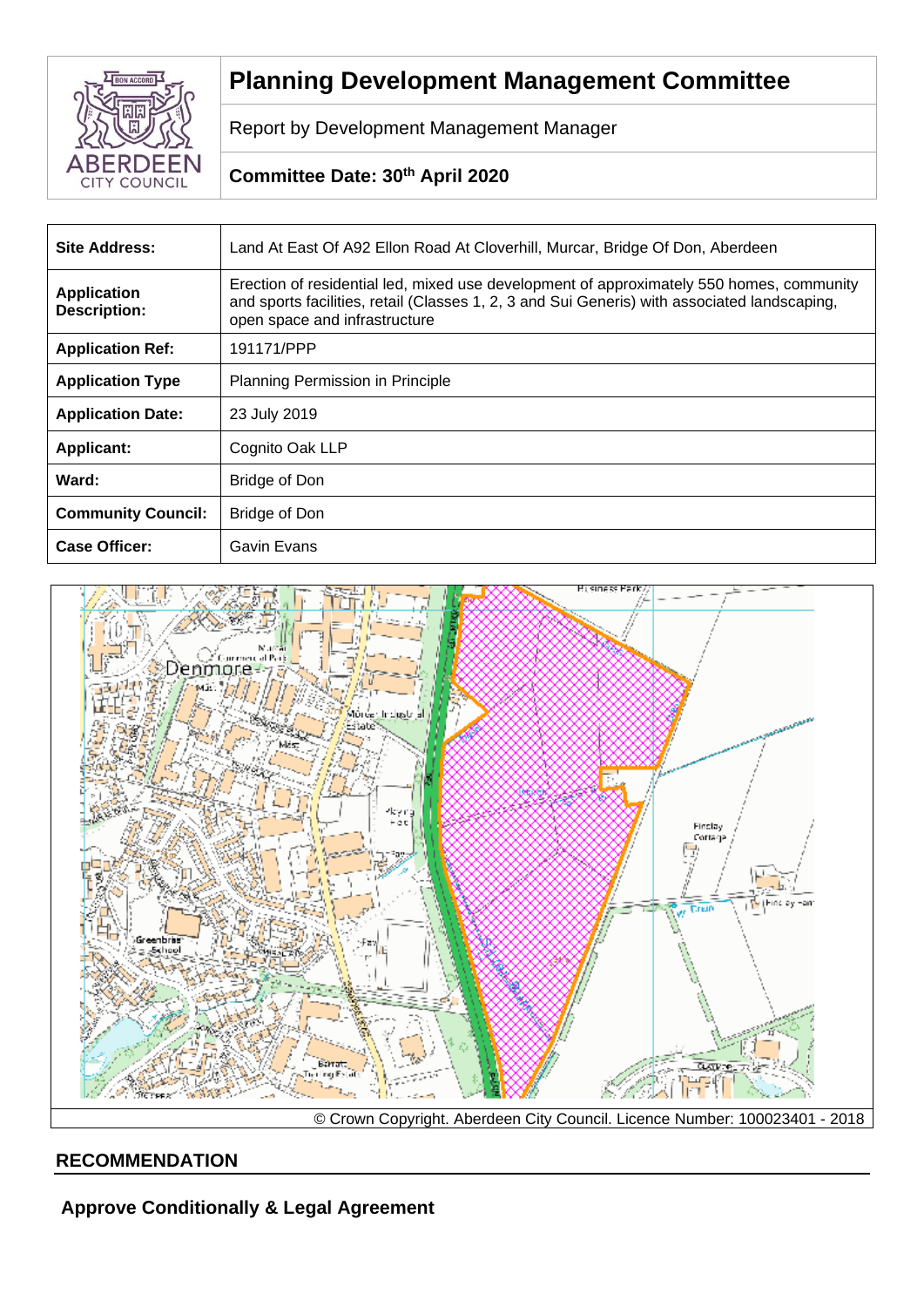### **APPLICATION BACKGROUND**

#### **Site Description**

The site extends to 22.5ha and forms part of a large Business and Industrial land allocation in the adopted Aberdeen Local Development Plan (ALDP)\_, further identified as an opportunity site (OP2 Berryhill, Murcar), with a flood risk being noted in the allocation text. A Green Space Network (GSN) designation covers a large swathe of land running from east to west through the central part of the site.

Immediately to the west are the four lanes of the now de-trunked A92 Ellon Road, with the exception of a small number of dwellings in two pockets of development which lie between this site and the road. Beyond the A92 is the Denmore industrial area.

To the north and east is land presently in agricultural use, although this is allocated for business/industrial development in the ALDP. Indeed, the area to the north-east has seen various planning permissions granted for such development, with a number of plots further to the northeast and north already developed along with various elements of related infrastructure, collectively known as 'The Core' business park. The northern allocation is also an opportunity site (OP1 Murcar) and has a flooding potential. The associated policy (LR1 Land Release Policy) indicates that this area is not likely to see development until post 2027.

To the south and east is again agricultural land allocated for business and industrial use, with a residential property towards the northern end, access to which is taken from Ellon Road. The southern portion of the eastern boundary is adjoined by land which is subject to an extant planning permission in principle (PPiP - P160107) for an extension (Class 4, 5 and 6 use) to the Aberdeen Energy Park, the existing developed extent of which is a short distance further south-east.

Further east is the coastline of the North Sea, towards which the land generally falls. The existing landscape comprises open agricultural fields enclosed by fences/ dry stone walls/ hedgerows and a number of trees at various points along these divisions. The Silver Burn passes through the southern extent of the application site.

#### **Relevant Planning History**

| <b>Application Number</b> | Proposal                                       | <b>Decision Date</b> |
|---------------------------|------------------------------------------------|----------------------|
| 190136/PAN                | Proposal of Application Notice                 | 18.02.2019           |
| 190162/ESC                | Request for an Environmental Impact 20.02.2019 |                      |
|                           | Assessment (EIA) Screening Opinion             |                      |

# **APPLICATION DESCRIPTION**

### **Description of Proposal**

This application seeks Planning Permission in Principle (PPiP) for a major residential-led development comprising circa 500 homes, community facilities and retail with associated landscaping, open space and infrastructure.

As the application seeks permission in principle, the layout plans provided should be treated as an indicative representation of how any final scheme may look, rather than a settled proposal. Full details of design, architectural treatment and various other matters would be established through the planning authority's consideration of future applications for the 'approval of matters specified in conditions', which would be subject to the relevant neighbour notification, consultation, and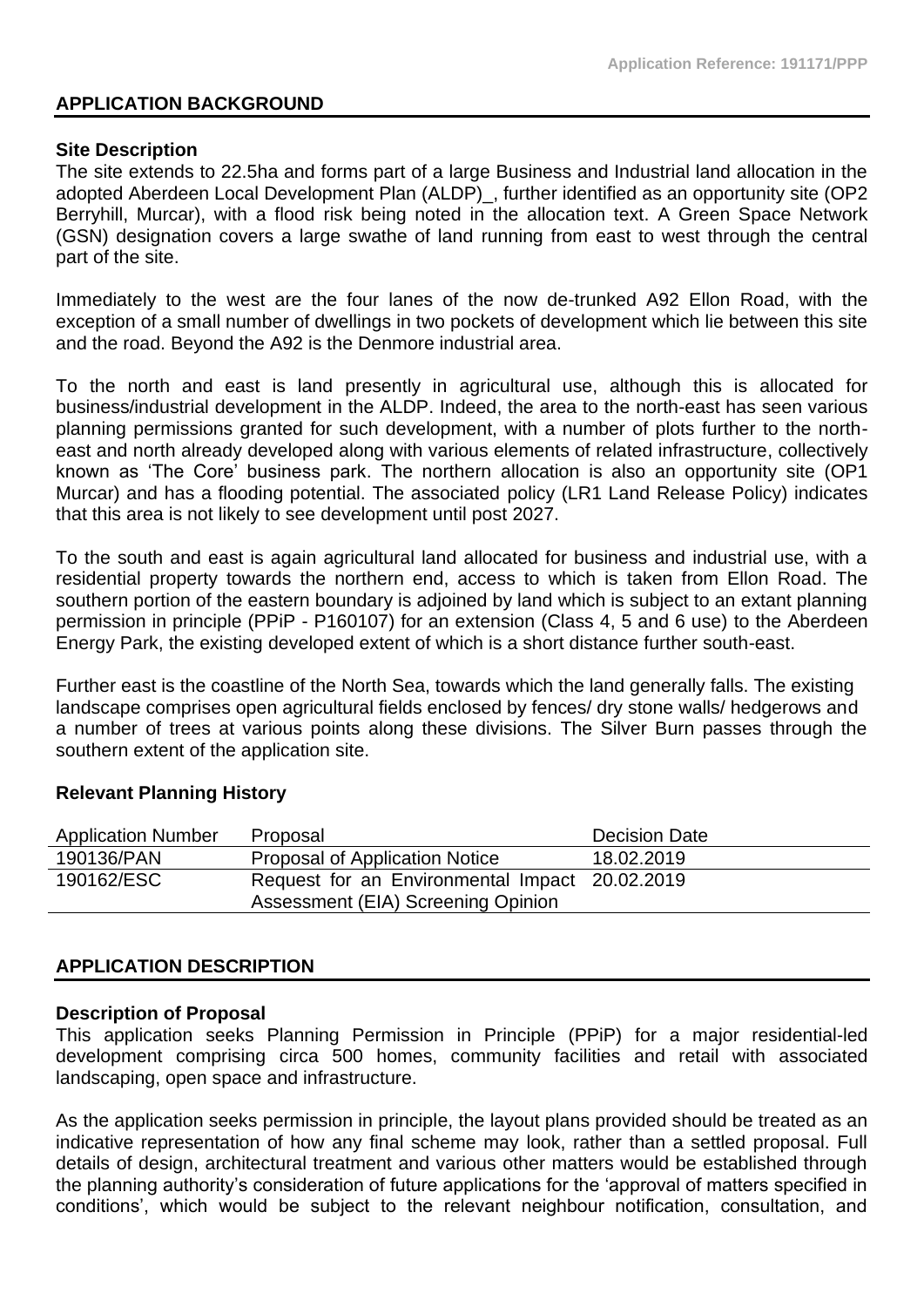reporting processes at that time, providing further opportunity for members of the public to make representation.

A Design and Access Statement has been provided in support of the proposal, which seeks to present a contextual analysis of the site and establish key components and design principles against which subsequent applications may be considered. This document refers to a mix of houses and flats, including detached, semi-detached, terraced, bungalow and assisted living units. An indicative Masterplan layout has been provided which sets out how the site could accommodate the proposals and the different character areas envisaged. Other potential uses noted include nursery, community or event space, care home/sheltered accommodation and retail/commercial space, along with a new all-weather sports pitch to the southern end of the site.

The indicative layout shows the site being accessed from two key points on the A92: a main central access, which would be controlled by a new signalised junction, and a secondary access further south, which would operate on a 'left-in, left-out' basis. The sports pitch shown towards the southern end of the site would be served by the secondary access from the A92, with potential for a clubhouse/pavilion and associated car parking adjacent.

The site is bisected from east to west by an 'Aspirational Core Path' route, which sits immediately to the south of the main access, and the proposal seeks to incorporate a new route in this location as part of a central swathe of landscaped open space. Higher density flatted block(s) are indicatively shown to the north of the main access, along with a 'main square', intended to act as a central focal point for the development and offering a potential location for retail or community uses.

The supporting Design and Access Statement highlights that the proposal includes the Aberdeen Hydrogen First initiative, which proposes to integrate micro-CHP (Combined Heat and Power) fuel cell technology into 30 homes within the first phase of development as a pilot scheme.

# **Supporting Documents**

All drawings and supporting documents listed below can be viewed on the Council's website at:

[https://publicaccess.aberdeencity.gov.uk/online](https://publicaccess.aberdeencity.gov.uk/online-applications/applicationDetails.do?activeTab=documents&keyVal=PV33LQBZI0N00)[applications/applicationDetails.do?activeTab=documents&keyVal=PV33LQBZI0N00.](https://publicaccess.aberdeencity.gov.uk/online-applications/applicationDetails.do?activeTab=documents&keyVal=PV33LQBZI0N00)

These include:

- Pre-Application Consultation (PAC) Report
- Topographical Survey Plan
- Site Masterplan
- Review of Housing Land and Employment Land Supply
- Design & Access Statement
- Transport Assessment Report and Appendices (A-G)
- Flood Risk Assessment Report
- Drainage Assessment Report
- Landscape and Visual Impact Assessment (Report, Photographs and Illustrated Viewpoints)
- Tree Survey Schedule
- Arboricultural Impact Assessment
- Tree Protection and Management Plan
- Ecological Impact Assessment Report
- Sustainability Statement Report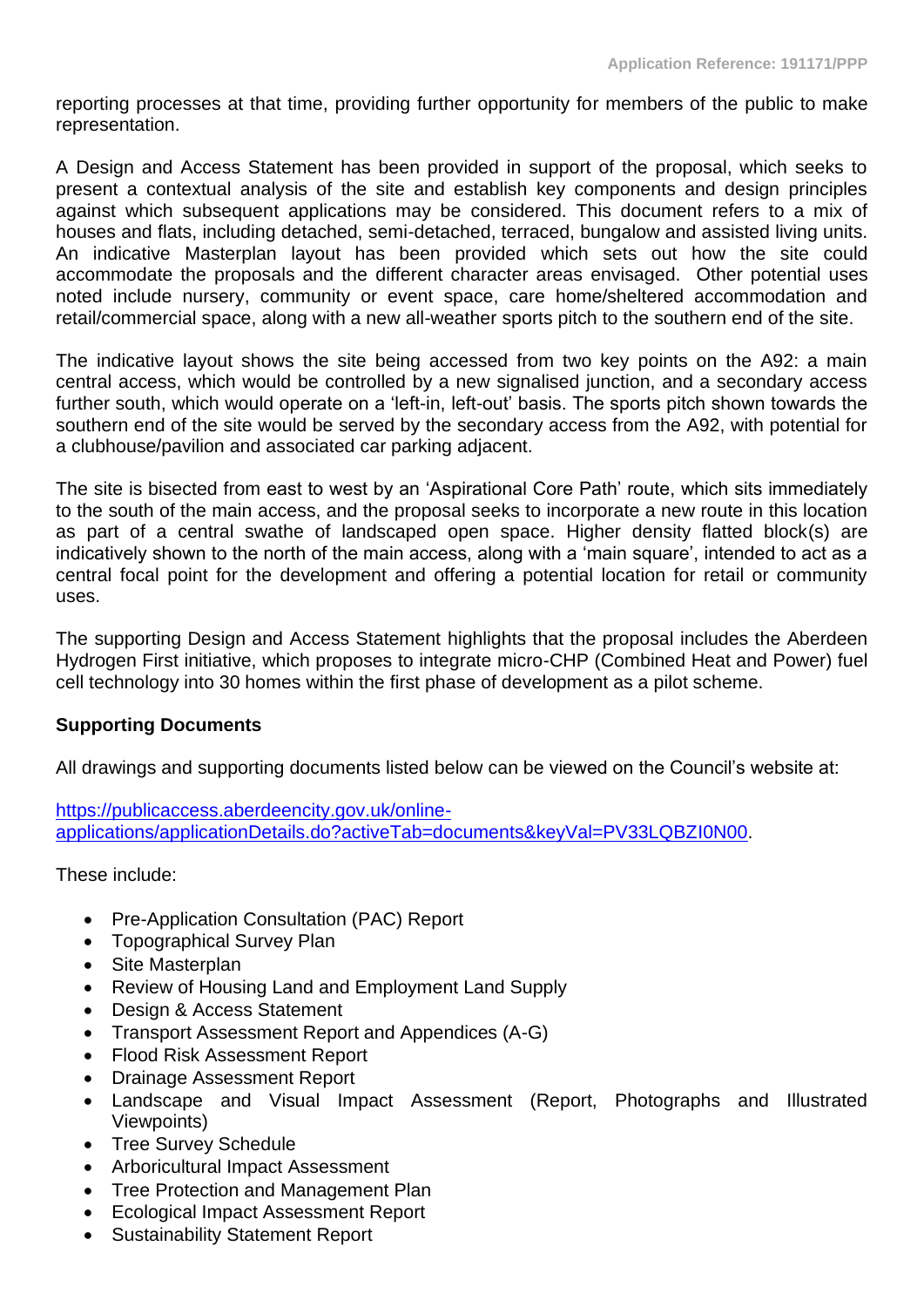- Site Investigation Desk Study Report
- Archaeology Report Written Scheme of Investigation
- Noise Impact Assessment Report
- Road Traffic Noise Impact Assessment Report
- Sports Pitch Noise Impact Assessment Report
- Socioeconomic Study Report

### **Pre-Application Consultation**

The applicants held two pre-application consultation events, in the form of drop-in exhibition/discussion forums, manned by members of the design team to deal with any queries. These consultation events were as follows:

- St Columba's Church, Braehead Way, Bridge of Don: Tues 26th February 2019 from 1pm to 8pm
- St Columba's Church, Braehead Way, Bridge of Don: Tues 26th March 2019 between 2pm and 8pm

In addition to being staffed by members of the design team, these events included display boards to illustrate the proposed development, the site context and the indicative masterplan vision. Comments forms were available at the events, either to be filled out at the time or taken home and returned to the appointed agents by email/post.

The local Bridge of Don Community Council were notified in advance of the PAC event, along with Bridge of Don ward members, and the event was publicised 7 days in advance in the Evening Express. In addition, notifications were issued to addresses specified by the planning authority in its Proposal of Application Notice (PoAN) response and notices were also displayed in advance of the event at venues specified by the planning authority (Bridge of Don Library, Balgownie Community Centre, Alex Collie Sports Centre, etc.)

The submitted Pre-Application Consultation (PAC) Report states that 48 people signed in to the first event (60 total attendees estimated) and 12 people signed in to the second public event.

The PAC report includes details of the comments received at these events, both verbally and via comment forms, and also of those comments subsequently received via post and email. The PAC report identifies the main themes as relating to: sports facilities/football pitch; affordable housing: traffic, pedestrian infrastructure and speed limits on Ellon Road; green space; and the principle of residential use being favourable to the allocated business use. The inclusion of a football pitch, available for community use, was seen as being preferable to an initially proposed recycling centre.

A detailed summary of the matters raised in feedback to these PAC events is contained in section 12 of the PAC report. Section 13 highlights changes made to the proposal in response to the concerns raised/views expressed in the PAC process, which included the inclusion of sports facilities, removal of the previously proposed recycling centre, and increase in the proportion of affordable housing.

### **Requirement for a Pre-Determination Hearing**

The proposed development is classed a 'major development' in terms of The Town and Country Planning (Hierarchy of Development) (Scotland) Regulations 2009. The proposal is considered to be a significant departure from the extant Development Plan by virtue of it being a major residential-led development located on a site which forms part of a wider area identified for principally business and industrial development along with associated supporting uses, wherein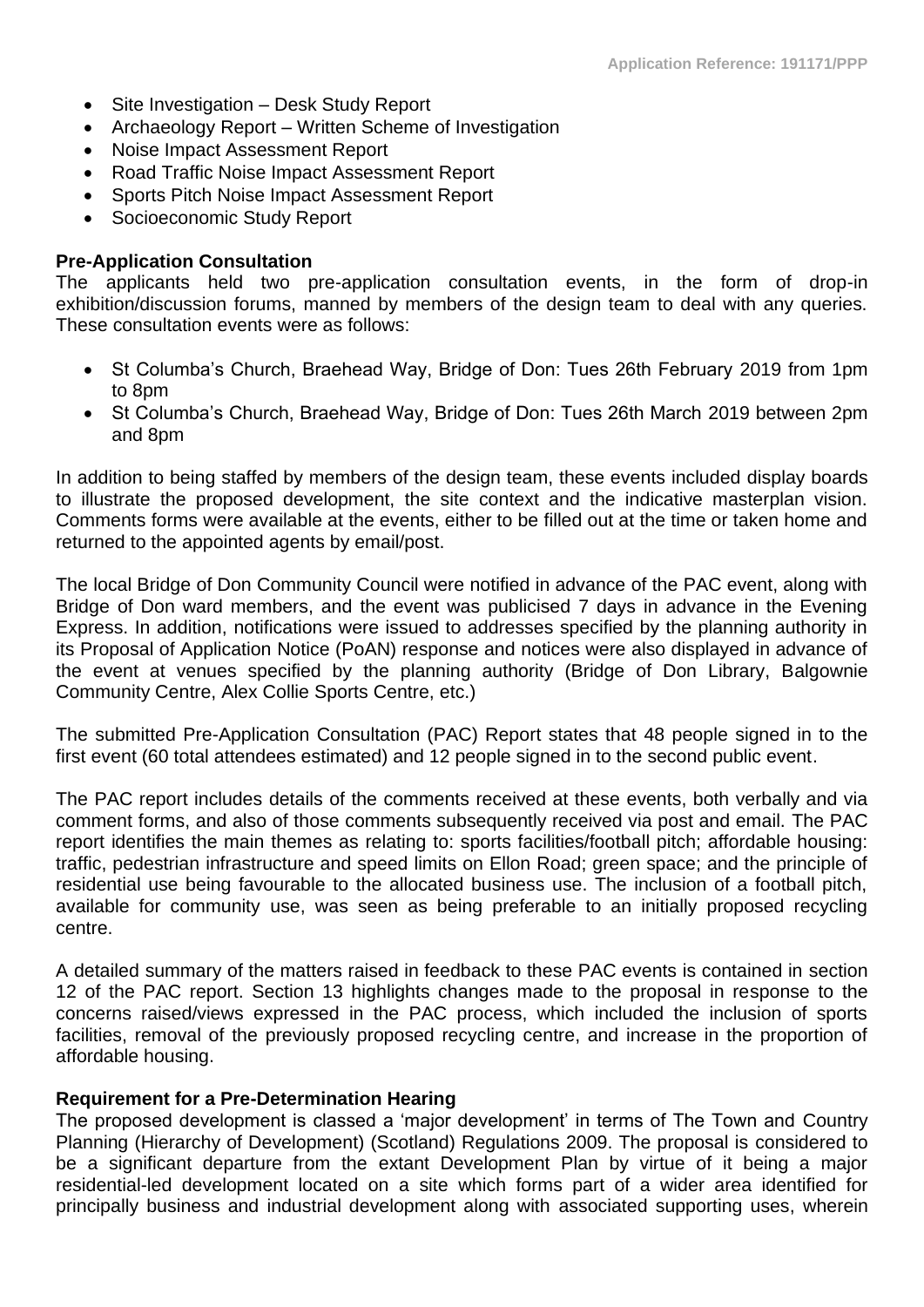Policy B1 'Business and Industrial Land' of the Aberdeen Local Development Plan applies, but does not allow for development of the type proposed.

Section 38A of the Town and Country Planning (Scotland) Act and Regulation 27 of The Town and Country Planning (Development Management Procedure) (Scotland) Regulations 2013 require the planning authority to give those who make representations to such applications an opportunity to appear before and be heard by a committee of the authority at a Pre-Determination Hearing.

The purpose of such hearings is to afford both the applicant and those who have made written representation on the proposed development the opportunity to present their views directly to the members of the Council.

The Planning (Scotland) Act 2019 (Commencement No. 1) Regulations 2019 specify that from 1<sup>st</sup> March 2020 any planning application which has been made the subject of a pre-determination hearing under S38A of the Town and Country Planning (Scotland) Act no longer requires to be determined by Full Council.

# **CONSULTATIONS**

**Aberdeenshire Council** – No objection. Highlight the following based on the applicants' submissions:

- Invest Aberdeen and Aberdeenshire Council welcome the introduction and principle of piloting hydrogen technology (fuel cells) as part of the proposal;
- Note that the retail component appears to be at a local scale, commensurate with the development. In the event that gross retail floorspace were to exceed 2500sqm, Aberdeenshire Council would expect a Retail Impact Assessment (RIA) to be provided, and reserves the right to comment on any such RIA based on its potential impact on other local retail service centres;
- Notes that the applicants' Employment Land Analysis refers to a lack of completions on City sites in 2017/18, but fails to recognise the time lag between commercial decisions on property requirements and subsequent delivery/completions (gives example of delayed effect following drop in oil price, as some property deals would be committed, and notes that a similar delay would follow improvement in the oil and gas industry);
- Highlights the importance of land remaining available to meet future demand. Notes that agent reports suggest much of the second -hand commercial property is now regarded as obsolete and is less attractive to oil industry companies who would favour new/'Grade A' space;
- The applicants describe the site as having been allocated for 10 years without development. Highlights that this applies to many Aberdeenshire allocations also, and allowing residential development on that basis may set a precedent for interest in other employment sites from housing developers;
- Notes that Aberdeenshire employment allocations at Blackdog (4ha) and Balmedie (5ha) were constrained/partially constrained in the 2017/18 Employment Land Audit (ELA) because of the AWPR, but now that has been completed these sites may move to the marketable supply. Further north, there is marketable land at Ellon (12ha), Foveran (3.5ha) and Newburgh (2.7ha).
- Highlights that Housing Land Audits (HLAs) represent a snapshot of expectation at a particular moment in time, based on build rates supplied by developers and subject to a wide consultation process with housebuilders and Homes for Scotland – change in response to circumstances is inevitable, however the 7.2 years supply identified in the 2019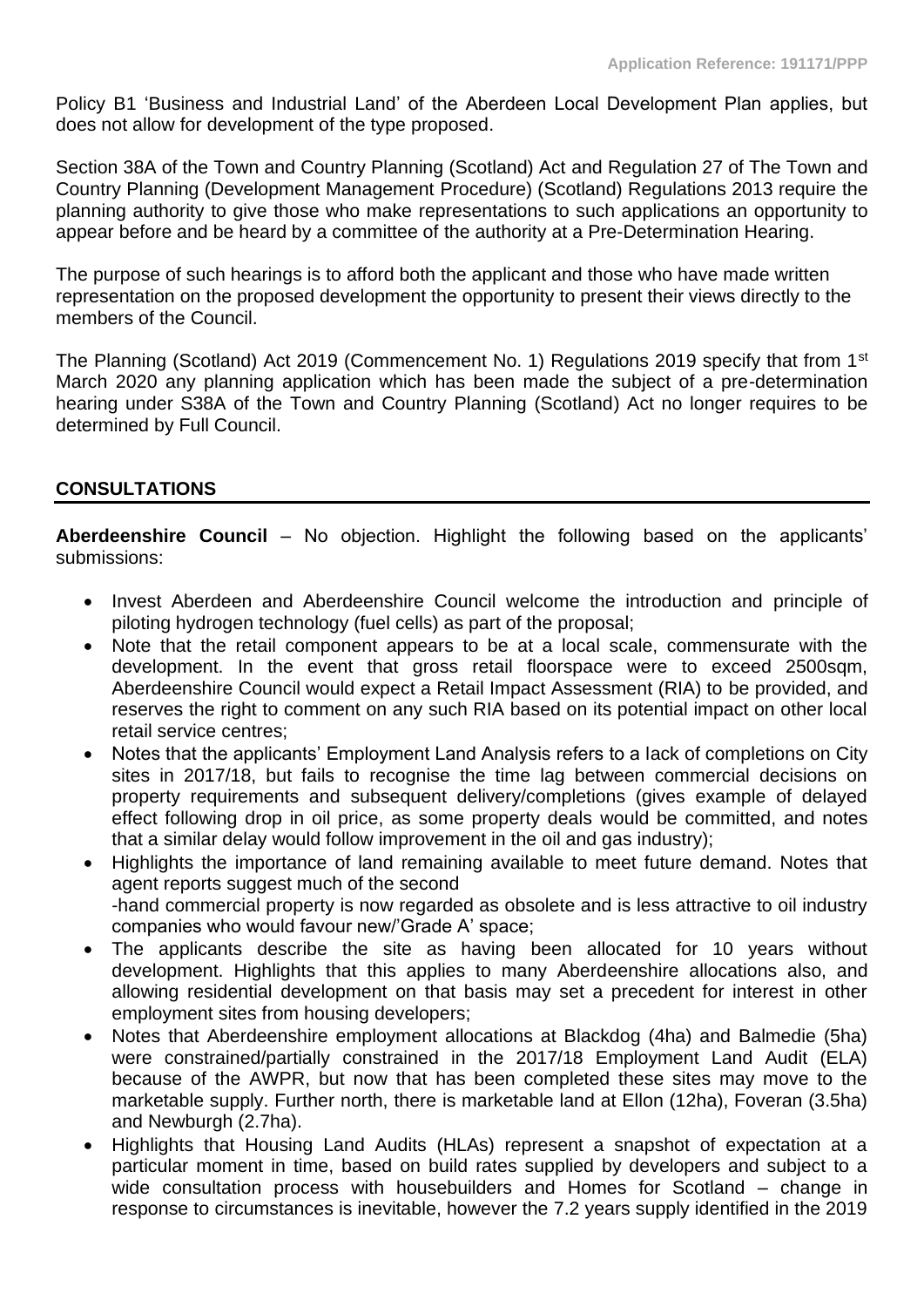HLA indicates agreement within the development industry that there is not a problem with land supply in the Aberdeen Housing Market Area.

• Whilst there are a number of sites in Aberdeenshire that have not been delivered at the rate predicted, the Aberdeen Housing Market Area (AHMA) land supply has remained in excess of 7 years during the period 2015-2019 without being reliant on predictions for those delayed sites to achieve the minimum 5 year supply in the AHMA.

#### **ACC - Developer Obligations** – Identifies requirements for the following obligations:

#### Core Paths

Aspirational core path 1 runs through the development site. This section of the aspirational route should be delivered as an integral part of the development. This is shown in the indicative layout, within the proposed linear park.

In addition, a financial contribution will be required towards connecting the site to the wider core path network and enhancing the network in the vicinity of the site to accommodate additional users generated by the development. On the basis that the aspirational route noted above is to be delivered as part of the development, a reduced contribution of £61,380 is sought, which represents a proportion of the contribution that would otherwise be required for a development of this scale (£204,600). In the event that aspirational core path is not delivered to an appropriate standard as part of the development, then a full contribution of £204,600 will be required.

#### Primary Education

Site is within the catchment area for Scotstown Primary School. Factoring the development into 2018 school roll forecasts results in the school going over its capacity. A contribution is therefore required towards the provision of additional capacity through extension of the school building. The scale of the contribution (£683,325) is based on the maximum additional over capacity level of 75 pupils.

#### Secondary Education

The application site is within the catchment area for Bridge of Don Academy. Factoring the development into the 2018 school roll forecasts will not result in the school going over capacity and will therefore not require mitigation.

#### Healthcare Facilities

Infrastructure requirements calculated with NHS Grampian on the basis of national health standards and by estimating the likely number of new patients generated by the proposed development. Contributions calculated using nationally recognised space standards and build costs.

In this instance, contributions of £562,964 will be directed towards the provision of additional capacity at the Scotstown Medical Practice or other such facilities serving the development.

#### Open Space

The submitted masterplan/site layout indicates that the development will incorporate a range of open space provision in order to comply with the requirements of the Development Plan. Conditions and/or other measures will be required in order to ensure that this provision is realised at the detailed design stage. As long as such provision is included as part of subsequent applications for the approval of matters specified in conditions (AMSC) then there will be no requirement for financial contributions. In the event that insufficient high quality open space is provided on site in subsequent detailed proposals/AMSC applications, then an appropriate financial contribution towards the enhancement of existing open spaces would be required.

#### Community Facilities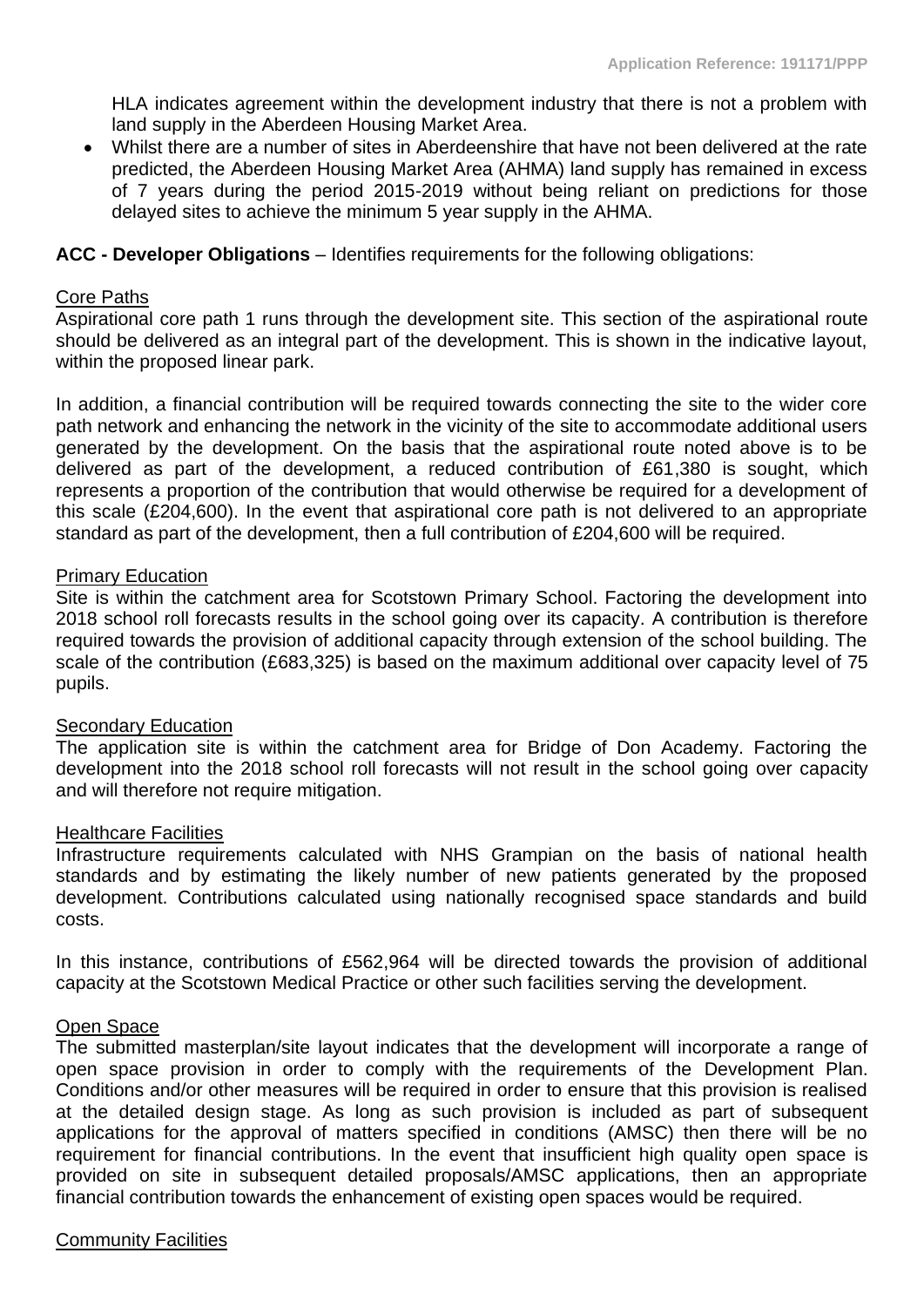In this instance, it is understood that a community meeting space is proposed to be delivered as an integral part of the development. As long as such provision is made on site, no further contribution will be required. In the event that an appropriate community meeting space is not delivered as an integral part of the development financial contribution of £1,005,675 would be required towards the enhancement of existing community facilities

The applicant should also be aware that Aberdeen City Council would not be able to take ownership and/or liability for any new community facility delivered as part of the development. Alternative ownership and management arrangements will therefore require to be identified for any such facility. This should be provided at any approval of matters specified in conditions stage.

### **Sports and Recreation**

A development of this scale will impact significantly on the capacity of nearby sports facilities, and that impact will require mitigation. It is understood that a full-sized football pitch, associated facilities and parking are proposed to be delivered as an integral part of the development. Provided that such provision is made on site, and that appropriate measures are in place to ensure public access in perpetuity, no further contribution will be required. In the event that the proposed pitch and associated facilities are not delivered as an integral part of the development, then a financial contribution of £667,700 will be required.

#### Affordable Housing

Policy H5 seeks a minimum of 25% of total units to be delivered as affordable housing. In this instance, the affordable housing requirement equates to 137.5 units, and the relevant SG sets out an expectation that delivery will be made on-site in accordance with the preferred hierarchy of affordable housing types contained in that SG.

**ACC - Waste Strategy Team** – Recommend that conditions are attached if the application is to be approved. Request further information detailing specific waste and recycling provision for houses and flats as part of future planning application(s). Details of swept-path analysis for waste collection vehicles will be required, to ensure that vehicles can safely manoeuvre through the site in a forward gear.

**ACC - Housing** – As per ACC's Affordable Housing Supplementary Guidance, an affordable housing contribution of 25% is required. ACC Housing Strategy would want to enter into early discussions with the developer to discuss house size and type as we would not want to see large numbers of flats delivered as affordable housing.

**ACC – City Growth Team** – Notes that this development proposes 550 new homes, and that economic benefits have been estimated by the applicants as a result of new housing and new commercial floorspace. The assumptions and methodology used have been reviewed and are consistent with economic appraisal practice.

The appraisal states that £11m of 'resident expenditure' per year could be generated as a result of the scheme, based on expenditure from those moving to the new development and from others moving into properties vacated by those moving to Cloverhill. The estimated 'resident expenditure' is based on assumptions that: (i) 25% of all new residents at Cloverhill are people moving into the city; (ii) of the remaining 75% of new Cloverhill residents moving from elsewhere in the city, approximately 25% of the vacated properties would then be occupied by new residents moving to Aberdeen. The English housing research that these assumptions are based upon indicates that thy typically occurs four times. The estimated £11m therefore includes four house moves, including Cloverhill.

It is noted that the ability to realise these occupancy assumptions in Aberdeen may not reflect recent population changes and the short run effect on some types of properties in the city. In that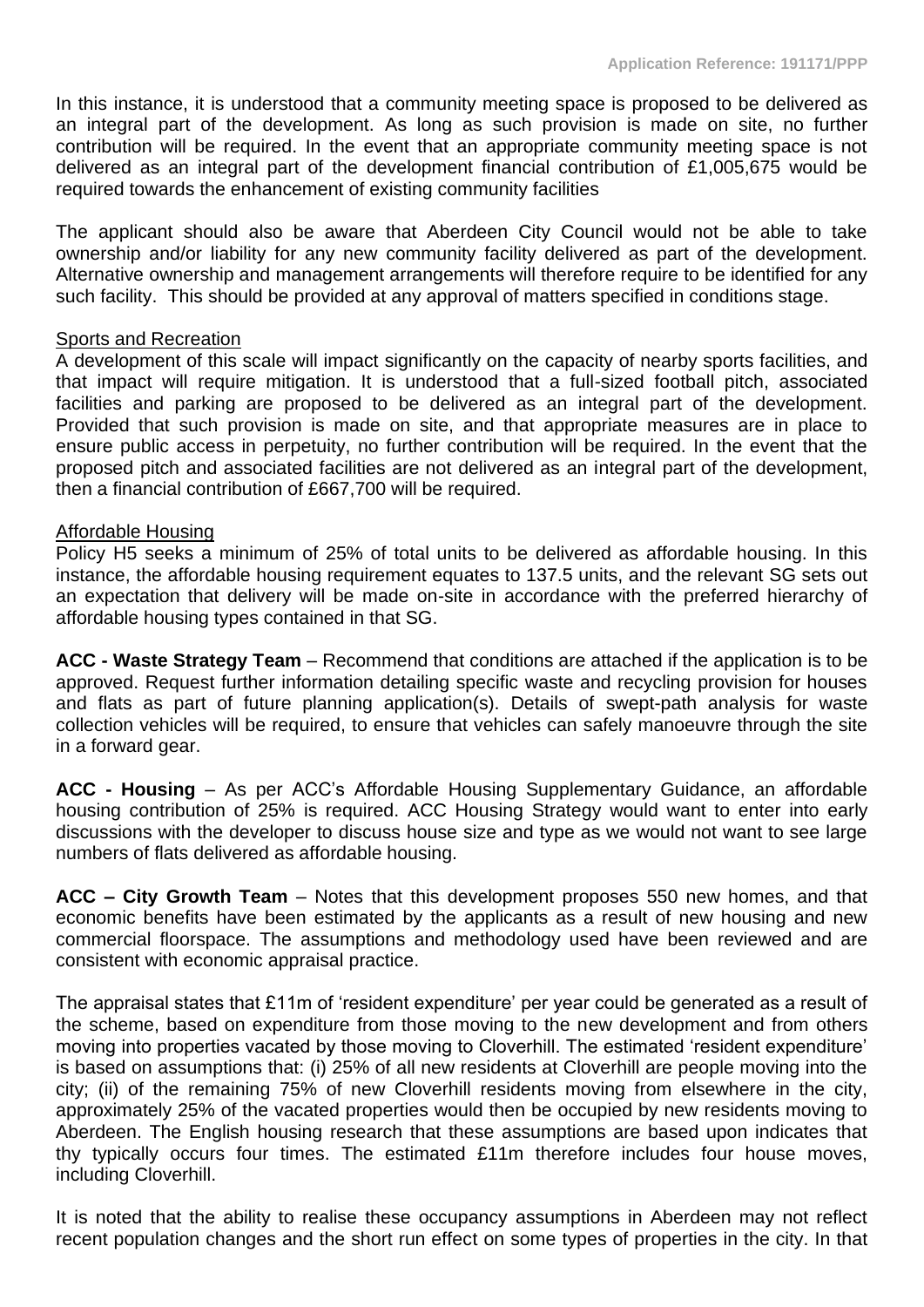context, the estimated £11m may be high/optimistic. There is evidence of some over-supply of certain property types in the city centre.

**Invest Aberdeen –** Invest Aberdeen had requested that the applicant provide further information with regard to how Aberdeen Hydrogen First (AHF) initiative would support the vision and aims of the Regional Economic Strategy (RES) and Energetica through demonstrating an innovative low carbon investment opportunity for the region.

A Policy Analysis Paper (Oct 2019) was prepared by Aberdeen & Grampian Chamber of Commerce (AGCC) and submitted for consideration.

In summary, Invest Aberdeen is supportive of proposals that seek to make investments in line with both the Regional Economic Strategy and Energetica programme which seeks to grow and diversity our key sectors. Invest Aberdeen has not commented in relation to the principle of development on this site in planning terms and acknowledges this will be for others to comment on. It is however worth noting that experience of seeking to encourage and leverage private sector, low carbon and additional energy efficiency measures beyond the minimum statutory requirements in large scale residential proposals has not been easy. Notwithstanding the principle of planning It is positive to see innovative proposals being led and funded commercially by a private sector investor and we would encourage this approach across more residential developments.

Invest Aberdeen's comments are made without prejudice to any recommendation or decision that the planning authority may make at a future date.

Energetica Strategic Objectives:

- i. To consolidate and grow the Region's position as one of the world's major energy
- ii. centres and the energy capital of Europe;
- iii. To attract new high value investment and people to the region:
- iv. To grow the international trade of indigenous business; and
- v. To create a location that seeks to maximise both quality of design/development and
- vi. quality of life

The development at Cloverhill seeks to incorporate a new energy efficient, low carbon heating solution into a residential development, which aligns with Objectives i, ii, and iv, above. Invest Aberdeen's response recognises the value of reducing the carbon footprint of buildings in contributing to reduction in overall carbon emissions, but also in reducing fuel poverty and generating investment in innovative pilot projects.

Notes that the development of a residential hydrogen heating pilot project in Aberdeen would support Aberdeen City Region's Hydrogen Strategy initiatives, and would provide valuable data on how this technology works in the Scottish climate and its 'real world' energy efficiencies. It is particularly positive to see the integration of fuel cell technology in the first phase homes, rather than in later stages of development.

**Archaeology Service (Aberdeenshire Council)** – No objection. Notes that the site is located immediately adjacent to a landscape of previously excavated archaeological features dating from prehistoric, early medieval and medieval periods and therefore, if the application is to be approved, it is recommended that a condition is attached in relation to archaeological matters. This should require submission and agreement of an archaeological written scheme of investigation (WSI) prior to commencement, with all works to subsequently be carried out in accordance with the approved WSI (which should include details of how recording and recovery of archaeological resources found shall be undertaken). Should archaeological works reveal the need for post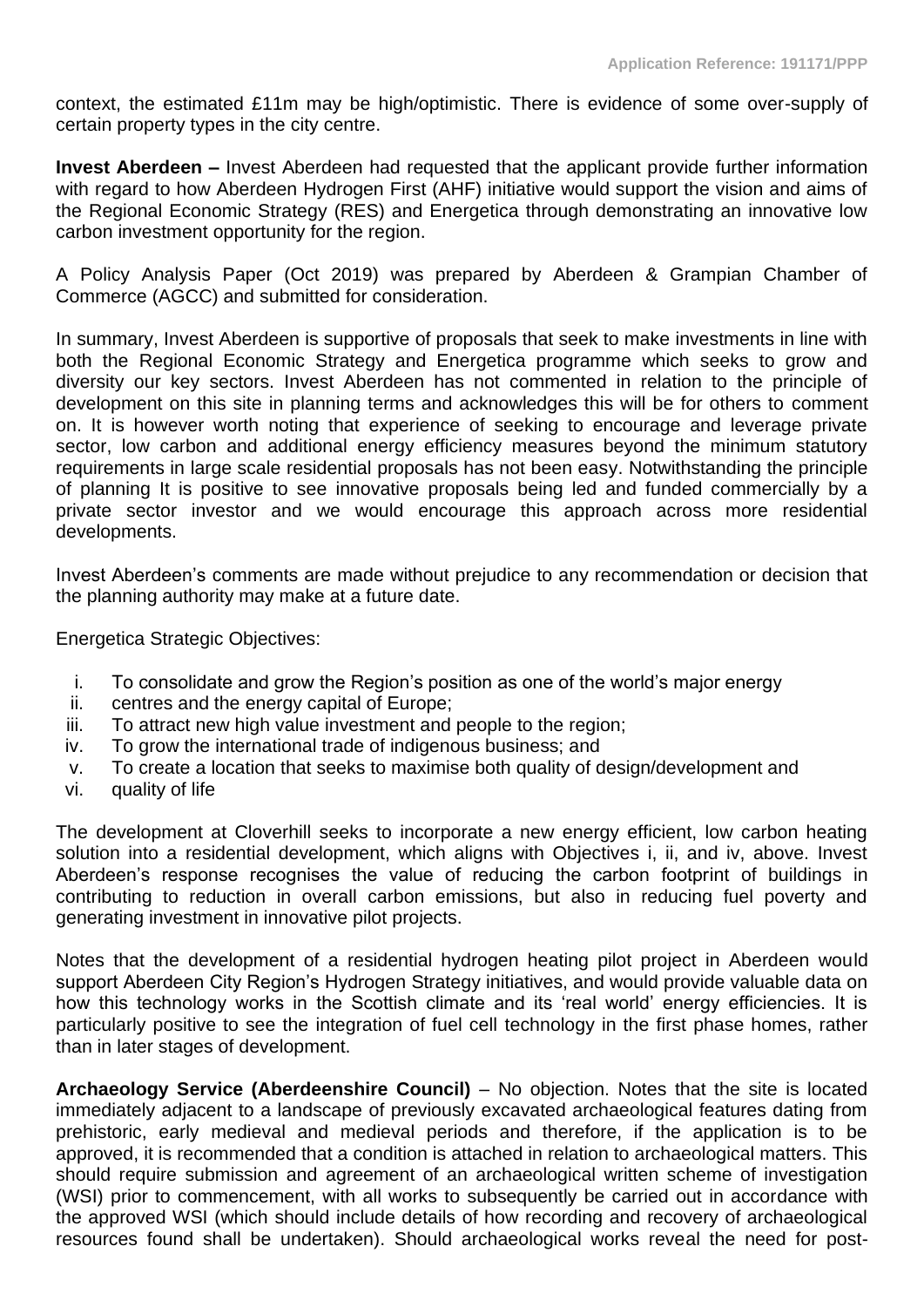excavation analysis, no part of the development may be occupied unless a post-excavation research design (PERD) for the analysis, publication and dissemination of results and archive deposition has been submitted to and approved in writing by the planning authority, with the PERD carried out thereafter in complete accordance with the approved details.

**ACC - Contaminated Land Team** – Expresses general agreement with the conclusions and recommendations of the Desk Study Report (Fairhurst, July 2019) submitted in support of this application, including its proposals for future ground investigations. In recognition of the potential for contamination (from both on-site and off-site sources), it is recommended that the conditions are attached in order to address the following:

- Requiring submission and agreement of a scheme to address risks from contamination prior to development taking place (specification set out in full response);
- Prohibiting occupation of buildings on site unless any long-term monitoring required by the above scheme has been undertaken;
- Prohibiting occupation of buildings on site unless a report verifying completion of remedial works to fully address contamination issues relating to the buildings has been submitted and agreed by the planning authority.

**ACC - Education** – Highlights that this site is zoned to Scotstown School and Bridge of Don Academy. The most recently available school roll forecasts suggest that contributions are likely to be required from the developer to create additional capacity at Scotstown School in order to accommodate the numbers of pupils likely to be generated by the development. It is expected that the Developer Obligations Team will calculate the required level of contributions and advise accordingly *(see Developer Obligations response, above)*. Sufficient capacity exists at Bridge of Don Academy to accommodate additional pupils likely to be generated by the development, so no contribution would be required to create additional capacity at that school.

# **ACC - Environmental Health**

#### Road traffic noise

It is noted that in order to mitigate noise from the road traffic noise on the A92 to acceptable levels it is proposed that an acoustic barrier is proposed. This barrier is estimated to attenuate the noise by 10 dB LAeq. This means that the gardens at properties within 15m and 20m of the road will be subjected to noise levels at the upper requirement stated within the BS8233 requirements (55 DB LAeq) and may not even achieve this level as there is no certainty that the acoustic barrier will achieve the proposed 10 dB LAeq attenuation.

Similarly, the same houses will require to have acoustic ventilators installed rather than open window ventilation in order to achieve the BS8233 requirements. Specific glazing recommendations have been listed in order to achieve these requirements. It is noted that the proposed acoustic bund is unlikely to protect the first floor of the properties adjacent to the A92. For these reasons, verifying the effectiveness of the proposed mitigation measures is essential. Further noise reduction is anticipated from the proposed reduction in the speed limit on this section of road.

#### Noise from Commercial/Industrial Uses

Further analysis of the relationship with existing and committed business and industrial development at the Core Business Park and Aberdeen Energy Park has been undertaken by the applicants. The proposed noise mitigation measures detailed will be sufficient to protect the amenity of existing and proposed residential properties to an acceptable level.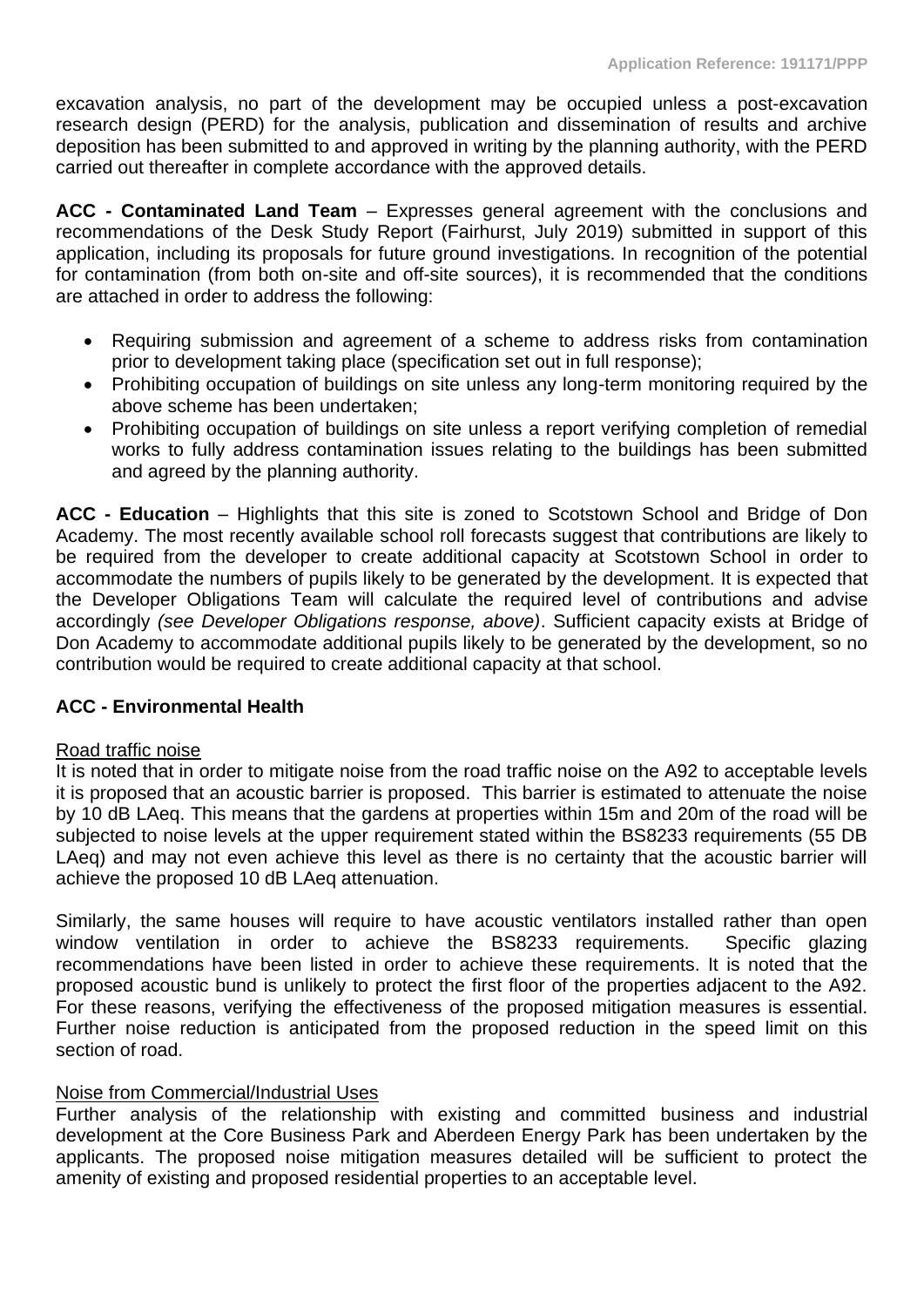Note low noise impact from commercial units during the day with the proposed mitigation measures in place. There would be potential for significant noise impact to proposed residential properties from class 5 and 6 units during the night, however it is recognised that these consented units have not yet been built, and individual noise impact assessments would be required for those as part of the approvals process. Noise mitigation measures would be required to be put in place before industrial units were occupied, therefore protecting the amenity of the existing and new residential properties.

Details of indicative mitigation measures have been provided, detailing the potential for a combination of an earth bund and timber fence, totalling 3.5 metres along sections of the northern and eastern boundaries to mitigate the impact of commercial noise to a level appropriate for residential use. It will be necessary for planning conditions to secure verification of the effectiveness of these measures, as well as those proposed in mitigation of road traffic noise, noted above.

#### Wind turbines

With regards to the Vattenfall offshore wind development consent, an interim report has been received and suggests no negative noise impact is likely. Therefore, no noise impact assessment will be required for these wind turbines. It is recommended that a noise impact assessment be undertaken for the Rubber Atkins onshore wind turbine. This assessment should be in line with the IOA Good Practice on wind turbine noise 2013 (ETSU-R-97) and BS4142 (2014).

### Sports Pitch

It is noted that within the NIA for the proposed Sports Pitch that the houses adjacent to the pitch along the Southern boundary, the difference between the background noise levels and the noise source will be in excess of +13 dB LAeq. This indicates that there will be a significant adverse impact from the football pitch noise. The proposed incorporation of a barrier is likely to be limited to approximately -10dB LAeq. The NIA recommends that there should be no open window ventilation along the facades facing the pitch and should have acoustic ventilators installed instead. It is also noted that within 5.5 of the report that the NIA has been conservative in the application of penalties for noise characteristics such as ball strikes against the fence and shouting. The Acoustic Consultant has confirmed that the term "conservative" used within the NIA was in regard to a worst-case scenario in relation to noise from football games. The NIA does not take into consideration noise from repetitive ball strikes such as when a few people are practicing by hitting the ball directly off the fence.

As there is the likelihood of a significant adverse impact from the noise from the sports pitch, it is suggested that this issue is revisited and that the developer seeks additional guidance by adhering to guidance which has been produced by Sportscotland entitled 'Sportscotland Outdoor Sports Facilities - Planning Guidance/1002 - Siting of Synthetic Grass Pitches - Guidance on Noise and Floodlighting', which includes practical noise mitigation measures to be applied at such facilities. To further help protect amenity from potential noise emissions associated with the proposal including for example, ball strikes against fencing panels and increased crowd noise, this Service would therefore advise strict adherence to this relevant guidance. This can be controlled as the details of the sports pitch come forward as part of an application for the approval of matters specified in conditions.

Notwithstanding the above, a condition will be required regarding the operating hours of the proposed sports pitch and seating area. I would recommend that this area is not to be operational between the hours of 22:00 hrs and 09:00 hrs. This is in order to protect the amenity of nearest noise sensitive receptors.

#### Odour control considerations for proposed restaurants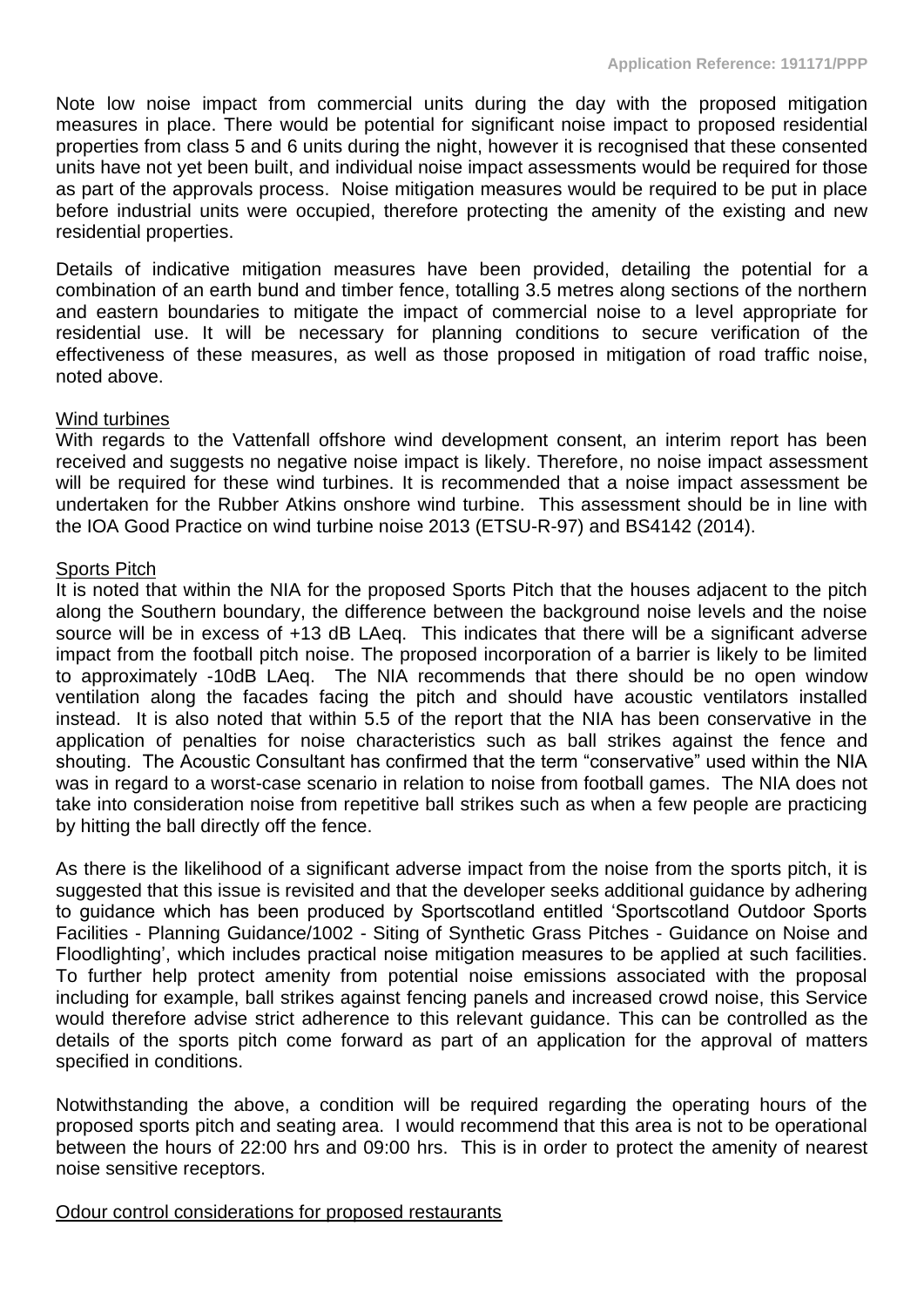Due to the location of the premises and nature of neighbouring properties, the proposed development has potential for a significant adverse impact on the amenity of the occupants of neighbouring local residences from potential odour and equipment noise associated with the proposal.

As the end user has not yet been determined, it is recommend that as a condition of planning permission that any tenant will be responsible for the provision of assessments which will demonstrate both adequate odour control provisions and a suitable demonstration of noise control effectiveness are in place prior to the occupation of the premises.

**ACC - Flooding and Coastal Protection** – The Flood Risk Statement (FRS) submitted on 23/07/2019 has been reviewed. The Aberdeen Integrated Catchment Model (ICM) and SEPA flood risk maps show significant flooding extents within the proposed plot. Whilst further supporting submissions have been scrutinised by officers, the Flooding Team's position remains that a Flood Risk Assessment (FRA) Level 3 is required before the application may be approved. Further submissions relating to flood risk have since been made, and it has been agreed that this established the acceptability of development in principle, with further assessment to be undertaken based on the final designed layout as part of future applications for the approval of matters specified in conditions.

**Police Scotland** – No objection to the development, but make the following points for consideration in detailed design:

- Site is in a currently low crime area.
- Recommend the use of varied surface treatments to act as traffic calming measures and signify a transition from 'public' to 'private' spaces.
- Vehicular and pedestrian routes should be visually open and direct.
- Dwellings should be positioned to face each other to provide for passive surveillance
- Footpaths should be straight, wide, well-lit and free from potential hiding places
- Narrow footpaths between buildings should be avoided
- Car parking areas should be within view of active rooms (e.g. kitchens, living rooms)
- Communal areas should be designed to allow natural surveillance from nearby buildings, and boundaries between public and private spaces should be well defined.
- Good quality white lighting of uniform coverage should be utilised.
- Recommends that the developer liaise with Police Scotland Designing Out Crime service at each stage for more detailed advice.
- Encourage the applicant to attain the 'Secured By Design' award.

**ACC - Roads Development Management Team** – No objection to the proposal, provided that appropriate conditions are attached to any approval securing the submissions/improvements set out below.

Note that the site is in the 'outer city' parking zone and lies outwith any controlled parking zone.

Local amenities and services identified in the submitted Transport Assessment (TA) are reachable via existing pedestrian and cycle infrastructure, with shared paths on sections of the A956 Ellon Road facilitating travel to facilities in the city centre and on Beach Esplanade.

Committed infrastructure improvements associated with the neighbouring business park to the north (The Core) include provision of a toucan crossing on the A92 Ellon Road, located to the south of the Murcar roundabout. This will further enhance the site's accessibility for pedestrians and cyclists and ensure safe means of crossing. New cycling infrastructure is also being promoted by ACC in the local area, including: Murcar Industrial Estate cycle/shared use path; Murcar North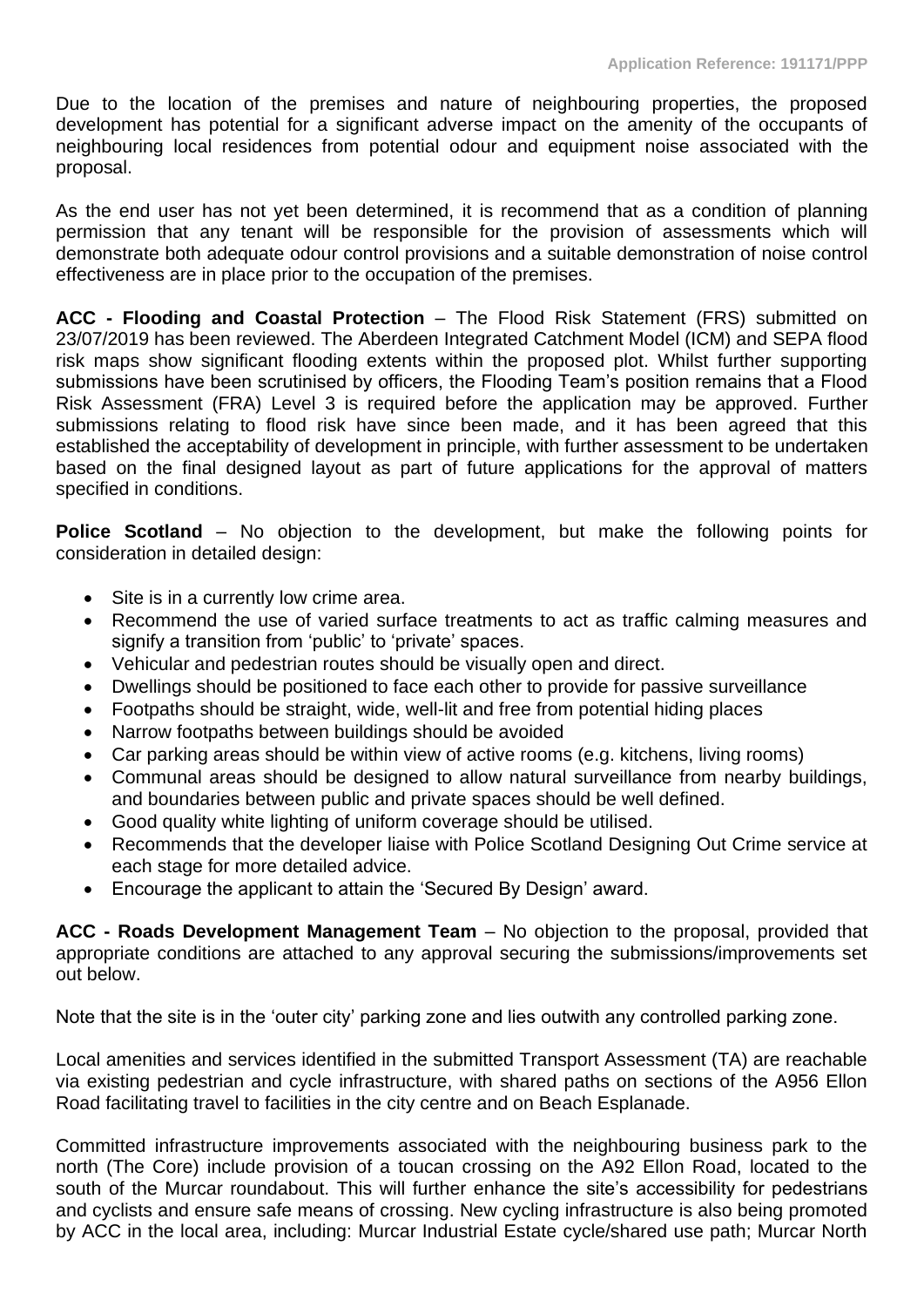to Blackdog cycleway; and aspirational core path route connections to the east and west of the site, to allow connection to core path 107 and Greenbrae Primary School beyond (west) and Murcar Links Golf club and the beach (east).

### Public Transport

The A92, to the west of the site, is served by regular bus services, with existing stops circa 120m to the north and the Bridge of Don P&R site circa 850m to the south. There is potential for new bus stops to be provided along the A92, supported by the reduced speed limit proposed by ACC roads officials. Furthermore, the proposed junctions would allow for bus penetration into and through the site. Additional bus stops proposed adjacent to the proposed site access junction will ensure that the entire site is located within 400m walking distance of bus stops. Whilst buses would not require to be diverted into the site, the vehicle access strategy and internal street network will be designed to ensure that busses would be able to enter and exit via the proposed access junctions. It has been agreed with the applicant that bus stops are to be provided on the dual carriageway, as per the adjacent stretch of Ellon Road beside McDonalds, rather than in physical laybys. These bus stops are to be delivered as part of works to deliver the new junctions, irrespective of operator demand.

### Parking

The applicant has intimated that full details of the parking provision would be submitted in support of the detailed planning applications for each development phase in accordance with ACC's current standards. This is acceptable. In the Design and Access statement, the applicant states that "electric vehicle charging infrastructure will be provided in relevant locations within the site". This is accepted. This is a requirement and further information should be provided in support of the detailed planning applications for each phase.

#### Development Vehicle Access

New vehicle junctions will provide access to the site along the A92 Ellon Road. The primary access is proposed to be a centrally located signalised junction incorporating toucan crossing facilities at a key core path / pedestrian crossing point of the A92 Ellon Road. Drawing 123823/sk 1012B shows an indicative junction layout.

A secondary access is proposed to the South of the site via a left-in / left-out arrangement. This is shown in drawing 123723/sk 1013A. The geometry of these accesses will not be considered at this PPiP stage.

#### Internal Road Layout

It has been agreed with the applicant that a secondary access onto the A92 will be constructed prior to 150 units being occupied with a statement required from the Fire Service that this will be acceptable. Appropriate conditions will be required to secure the above and design of that first access.

As this is a PPiP, no detailed plans of the internal road layout have been provided at this stage, and subsequent applications will be required to provide further information relating to road/footway gradients, geometry, dimensions, materials, visibility splays, etc. It is noted that the indicative layout shows several long, straight sections of road in excess of 60m. These areas will require some form of appropriate traffic calming in the finalised roads layout.

#### Local Road Network

The site abuts the A92, which is currently a 70mph dual carriageway that provides links to the B999 Pitmedden Road at the Murcar Roundabout, and the A90 trunk Road / AWPR to the North, via the Blackdog interchange. To the South, it connects with the A956 Ellon Road, and the A92 Parkway at the Aberdeen Energy park roundabout. The A956 is a dual carriageway with a 40mph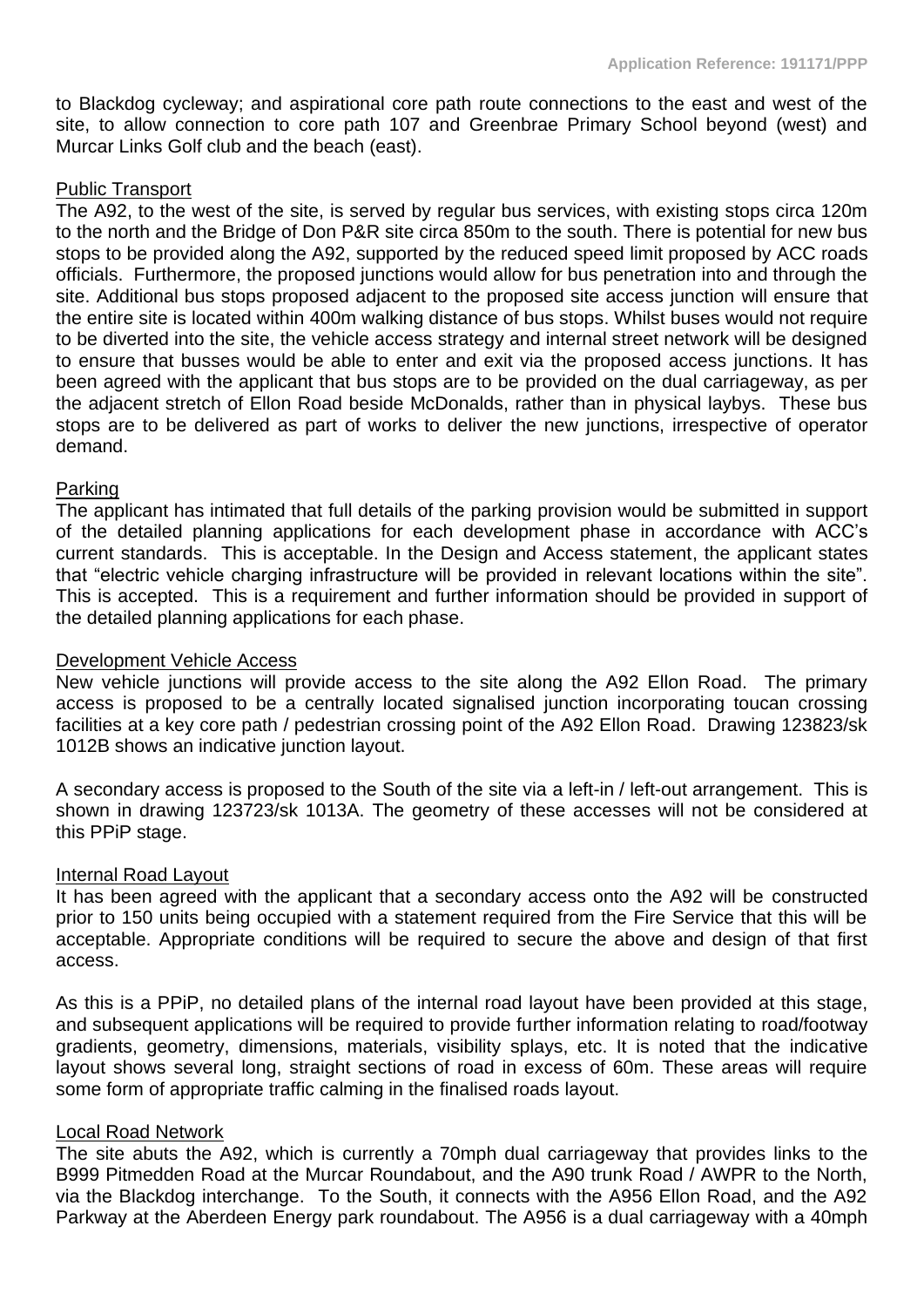speed limit, which reduces to 30mph 70m North of the A956 Ellon Road / North Donside Road roundabout.

The applicant proposes to reduce the speed limit on the A92 to 40mph, to replicate the character of the existing 40mph section on the A956, south of the site. A TRO would be required for this change in speed limit. It is understood that the development of adjacent land at Berryhill has been consented subject to a similar requirement to reduce the speed limit on this section of road, and whichever development comes forward first will be required to deliver that TRO. In addition, if the Cloverhill development comes forward first, there will be a requirement for a Toucan crossing to the north of the site. The timing of delivery for this crossing will be tied to the site layout drawing 11085-SK-020Y, which shows an East-West line. No houses are to be built North of this line prior to this Toucan being installed by the applicant or otherwise. North of this line is to serve as the construction site for the site, and will prevent people travelling this way to cross the A90, meaning that the crossing at the site access will suffice for all residents until such a time as this Northern Toucan is installed.

Further to the reduction to 40mph, the applicant is proposing a temporary 20mph speed limit on the A92 as part of their safe routes to schools plan, via the provision of 20mph flashing signs, during the times when children are travelling to and from school. This is acceptable but would be subject to a TRO.

Six junctions were assessed to determine what effect the proposed Cloverhill development would have on their functionality. This was done by scaling up current traffic flows to establish a base level for the opening year, and then assessing what the combined development + future year traffic would look like. The applicants' findings on each junction are summarised below. It should be noted that junctions generally function without issue as long as their ratio of flow to capacity (RFC) and degree of saturation (DoS) are less than 85%:

- Pitmedden Road / Shielhill Road Junction The largest impact in the opening year is a 41% RFC. With the development included this increases to 43%;
- Pitmedden Road / Denmore Road Junction This junction is currently over capacity (107% in the worst case). In the opening year scenario, without Cloverhill, this reduces to 87% due to a predicted reduction in traffic using this route. Then, when Cloverhill is reintroduced this increases again to 100%. As a result of this, the agent acting on behalf of Cloverhill has tested a theoretical mitigation (widening the Denmore Road approach to provide an extended flare). This theoretical mitigation provides a no net detriment solution for the Cloverhill development. The applicant is proposing that this scheme can be costed to provide the basis for a monetary contribution that the Cloverhill development can make toward a scheme which can be developed at a later date. This is appropriate, and the costing exercise should be done in conjunction with ACC in line with the submission of a detailed application;
- Murcar Roundabout The roundabout is currently over capacity, the most onerous RFC is seen in the AM peak heading out of the city towards the AWPR at 104%. The applicant has intimated that the Berryhill application has devised an indicative scheme for improvements at the junction, which should be incorporated before 25% occupation (in terms of traffic generation). Similarly, the Aberdeen Energy Park Extension has a scheme for roundabout improvements (or a contribution in lieu). Fairhurst have assessed the future year scenario, assuming that the Berryhill junction improvement will be in place. This shows that the junction will still operate over capacity (101% in the worst case), and the proposed development will marginally increase this. However, it is rightfully acknowledged that when junctions are over capacity it is difficult to accurately establish the precise impact of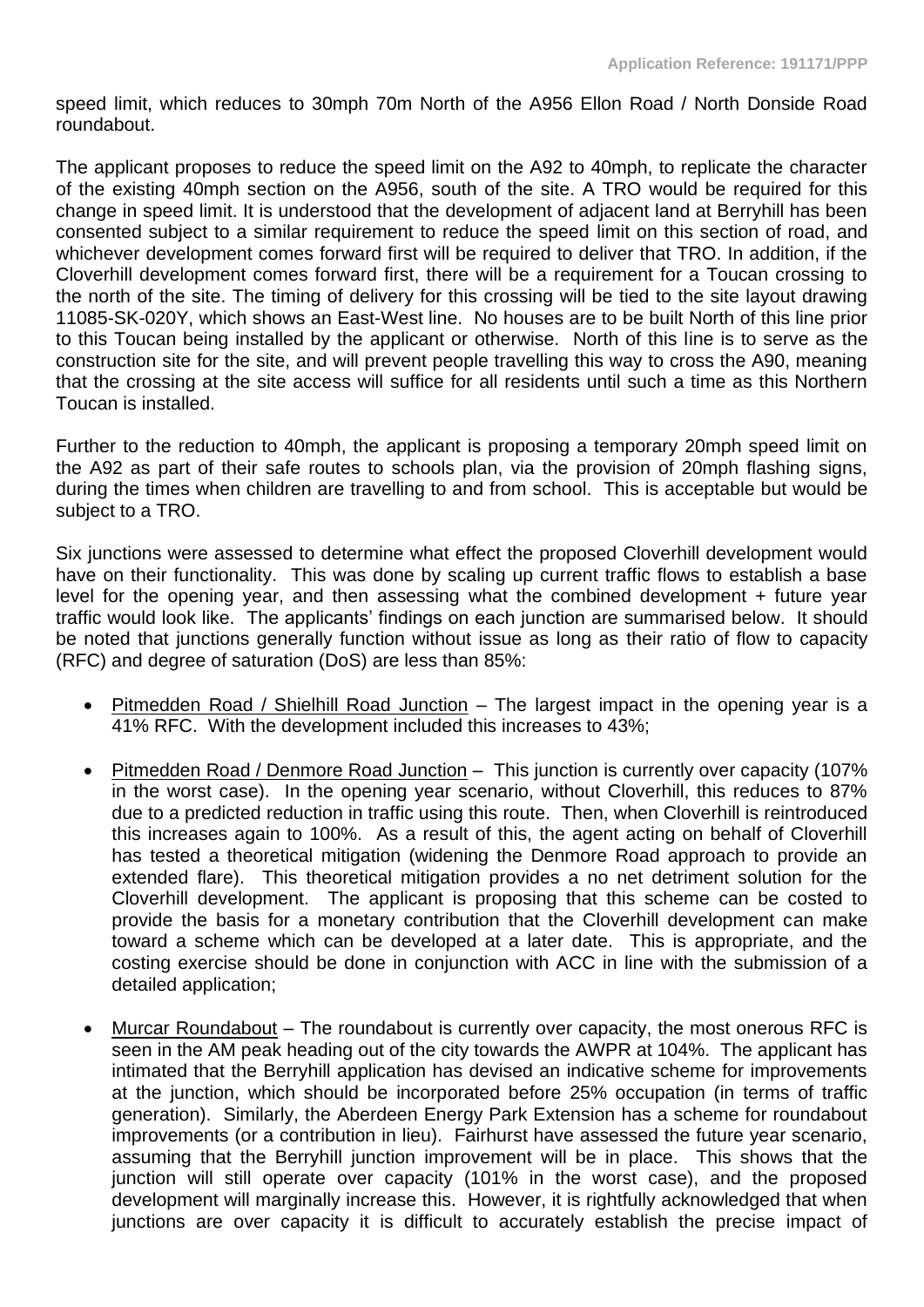increased traffic. The applicant summarises by saying that it is considered appropriate for the Cloverhill development to pay a proportionate contribution towards the cost of the future improvements at the junction commensurate with the level of development impact. This is appropriate. The costing exercise should be done in conjunction with ACC in line with the submission of a detailed application;

- Aberdeen Energy Park Roundabout The applicant highlights that the roundabout is currently over capacity in the am peak and is predicted to be over capacity in both AM and PM peak hours under the opening year base traffic (not including Cloverhill itself). The applicant highlights ACC's aspiration to upgrade the roundabout to traffic signals as highlighted in the planning conditions attached to several committed sites – Berryhill, Aberdeen Energy Park extension, redevelopment of the AECC, etc. As the development will obviously increase pressures on this junction, the applicant has stated that it may be appropriate for the Cloverhill development to pay a proportionate contribution towards the cost of future traffic signals, commensurate with the level of development impact. This is appropriate and would be required. The costing exercise should be done in conjunction with ACC in line with the submission of a detailed application;
- Ellon Road / North Donside Road / King Robert's Way Junction The analysis undertaken shows that this junction is predicted to operate within capacity during the Weekday AM and PM peak hours. The maximum DoS experienced is ~71%. As such, no improvements are required to accommodate the development traffic;
- Site Access Junction As the site is not yet in place this junction does not currently exist. The modelling shown for the year of opening indicates a DoS of ~90%. Given that this is a greenfield site, it is expected that the junction is designed such that it is not over capacity from the start. The applicant has stated that, to ensure a robust analysis, they've assumed that the pedestrian stage of the signals will be called every cycle, which is unlikely. Regardless, at the time of a detailed submission, this would be reviewed further, with an expectation that the junction be built to operate under capacity.

Of the junctions that require intervention, several are conditioned to be undertaken by developers of other schemes at given thresholds in their development. Consideration should be given to the situation where any of these developments stall or do not go ahead, and how that may affect the contribution due by the applicant. It has been agreed that the following will be paid as a s75 contribution, payable at the point of work starting on site:

- £41,879.14 will be paid representing theoretical works to Denmore junction, Murcar Junction, the AECC junction. The S75 should be caveated to allow use for works / roads safety upgrades as deemed fit by ACC, within the surrounding road network.
- £15,000 as a S75 contribution at the point of starting on site. This represents an allowance of £5,000 towards the value of land, and £10,000 towards CPO costs, with the S75 caveated to allow use for roads safety upgrades as ACC deem fit, within the surrounding road network.

# Safe Routes to School

The catchment schools for the site are Scotstown Primary and Bridge of Don Academy. Greenbrae Primary and Braehead Primary are also located nearby and have also been included by the applicant within the safe routes to schools assessment. Access to all schools will require the crossing of the A92 dual carriageway via the proposed Toucan crossing at the site access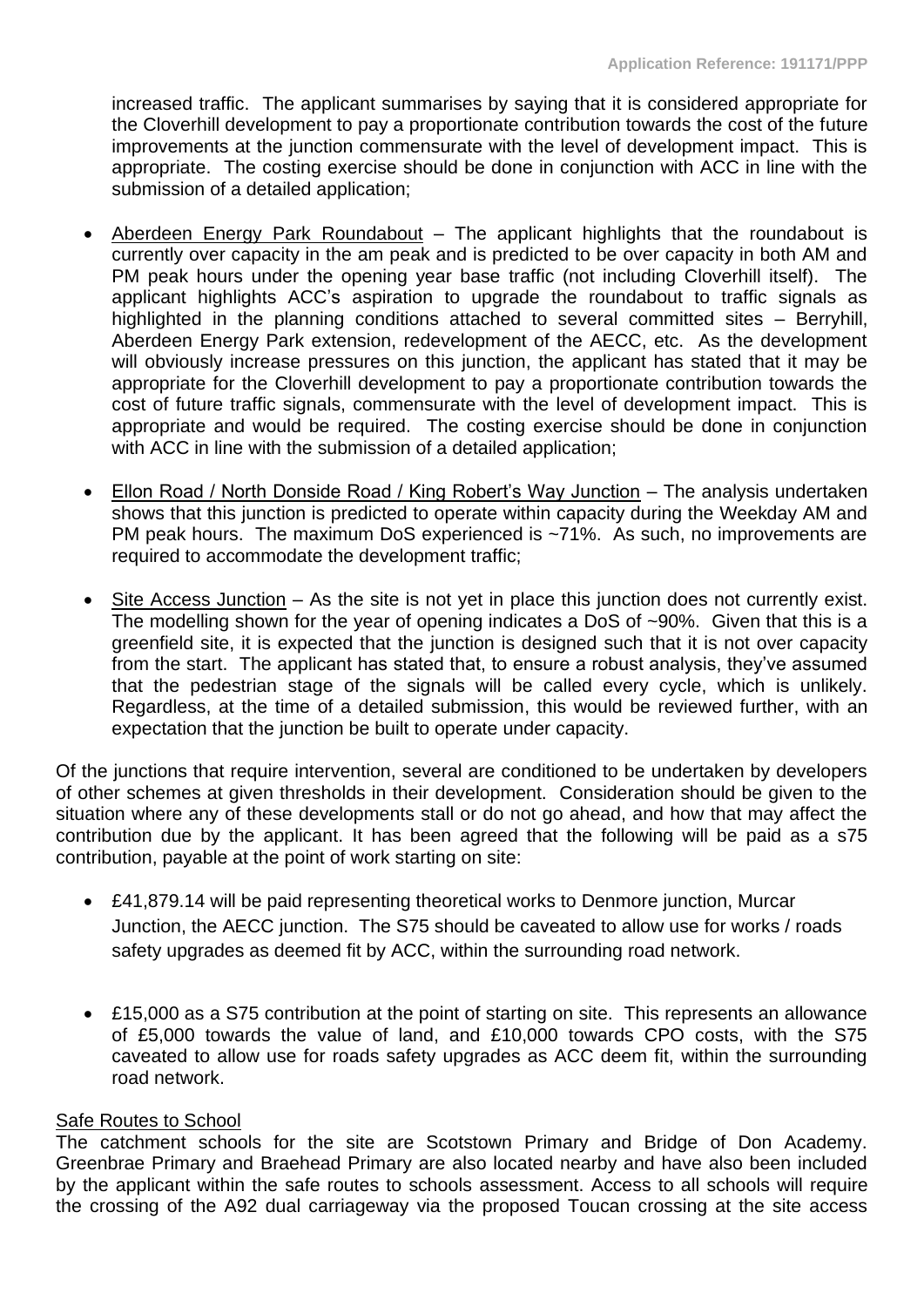junction. In order to facilitate this, the applicant is proposing a temporary 20mph speed limit during school travel-times.

All safe routes to schools proposed are adequate and safe, comprising of signalised crossings / zebra crossings / well-lit sections of footway, etc. The applicant is correct in asserting that if the aspirational core path between the A92 and Denmore Road is implemented, this will significantly reduce (by ~75%) pedestrian journey times between the site and Greenbrae Primary School. For this reason, it is important that this future link is given due consideration in the network of paths and pedestrian routes.

### Travel Plan Framework – Residential Travel Pack

A successful Travel Plan should have an overarching aim, realistic modal share targets and a series of measures to obtain these targets set out in an Action Plan. The aims, objectives, and content proposed to be included in the Residential Travel Pack (RTP) are acceptable. The completed RTP should be submitted to ACC for approval in line with the detailed application.

#### Drainage Impact Assessment

Surface run-off from roads will shed to gullies / permeable paving, which will drain to the surfacewater sewers, then onto a new detention basin, which will discharge to a grass swale and outfall sewer, before joining the existing watercourse. As such, the requires 2 levels of treatment are being achieved. It is noted that all driveways or parking areas "will be constructed incorporating porous paving and stone-filled filter trenches." From experience porous paving alone is not sufficient as a drainage feature alone. Driveways that slope towards an adopted surface should have channel drains at the interface, and parking spaces which slope away from the road should have gulleys to the rear. The drainage proposed is sufficient at this stage, however this will be reviewed in detail when a more detailed application is submitted.

# Construction Consent

The access junction layout, local road improvements and internal road layout are all to be designed to ACC standards, and the developer will be required to adhere to a section 21 Roads Construction Consent procedure.

# **Aberdeen City Shire Strategic Development Planning Authority (SDPA)**

The SDPA response, which it should be noted was provided prior to publication of the Proposed SDP Examination Report and its requirement for the Proposed LDP to accommodate a further 939 housing units, concluded that it had not been demonstrated that there is justification for the subject site to be developed for housing land. There is a robust and generous housing land supply across the Aberdeen Housing Market Area which has come through the full assessment of the development plan process which has capacity to meet current and increased demand.

The SDPA response notes that a bid was submitted in relation to this site at the time of the 'call for sites' for inclusion in the next Aberdeen Local Development Plan. The planning authority's assessment concluded that this site was 'undesirable' for the proposed residential development, and therefore it was not included as a preferred site in the Main Issues Report 2019.

In terms of housing land supply, the SDPA response notes that the current ALDP allocated land for housing to meet targets set by the Strategic Development Plan 2014, and that sufficient 'desirable' bids have been identified via the call for sites process to ensure that the next ALDP will meet the housing allowances set out in the Proposed Strategic Development Plan 2018. It is noted that there has been a robust effective housing land supply, with the 2019 HLA identifying a fiveyear effective land supply of 6,242 homes for Aberdeen City, along with a post five-year effective supply of 10,076 homes. This equates to a 7.2 year supply in the Aberdeen Housing Market Area, which indicates that there is capacity in land supply terms to build well above the housing requirement if demand exists.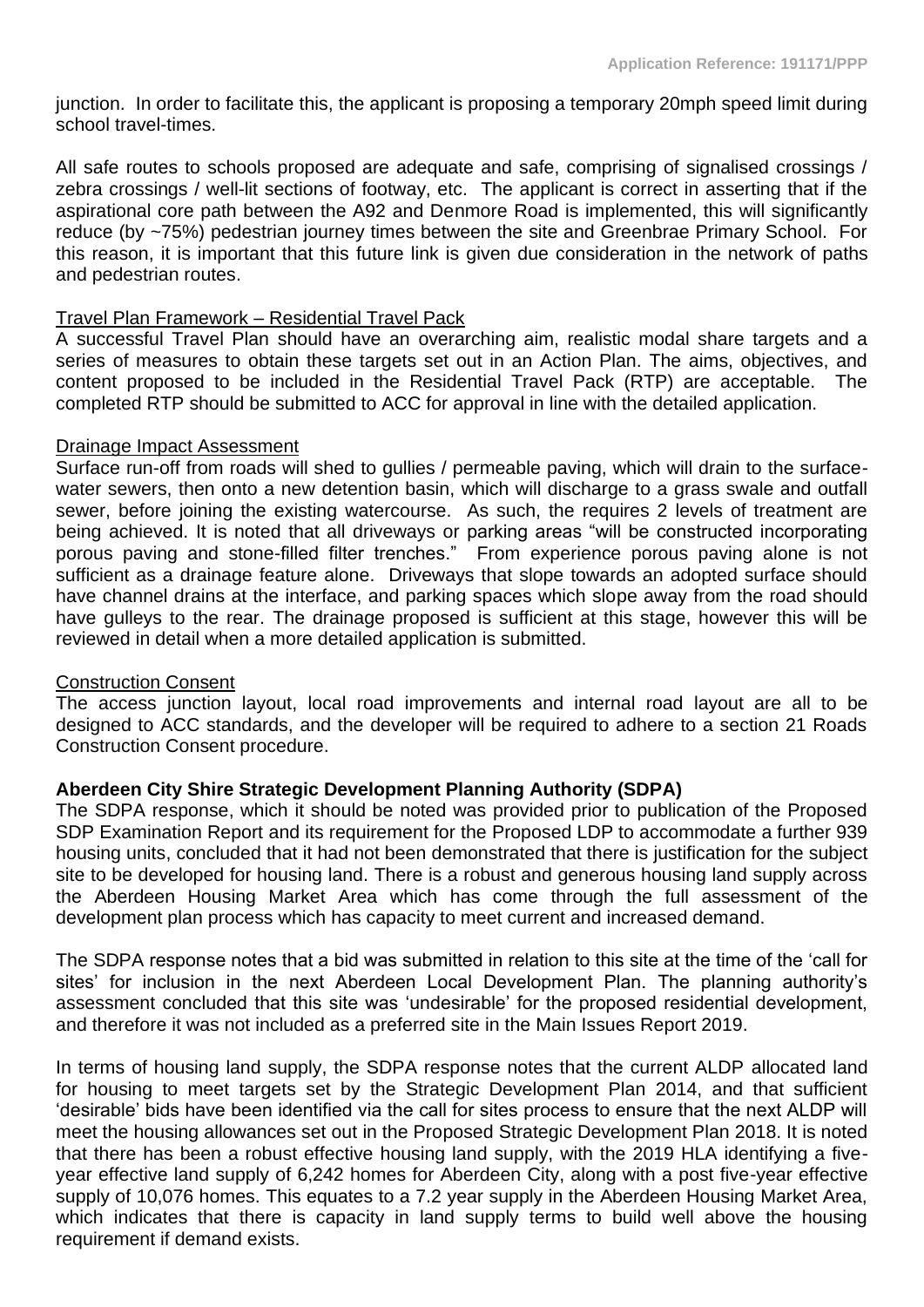The applicants' supporting information on Housing Land and Employment Land Supply points to a shortfall in housing completions as evidence of a requirement for the release of more housing land. that position is not accepted, and is contradicted by the available evidence in the Housing Land Audit 2019 and earlier audits from recent years, which point to a steady effective land supply of at least 5 years being maintained. Table 2 in the SDPA response presents information taken from HLAs between 2011 and 2019, which indicate a steady increase in housing completions across that period, aided by a robust and generous land supply.

The SDPA note that planning authorities and their development plans can have a significant influence on the amount of land available for development, but much less influence upon the delivery of development upon that land, which is largely dependent on the activities of the development industry and the landowners themselves and is of course subject to market conditions. In that context, Housing Land Audits strive to make realistic assessments of anticipated completions, which has led to the programming of sites being reassessed in light of the regional economic downturn, but nevertheless a healthy effective land supply has been maintained.

**Scottish Environment Protection Agency** – Following submission of further information on potential flood risk, SEPA has removed its initial objection on flood risk grounds provided that, should the planning authority be minded to approve the application, conditions relating to deculverting of the watercourse and provision of adequate buffer strips around it are attached to any consent. If the planning authority proposes to grant planning permission contrary to SEPA's advice on flood risk, then referral to Scottish Ministers may be necessary under the terms of the Town and Country Planning (Notification of Applications) (Scotland) Direction 2009. Notwithstanding SEPA's removal of their objection, they expect that ACC will undertake its responsibilities as the Flood Risk Management Authority.

In addition to the conditions requested above, SEPA recommends that further conditions are attached to any grant of planning permission to ensure that finished floor levels are raised above external ground floor levels in order to further mitigate potential surface water risk.

At section 2.5, SEPA also request that a condition be applied to require that the developer investigates alternative layouts to demonstrate whether the layout and design of the proposal can avoid impacting on an existing spring. If it is demonstrated that this cannot be avoided, then further information demonstrating the continuing hydraulic functioning of the spring and details of compensatory measures on the wider site will be required. It is recommended that this be secured by a condition which also secures placemaking measures such as use of wild, native, species rich flower planting in green corridors, use of green roofs for community buildings and use of renewable energy sources etc, as detailed in paras 3.3-3.4 of SEPA's initial response.

In section 5.3 of SEPA's initial response, a condition relating to the avoidance of existing wells either within or in close proximity to the site (or demonstration that alternate provision will be made for the owners of private water supplies to be connected to the public supply) is also recommended.

At section 6 of SEPA's first response, it is noted that the management of surface water during construction will be controlled under SEPA's regulatory regime, and therefore there is no requirement for this to be covered by a planning condition. SEPA welcome the applicants' commitment to produce a Site Waste Management Plan.

**Scottish Water** –No objection. Note that there is currently sufficient capacity in the Invercannie Water Treatment Works and in the Nigg Waste Water Treatment Works, however a formal application to Scottish Water will be required and further assessment may be required.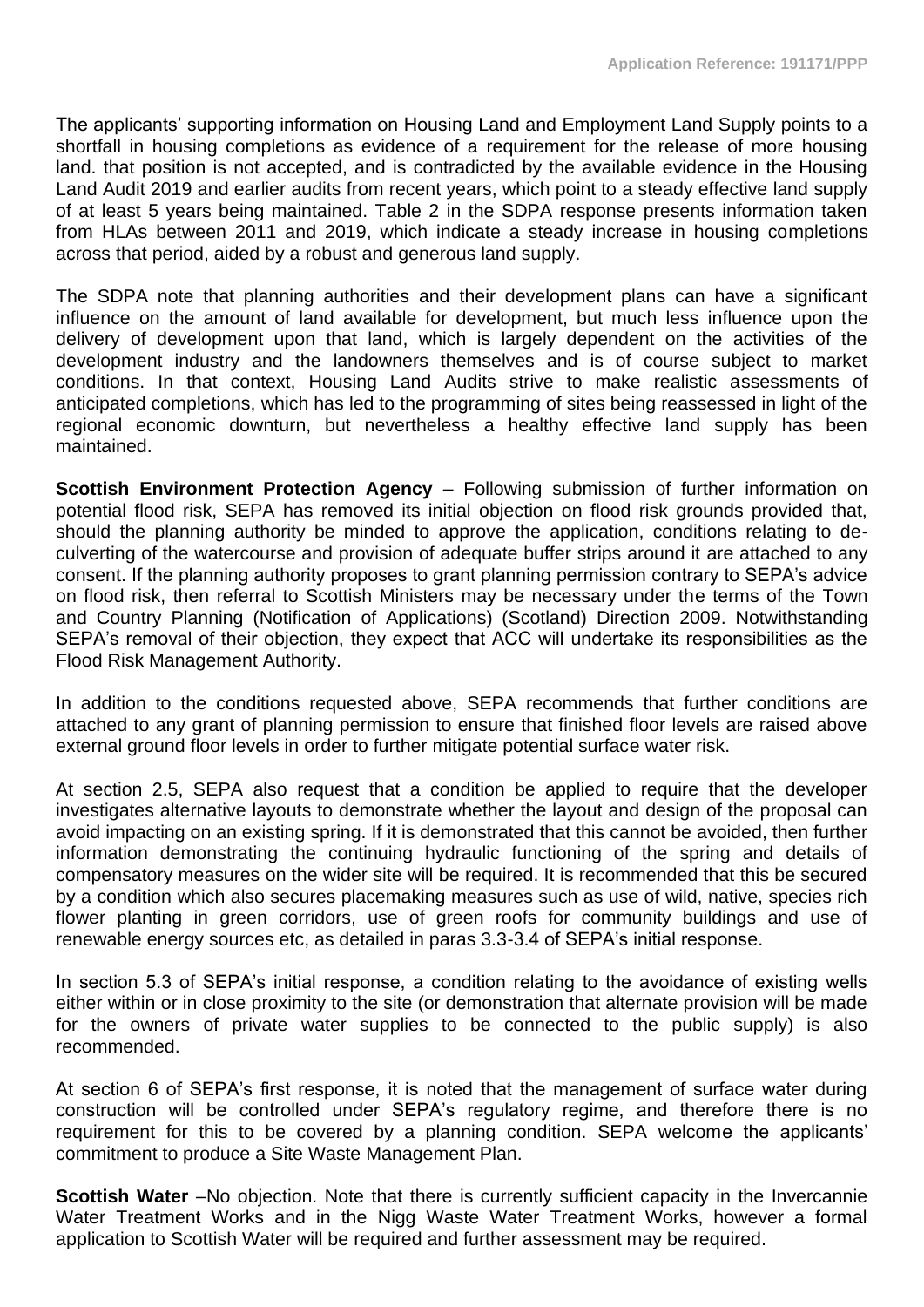Highlights that Scottish Water (SW) is unable to reserve capacity, and a further review of capacity will be undertaken once a formal connection application is submitted to Scottish Water after planning permission has been granted.

Highlights that a SW runs through the site, and the applicant is urged to contact SW's Asset Impact Team directly in order to identify any potential conflicts.

Advise that SW will not accept any surface water connections into its combined sewer system on greenfield sites, and limited exceptions will be made for brownfield sites where significant justification is provided.

**Bridge Of Don Community Council (BoDCC)** – States 'strong objection' to the proposal, contending that the site should be retained for business and industrial use, as identified by the ALDP. Main points are summarised as follows:

- Highlights that the proposal does not accord with the Aberdeen Local Development Plan, which identifies this land for business and industrial use. BoDCC's view is that ACC should not permit a departure from the plan, which was prepared following extensive consultation with community councils and other stakeholders.
- Notes that there are numerous major allocated housing development sites in the city, including in the Bridge of Don area. There are also plans for up to 500 more at Blackdog/Balmedie in Aberdeenshire. Contends that the allocations made on the 2017 ALDO provide an adequate supply of housing land, if not a surplus.
- Notes that a Development Bid for this site was submitted for the next LDP, however the Main Issues Report (MIR) concluded that the development of residential and community use on this site would be undesirable due to the consequent loss of employment land, and would also likely be contrary to the Proposed Strategic Development Plan.
- Access to schools is of concern, with pupils required to cross some of the busiest roads in the city.
- Current bus services are limited and include express services with limited stops that would not adequately serve travel to the nearest schools. Impact on local schools is also of significant concern, and it is anticipated that the proposed development would result in local schools operating over capacity. This situation is unlikely to help address current problems recruiting teaching staff.
- Public transport in the local area has been subject to considerable reductions in recent times, and existing services are not considered to be adequate to serve the existing community. The proposed development would exacerbate that situation. The site is not well served by existing routes.
- Existing medical facilities are at capacity, with lengthy waiting times for appointments. Additional housing will increase pressure on already stretched resources.
- Restrictions on vehicular access to existing development at Donmouth are highlighted, and it is contended that there would be inconsistency in allowing over 500 homes to be accessed off Ellon Road. This level of traffic will add considerably to traffic congestion and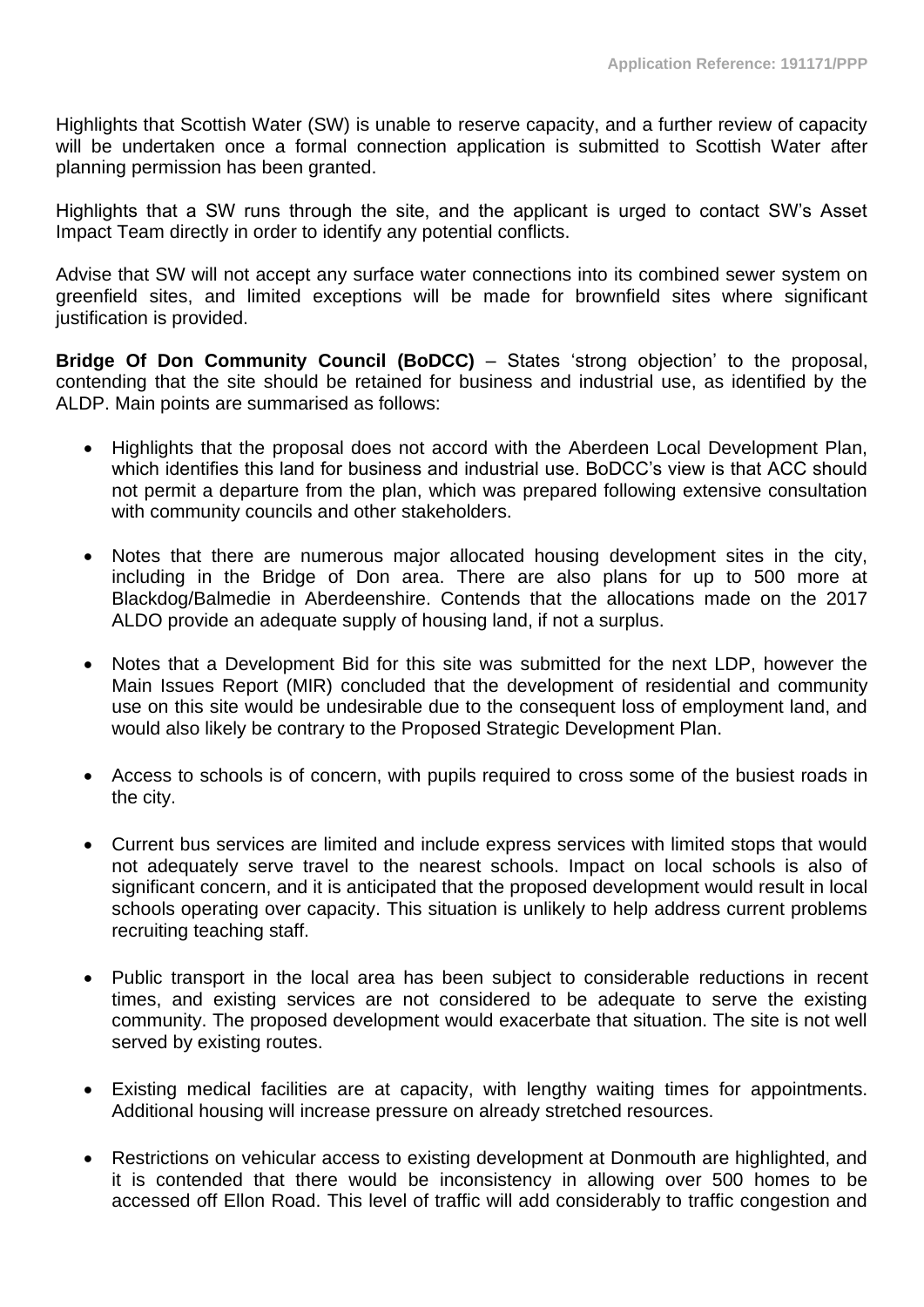have an adverse impact on air quality, whilst also hindering the flow of traffic on Ellon Road/A92.

- The Community Council has previously suggested that the developer consider an overpass/underpass to facilitate access. Implementation of a 20mph temporary speed limit is considered to be wholly impractical.
- The impact of this proposal, along with other consented developments in the City and Shire, will lead to considerable increase in traffic flows when existing infrastructure is already struggling to cope.
- It appears that potential flood risk has not been properly assessed.
- BoD CC queries whether the any, or all, of the proposed community facilities will be delivered, and notes that with other previous developments the planning gain/developer contribution has been either reduced, delivered late or not delivered at all.

# **REPRESENTATIONS**

A total of 128 valid and timeously made representations have been received in relation to this application. Of these representations, 123 are in support of the proposal, 3 state objection, and 2 are neutral in content.

Members will note that some 37 of those representations which state support for the proposal are otherwise blank, offering no reasons for that support. Whilst any member of the public may make representation on a planning application, it is notable also that a number of the submitted representations come from sources far removed from the application site and the likely impacts of the proposal, including: Peterhead, Fraserburgh, Portsoy, Banff, Edinburgh, Dunfermline, Stonehaven, Inverurie, Banchory, Peterculter, Arbroath and Inverbervie.

The matters raised in representations can be categorised into a series of general topics and summarised as follows:

#### Principle of development, housing/employment land supply and emerging Development Plan

- Proposal is contrary to the 2017 ALDP, which reserves Opportunity Site OP2, Berryhill, for business and industrial use.
- The 2017 ALDP makes a very generous supply of land available for housing across the city. Particular attention is drawn to the Grandhome site, which has an approved masterplan and is identified for up to 7000 homes, including 25% as affordable housing. There are further major housing sites being brought forward at: OP25, Woodside (400 houses); OP16, Davidson's Paper Mill (circa 500 houses yet to be developed); OP10, Dubford (circa 140 yet to be developed); OP7, Aberdeen College (170); OP13, AECC (up to 500 units). There is also a major development of 550 units being brought forward at Blackdog, to the north of the Cloverhill site, in Aberdeenshire. In this context, housing land supply can be considered to be very healthy in the Aberdeen Housing Market Area and in the Bridge of Don area specifically, and the situation does not warrant the release of further land for housing on the scale proposed.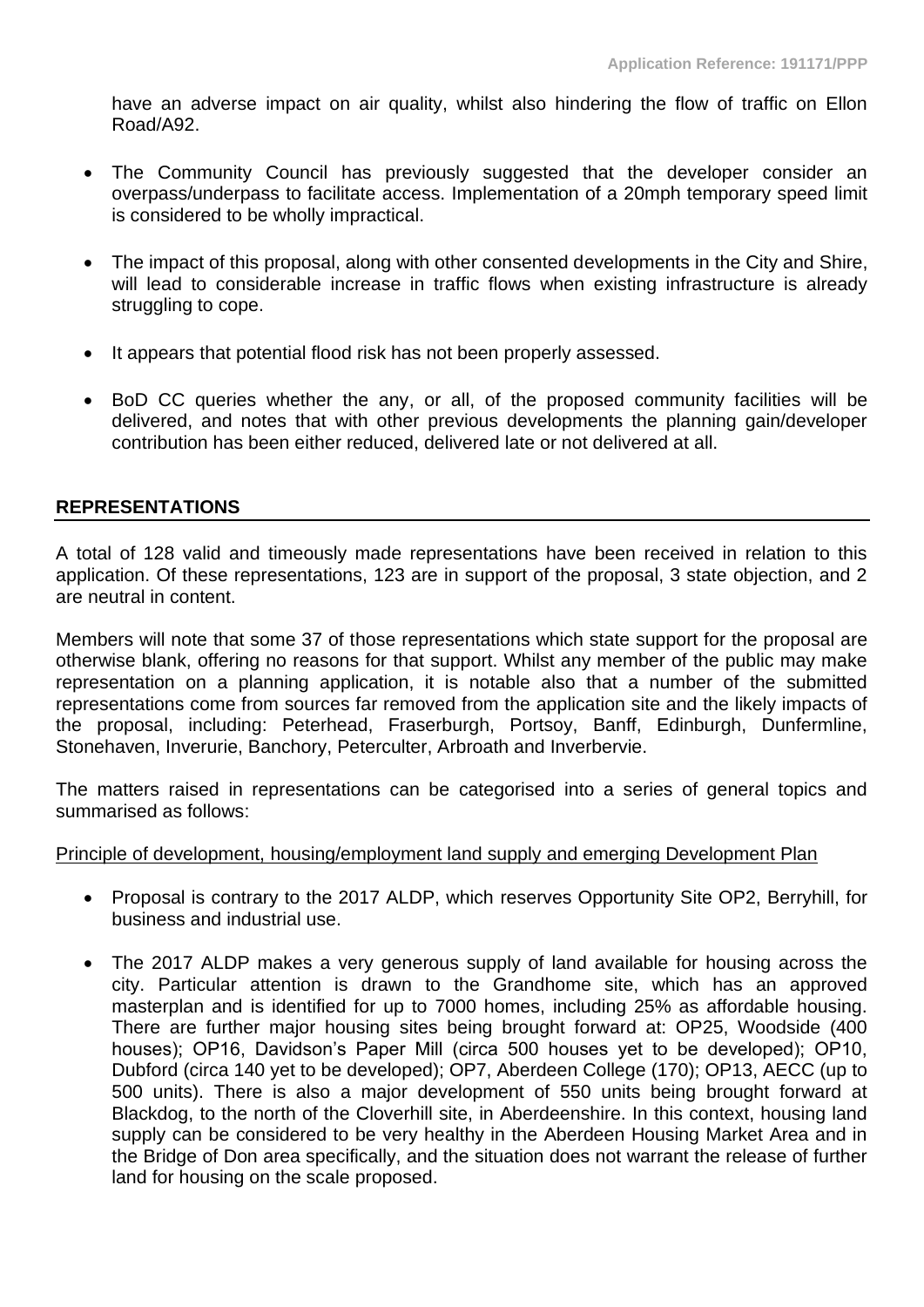- It is noted that a review of the ALDP is ongoing, and that a development bid submission, seeking to have the Cloverhill site allocated for housing development. The LDP Main Issues Report concluded that this site was undesirable for the proposed residential development on the basis that it would result in the loss of allocated employment land, and noted also that allocation of this site for housing is likely to be contrary to the Proposed Strategic Development Plan. The MIR seeks to prioritise brownfield sites, and any greenfield housing allocations should be small-scale, with limited impacts on the environment and infrastructure, and should not be extensions to existing sites identified in the 2017 ALDP. This suggests that there is no support from the emerging LDP and SDP for removing the current business and industrial zoning at Cloverhill and re-allocating the land for residential use.
- ACC's focus in the new LDP should be on delivering the major housing allocations already made and ensuring that there are services in place to support those allocations, rather than supporting new speculative proposals that have not come through the LDP process and are not supported by the Development Plan.
- Permitting residential development on the Cloverhill site would undermine the plan-led system and the plan preparation process and would set an undesirable precedent for further speculative housing proposals to come forward, to the detriment of sound planning principles.
- No need for further housing in Bridge of Don in addition to those under construction and identified at AECC
- Supports new residential development on this site, as it would allow people to live closer to their place of work.
- The land is better used for housing, which there is a need for, rather than as business land, which in huge oversupply.
- Notes that housing on this site would complement the housing development planned for the former AECC site.

# Transport/Accessibility

- The proposed residential development would be isolated from existing amenities and services in Bridge of Don by the A92 Ellon Road dual carriageway, which acts as a strong physical barrier between the site and Bridge of Don. The road is also a source of noise nuisance from road traffic, which the applicants intend to address through provision of an acoustic barrier along the site's western boundary.
- The de-trunking of the former A90 Ellon Road trunk road and opening of the AWPR offers greater scope for access to this business/employment land from the re-designated A92, increasing the viability of the site and its attractiveness to prospective business and industrial occupiers.
- Introduction of additional pedestrian crossing(s) on Ellon Road will disrupt traffic flow. No right turns into the development should be permitted, for the same reason. Pedestrian access over Ellon Road should be via a bridge/underpass (as at Parkway).
- Reduction in Ellon Road speed limit would impede commuter travel.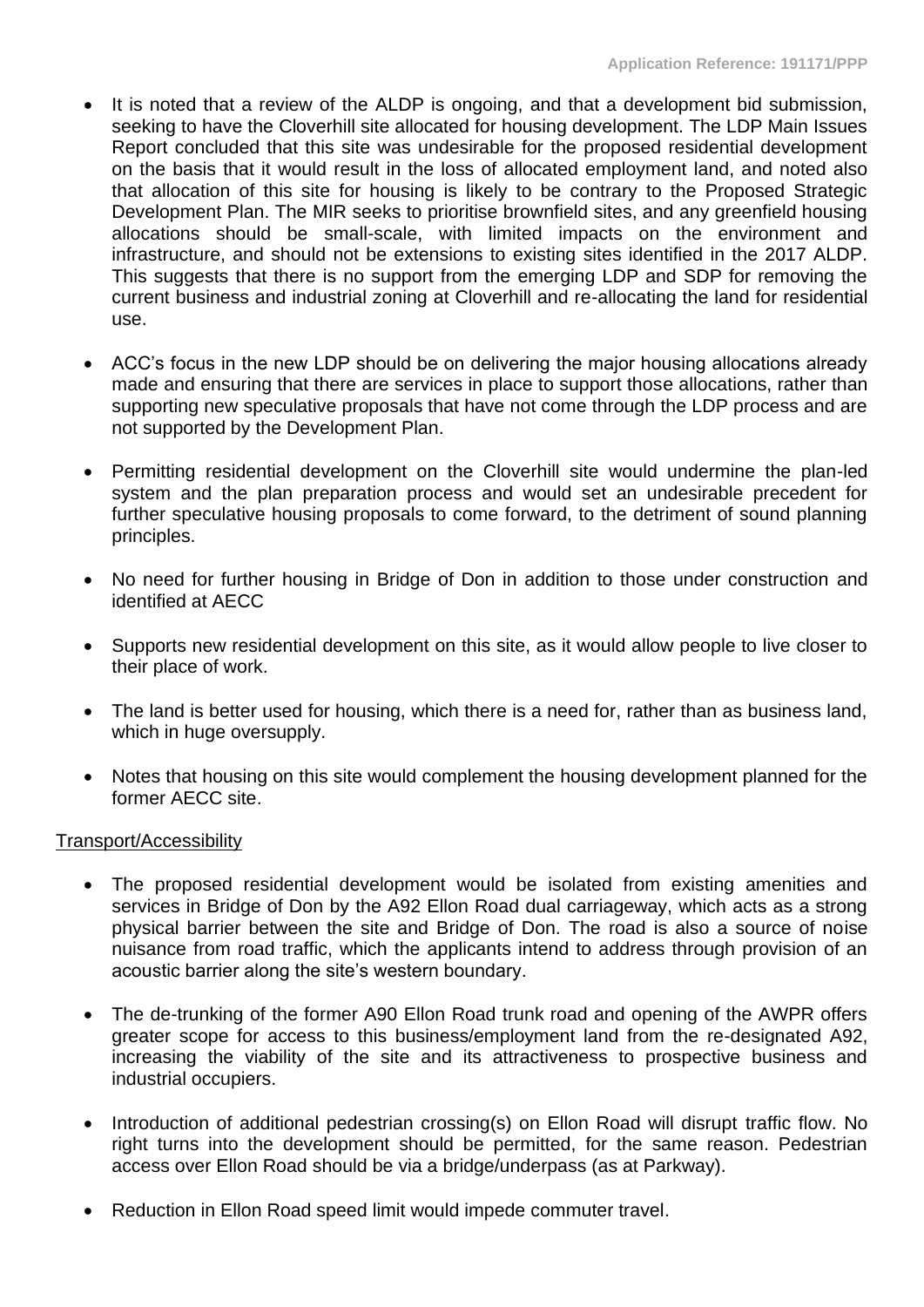- Schools are on the other side of a busy main road, and there is no public transport between the site and local schools. Dangerous for children to travel on foot and may encourage additional car journeys.
- Reduced speed limits on A92 Ellon Road are unlikely to be adhered to.
- If well served by buses, this can only serve to reduce car travel, in line with ACC aims.
- New core path improves access to the beach.
- New road junction, new pedestrian crossing and reduced speed limit on Ellon Road will improve road safety and increase accessibility across the dual carriageway
- Right turn lanes and traffic light controls should be implemented on the northbound section of Ellon Road in order to provide access to the site without unduly affecting traffic flows. Restrictions on right turns into the development would be frustrating for residents and require longer journeys by car.

#### Commentary on layout and respective components of the proposed development

- Support provision of an all-weather football pitch in the Bridge of Don area, which offers young people more choice, supports grass-roots football, reduces the likelihood of antisocial behaviour and supports active lifestyles.
- Support for proposal on the basis of its benefits to local residents (both existing and new)
- Support for affordable housing in the area, which will be beneficial for young families.
- Supports pioneering use of fuel cell technology through Aberdeen Hydrogen First initiative, which is consistent with Aberdeen's earlier steps towards a hydrogen-focused economy and contributes to the UK's commitment to net zero carbon emissions by 2050
- Provides greater choice in the type and location of new-build housing in Bridge of Don, and increases opportunity for those growing up in the area to remain there with family/partners in the long-term
- Allows for existing individual houses to be better integrated with the wider Bridge of Don community
- Improved shops and community facilities in Bridge of Don would make the area more attractive as a place to live
- Bridge of Don is currently woefully under-provided for in terms of community/sports facilities
- The proposed development will create jobs in the local community / provide opportunities for small business to base premises in Bridge of Don.
- Provides community meeting space and parks, play areas and open space

#### Noise, relationship with neighbouring land uses and amenity issues

• Existing business/industrial uses also pose a potential noise nuisance to new residential development. Conversely, the introduction of residential use may pose a threat to the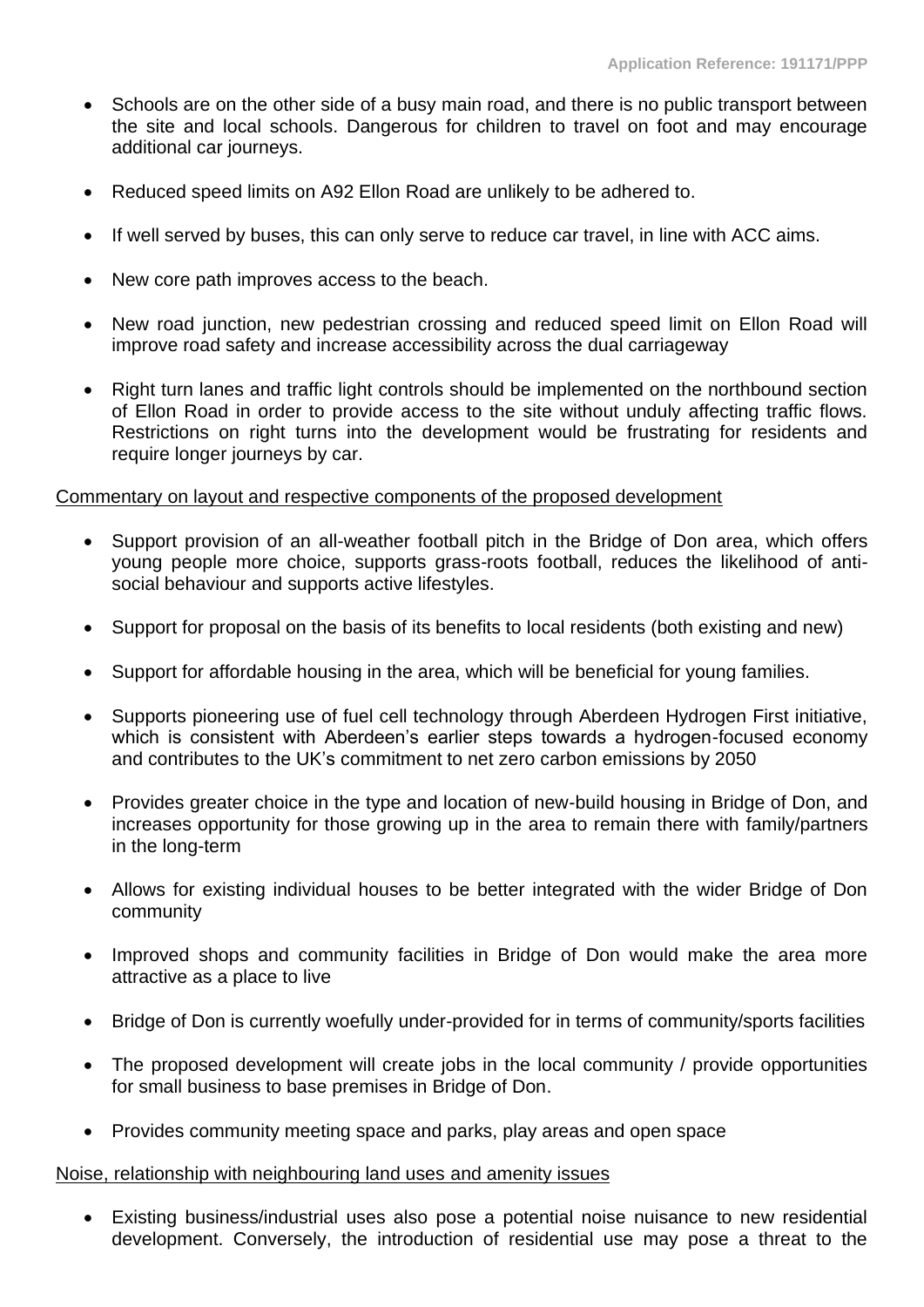viability of businesses operating from land allocated specifically for business and industrial use. This may be to the detriment of the developers and owners of allocated employment sites seeking to attract new occupiers and retain existing occupiers.

• Notes the submitted Noise Impact Assessment's recommendation for a 3.5m high acoustic barrier along the northern and part of eastern boundaries in order to mitigate noise from employment areas, however even with this mitigation the report concludes that significant impact to residential properties would be anticipated from class 5 and 6 premises at night.

#### Environmental / Landscape issues

- Encroachment on/loss of green space
- Development would place pressure on local schools.

# Other issues

• Bridge of Don and District Men's Shed have been active over last 2 years in trying to identify available, suitable & affordable properties to establish for the benefit of the local community, without success thus far. Very grateful for the opportunity to be involved in the proposals for Cloverhill, which may lead to a permanent premises for the group – do not either object to or support the application.

# **Pre-Determination Site Visit and Hearing**

Under Regulation 27 of The Town and Country Planning (Development Management Procedure) (Scotland) Regulations 2013 there was a requirement to hold a Pre-determination Hearing.

A Hearing site visit was held on Wednesday 15th January 2020 to familiarise members with geographical context of the site and the positioning, appearance and scale of, and means of access to, the proposed development (based on an indicative layout provided in support of this application for Planning Permission in Principle).

A Pre-Determination Hearing took place on the same day, following the site visit. The Hearing afforded the applicant and those people who submitted written representations on the proposed development the opportunity to present verbally their arguments/case directly to the Planning Development Management Committee, which on this occasion, was open to all Members of the Council. The minute from that hearing can be found on the Council website along with the agenda pack –

[https://committees.aberdeencity.gov.uk/ieListDocuments.aspx?CId=348&MId=7308&Ver=](https://committees.aberdeencity.gov.uk/ieListDocuments.aspx?CId=348&MId=7308&Ver=4) [4](https://committees.aberdeencity.gov.uk/ieListDocuments.aspx?CId=348&MId=7308&Ver=4)

The hearing was addressed:

- by officers from the City Council on the planning and roads considerations pertinent to deciding the planning application;
- by the applicants and applicants' representatives in terms of the merits of the proposed development;
- By representatives from ACC Environmental Health team and Invest Aberdeen, in their capacity as consultees;
- by organisations and individuals speaking for and against the proposal including the local Bridge of Don Community Council, Bridge of Don Thistle Junior Football Club, the Bridge of Don and District Men's Shed organisation and the Panasonic corporation, the latter as manufacturers of hydrogen fuel cell technology.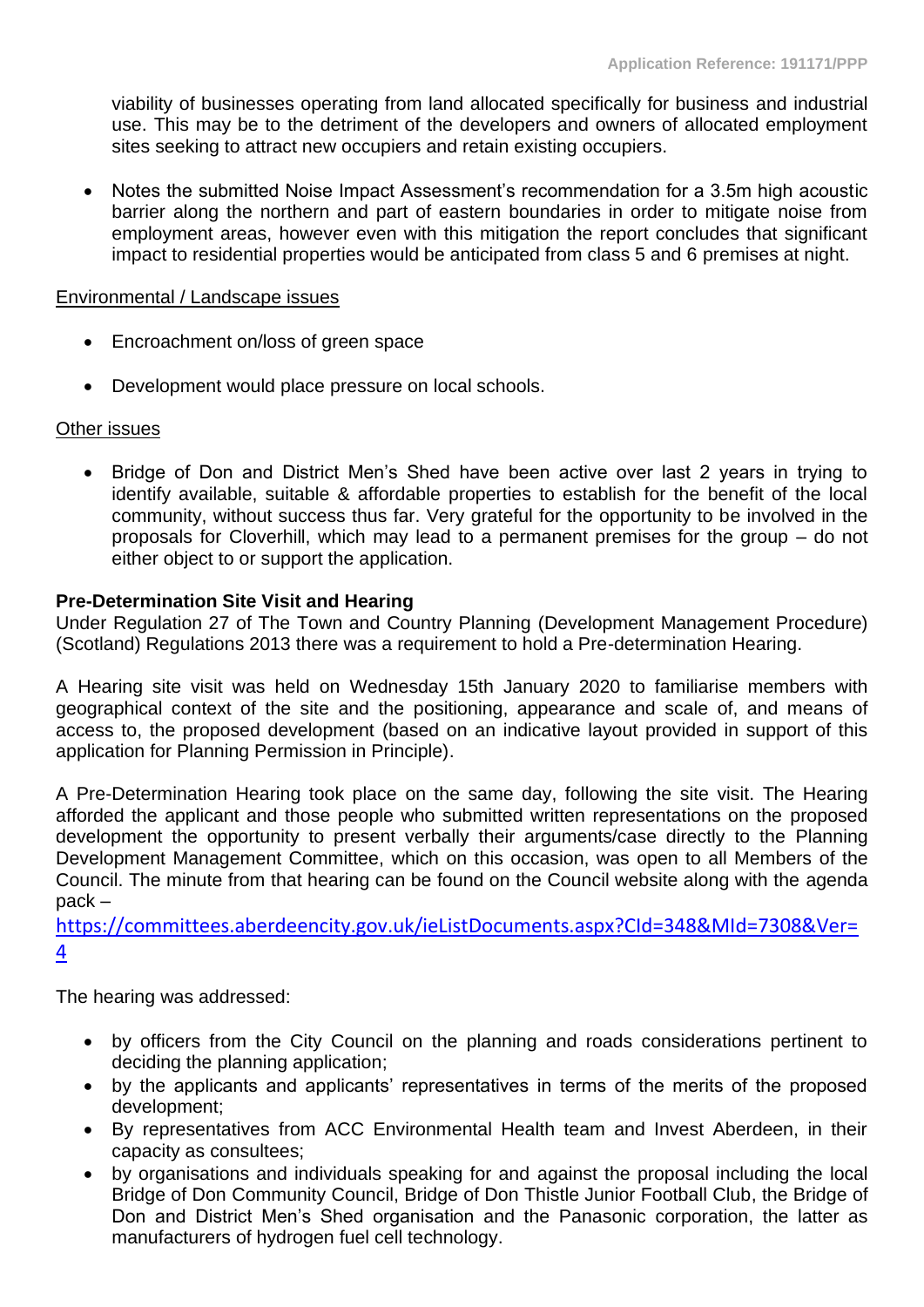Members asked questions of many of the speakers.

The minute of the hearing has been scrutinised to make sure that any material planning issues and points raised in the hearing have been addressed in the evaluation of the application.

### **MATERIAL CONSIDERATIONS**

#### **Legislative Requirements**

Sections 25 and 37(2) of the Town and Country Planning (Scotland) Act 1997 require that where, in making any determination under the planning acts, regard is to be had to the provisions of the Development Plan and that determination shall be made in accordance with the plan, so far as material to the application unless material considerations indicate otherwise.

#### **National Planning Policy and Guidance**

#### National Planning Framework 3 (NPF3) 2014

NPF3 is a long-term strategy for Scotland - the spatial expression of the Government's Economic Strategy, and of plans for infrastructure investment. Sets out a vision for Scotland to be:

- 1. A successful, sustainable place.
- 2. A low carbon place
- 3. A natural, resilient place
- 4. A connected place

Para 2.18 notes that some cities have greater pressure for additional housing development, whilst regeneration remains a priority in others. States that, in all cases, there will be a need to ensure a generous supply of housing land in sustainable places where people want to live, providing enough homes and supporting economic growth. The section on Aberdeen and the North East states that the city centre will be a focus for regeneration efforts. Para 2.19 notes that housing requirements will continue to be at their most acute around Edinburgh, Perth and Aberdeen – requiring targeted action to better match demand for land with infrastructure capacity.

#### Scottish Planning Policy (SPP), 2014

Scottish Ministers, through the 'core values' expressed at paragraph 4 of SPP, expect the planning system, amongst other things, to; focus on outcomes, maximising benefits and balancing competing interests; play a key role in facilitating sustainable economic growth, particularly the creation of new jobs and the strengthening of economic capacity and resilience within communities; and be plan-led, with plans being up-to-date and relevant.

SPP's identified outcomes include achieving 1. 'A successful, sustainable place – supporting sustainable economic growth and regeneration, and the creation of well-designed, sustainable places' ; 2. 'A low carbon place – reducing our carbon emissions and adapting to climate change'; and 3. 'A natural, resilient place – helping to protect and enhance our natural and cultural assets, and facilitating their sustainable use.' Para. 15 highlights the role of SPP to set out how these outcomes should be delivered on the ground. By locating the right development in the right place planning can provide opportunities for people to make sustainable choices and improve their quality of life.

Paras 17-19 highlight policy support for the transition to a low carbon economy, particularly by supporting diversification of the energy sector, with the overall aim to reduce greenhouse gas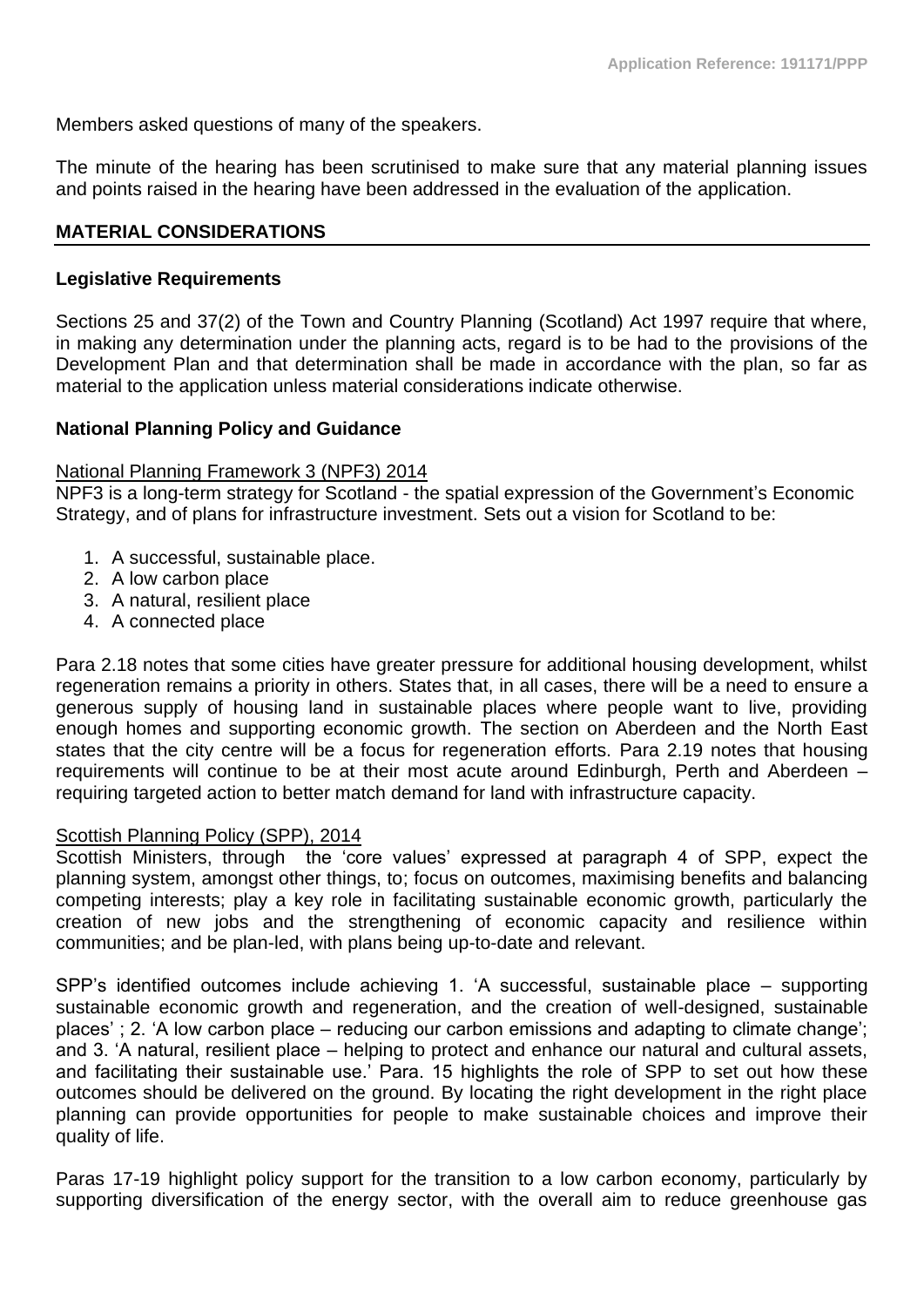emissions and facilitate adaptation to climate change. The role of the planning system in seizing opportunities to encourage mitigation and adaptation measures is underlined.

Para 23 highlights the role of the planning system in aligning development more closely with transport and digital infrastructure to improve sustainability and connectivity, contributing to economic growth and an inclusive society.

Para. 28 states that the planning system should 'support economically, environmentally and socially sustainable places by enabling development that balances the costs and benefits of a proposal over the longer term. The aim is to achieve the right development in the right place; it is not to allow development at any cost'.

Paragraph 32 (in relation to Development Management) notes that the presumption in favour of sustainable development does not change the statutory status of the development plan as the starting point for decision-making, and indicates that proposals that accord with up-to-date plans should be considered acceptable in principle and consideration should focus on the detailed matters arising. For proposals that do not accord with up-to-date development plans, the primacy of the plan is maintained and SPP and the presumption in favour of development that contributes to sustainable development will be material considerations.

Planning should take every opportunity to create high quality places by taking a design-led approach, taking a holistic approach that responds to and enhances the existing place while balancing the costs and benefits of potential opportunities over the long term.

Planning should direct the right development to the right place. To do this, decisions should be guided by the following policy principles –

- optimising the use of existing resource capacities, particularly by co-ordinating housing and business development with infrastructure investment including transport, education facilities, water and drainage, energy, heat networks and digital infrastructure;
- using land within or adjacent to settlements for a mix of uses. This will also support the creation of more compact, higher density, accessible and more vibrant cores;
- considering the re-use or re-development of brownfield land before new development takes place on greenfield sites;
- considering whether the permanent, temporary or advanced greening of all or some of a site could make a valuable contribution to green and open space networks, particularly where it is unlikely to be developed for some time, or is unsuitable for development due to its location or viability issues; and
- locating development where investment in growth or improvement would have most benefit for the amenity of local people and the vitality of the local economy.

Planning should support development that is designed to a high-quality, which demonstrates the six qualities of successful place (distinctive, safe and pleasant, welcoming, adaptable and resource efficient, easy to move around and beyond)

SPP highlights that Design is a material consideration in determining planning applications. Planning permission may be refused and the refusal defended at appeal or local review solely on design grounds.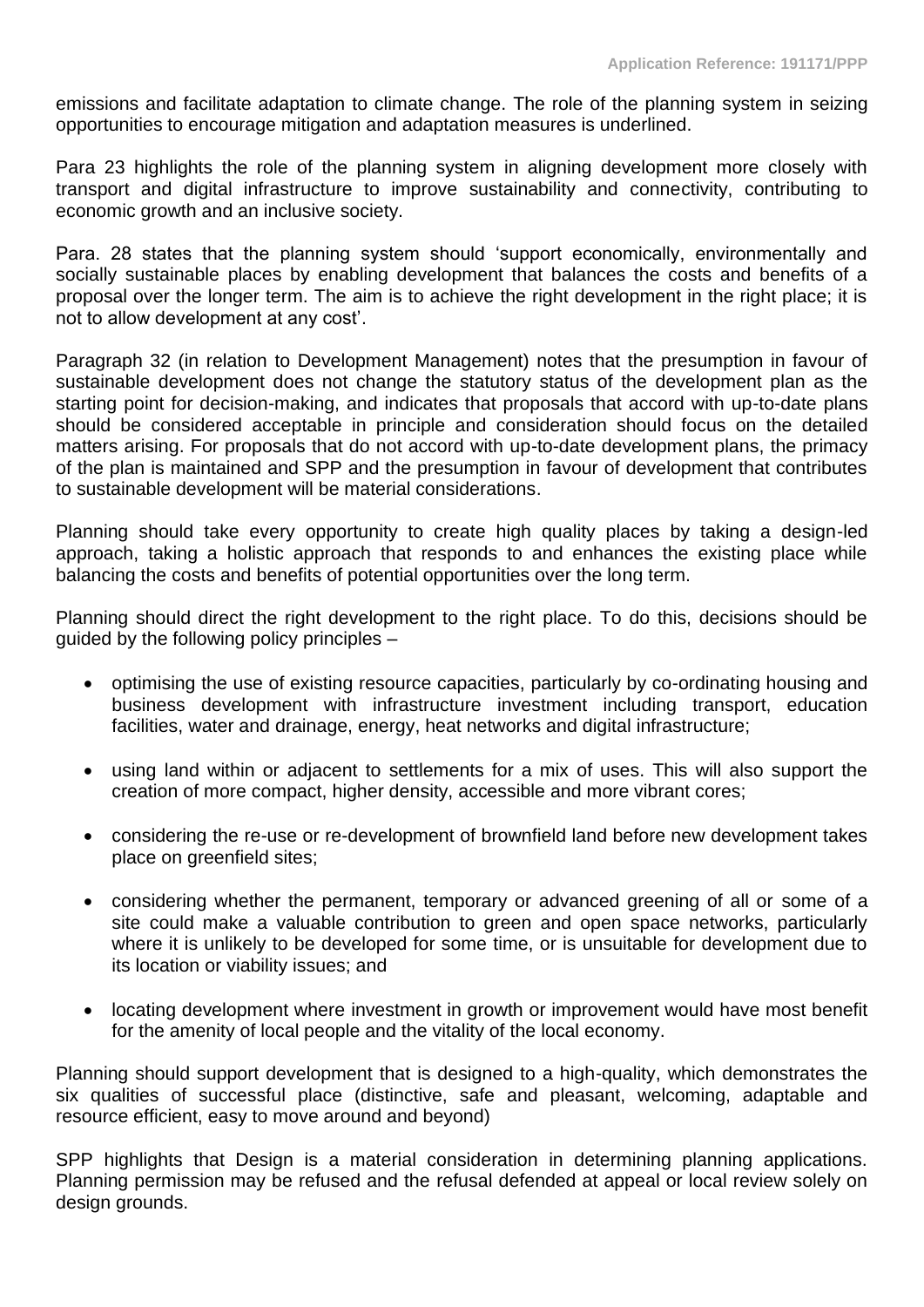In its section on 'Supporting Business and Employment', SPP identifies policy principles to:

- promote business and industrial development that increases economic activity while safeguarding and enhancing the natural and built environments as national assets;
- locate sites that meet the diverse needs of the different sectors and sizes of business which are important to the plan area in a way which is flexible enough to accommodate changing circumstances and allow the realisation of new opportunities; and
- give due weight to net economic benefit of proposed development.

In its section on 'Enabling Delivery of New Homes, SPP identifies policy principles to:

- identify a generous supply of land for each housing market area within the plan area to support the achievement of the housing land requirement across all tenures, maintaining at least a 5-year supply of effective housing land at all times;
- enable provision of a range of attractive, well-designed, energy efficient, good quality housing, contributing to the creation of successful and sustainable places; and
- have a sharp focus on the delivery of allocated sites embedded in action programmes, informed by strong engagement with stakeholders.

Paras 113-122 set out the role of the Development Plan process in providing for identified housing needs, based on robust housing need and demand assessment (HNDA). Once a housing supply target has been identified for each functional housing market area, based on evidence from the HNDA, this is then increased by a margin of 10-20% in order to ensure that a generous supply of land for housing is provided. Local Development Plans in city regions should then allocate a range of sites which are effective or expected to become effective in the plan period to meet the housing land requirement of the SDP up to year 10 from the expected year of adoption. They should provide for a minimum of 5 years effective land supply at all times. Paragraphs 123-125 highlight the role of annual housing land audits as a tool to critically review and monitor the availability of effective housing land, the progress of sites through the planning process, and housing completions, to ensure a generous supply of land for house building is maintained and there is always enough effective land for at least 5 years. A site is only considered effective where it can be demonstrated that within 5 years it will be free of constraints and can be developed for housing. Para 125 states that, where a shortfall in the 5-year effective housing land supply emerges, development plan policies for the supply of housing land will not be considered up-to-date, and paragraphs 32-35 will be relevant.

Paragraphs 126-134 address Affordable Housing and other specialist housing provision types, noting the role of Housing Need and Demand Assessments in establishing whether there is a shortage of affordable housing, and the roles of strategic development plans in stating how much of the total housing land requirement this represents and local development plans in clearly setting out the scale and distribution of the affordable housing requirement for their area. Plans should also identify and expected developer contributions towards delivery of affordable housing, with supplementary guidance setting out further detail.

Paras 152-192 are concerned with delivering heat and electricity, reiterating that NPF3's statement that planning must facilitate the transition to a low carbon economy. Para 154 in particular sets out that the planning system should:

• support the transformational change to a low carbon economy, consistent with national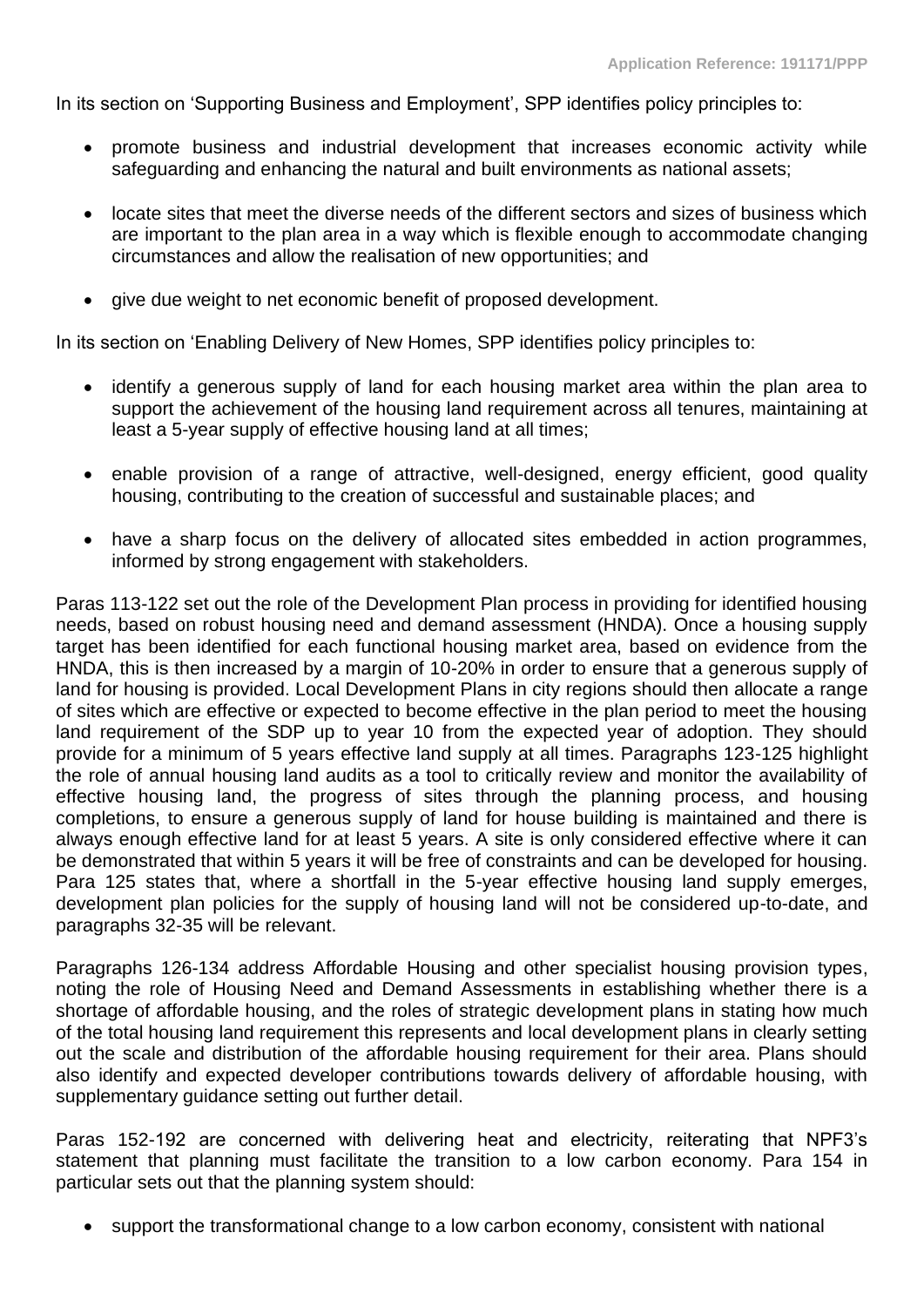objectives and targets, including deriving specified amounts of overall energy, heat demand and electricity demand by 2020.

Support the development of a diverse range of electricity generation from renewable energy technologies – including the expansion of renewable energy generation capacity – and the development of heat networks;

- Guide development to appropriate locations and advise on the issues that will be taken into account when specific proposals are being assessed;
- Help to reduce emissions and energy use in new buildings and from new infrastructure by enabling development at appropriate locations that contributes to:
	- o Energy efficiency;
	- o Heat recovery;
	- o Efficient energy supply and storage;
	- o Electricity and heat from renewable sources; and
	- o Electricity and heat from non-renewable sources where greenhouse gas emissions can be significantly reduced.

Para 171 states that proposals for energy generation from non-renewable sources may be acceptable where carbon capture and storage or other emissions reduction infrastructure is either already in place or committed within the development's lifetime and proposals must ensure protection of good environmental standards.

Paras 193 & 202-204 are of particular relevance in terms of 'Valuing the Natural Environment'. These sections underline the importance of planning in 'protecting, enhancing and promoting access to our key environmental resources, whilst supporting their sustainable use'. It is noted that 'the siting and design of development should take account of local landscape character', also that 'developers should seek to minimise adverse impacts through careful planning and design, considering the services that the natural environment is providing and maximising the potential for enhancement'. Para. 203 states that 'planning permission should be refused where the nature or scale of proposed development would have an unacceptable impact on the natural environment'. In terms of promoting sustainable transport and active travel, paragraph 287 of SPP states in relation to Development Management functions that 'planning permission should not be granted for significant travel generating uses at locations which would increase reliance on the car and where:

- direct links to local facilities via walking and cycling networks are not available or cannot be made available;
- access to local facilities via public transport networks would involve walking more than 400m; or
- the transport assessment does not identify satisfactory ways of meeting sustainable transport requirements.'

#### Creating Places (architecture and place policy statement)

Scotland's policy statement on architecture and place sets out the comprehensive value good design can deliver. Successful places can unlock opportunities, build vibrant communities and contribute to a flourishing economy. The document contains an action plan that sets out the work that will be taken forward to achieve positive change. The statement is in four parts:

1. The value of architecture and place,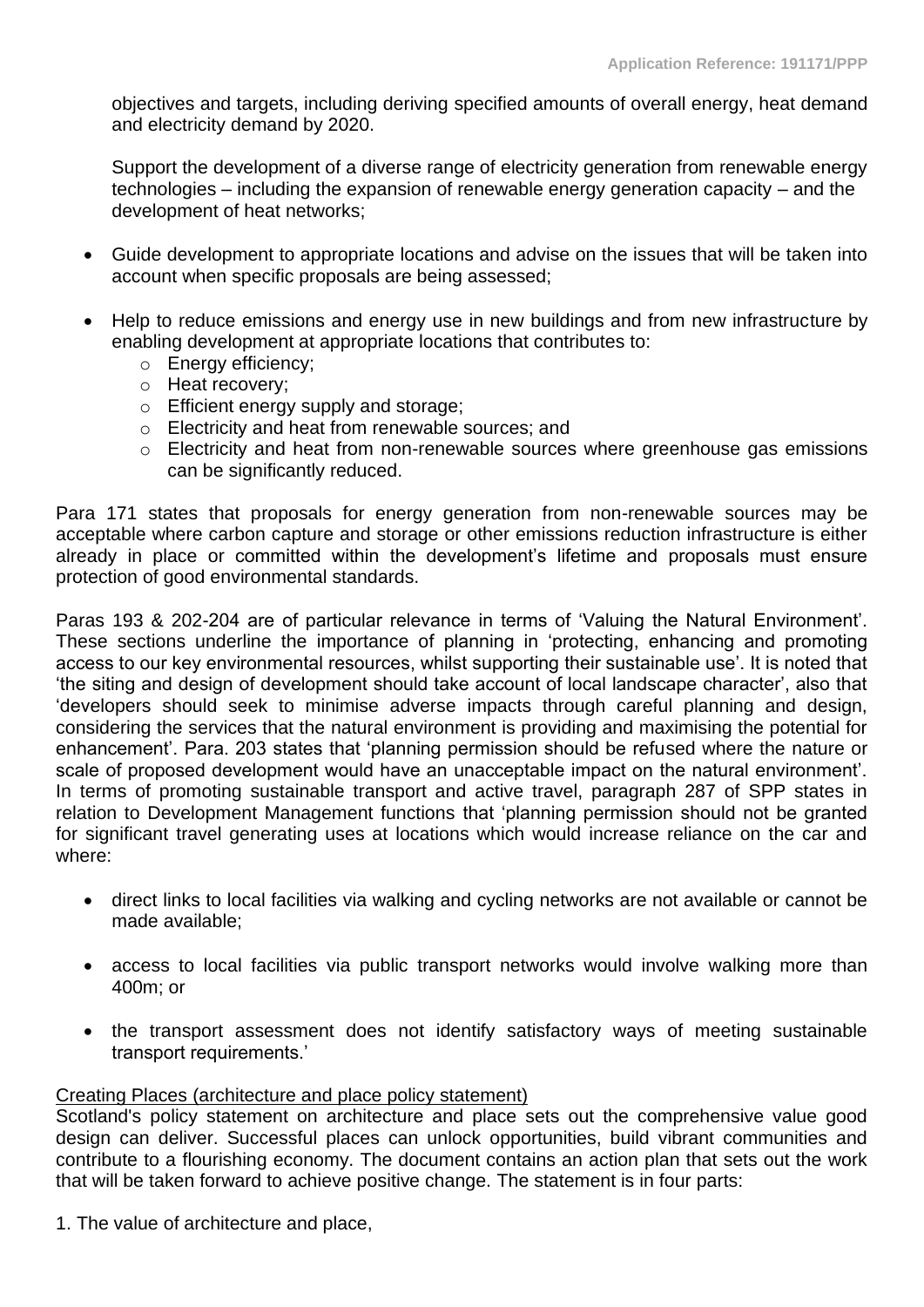- 2. Consolidation and ambition,
- 3. A strategy for architecture and place,
- 4. Resources, communications and monitoring.

### Designing Streets (2010)

Designing Streets is the first policy statement in Scotland for street design and marks a change in the emphasis of guidance on street design towards place-making and away from a system focused upon the dominance of motor vehicles. It has been created to support the Scottish Government's place-making agenda and is intended to sit alongside Designing Places, which sets out government aspirations for design and the role of the planning system in delivering these.

### **Aberdeen City and Shire Strategic Development Plan (2014) (SDP)**

The purpose of the SDP is to set a spatial strategy for the future development of the Aberdeen City and Shire. The general objectives of the plan are promoting economic growth and sustainable economic development which will reduce carbon dioxide production, adapting to the effects of climate change, limiting the use of non-renewable resources, encouraging population growth, maintaining and improving the region's built, natural and cultural assets, promoting sustainable communities and improving accessibility.

From the 29 March 2019, the Strategic Development Plan 2014 will be beyond its five-year review period. In the light of this, for proposals which are regionally or strategically significant or give rise to cross boundary issues between Aberdeen City and Aberdeenshire, the presumption in favour of development that contributes to sustainable development will be a significant material consideration in line with Scottish Planning Policy 2014.

The Aberdeen City Local Development Plan 2017 will continue to be the primary document against which applications are considered. The Proposed Aberdeen City & Shire SDP 2020 may also be a material consideration.

# **Aberdeen Local Development Plan (2017)**

- Policy LR1 Land Release Policy
- Policy LR2 Delivery of Mixed Use Communities
- Policy D1 Quality Placemaking by Design
- Policy D2 Landscape
- Policy NC4 Sequential Approach and Impact
- Policy NC5 Out of Centre Proposals
- Policy NC8 Retail Development Serving New Development Areas
- Policy I1 Infrastructure Delivery and Planning Obligations
- Policy T2 Managing the Transport Impact of Development
- Policy T3 Sustainable and Active Travel
- Policy T5 Noise
- Policy B1 Business and Industrial Land
- Policy B4 Aberdeen Airport
- Policy H3 Density
- Policy H4 Housing Mix
- Policy H5 Affordable Housing
- Policy CF2 New Community Facilities
- Policy NE1 Green Space Network
- Policy NE4 Open Space Provision in New Development
- Policy NE5 Trees and Woodlands
- Policy NE6 Flooding, Drainage and Water Quality
- Policy NE8 Natural Heritage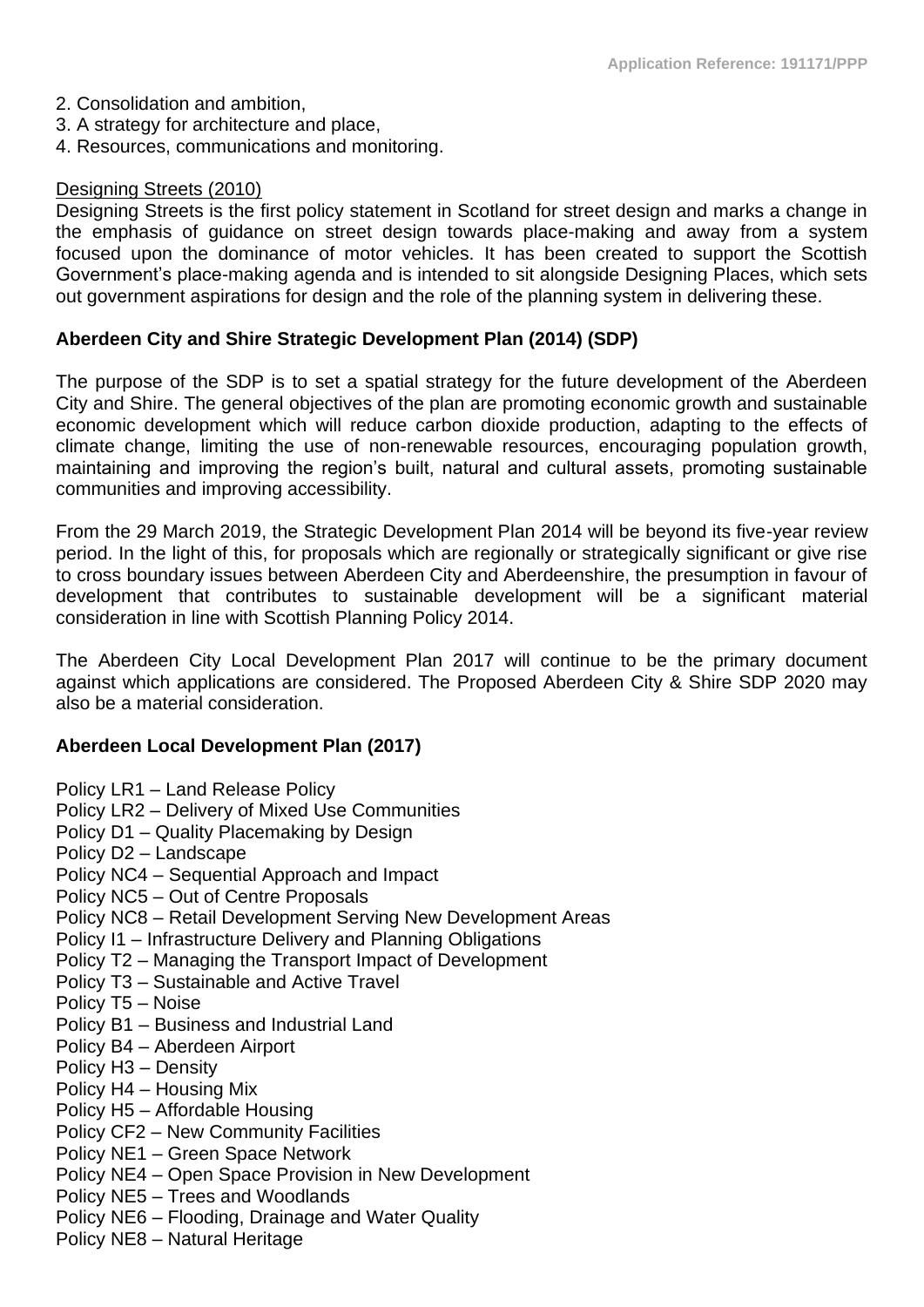Policy NE9 – Access and Informal Recreation Policy R6 – Waste Management Requirements for New Development Policy R7 – Low and Zero Carbon Buildings, and Water Efficiency Policy CI1 – Digital Infrastructure

# **Supplementary Guidance and Technical Advice Notes**

- Master Plans;
- Energetica;
- Transport and Accessibility;
- Noise;
- Planning Obligations;
- Affordable Housing;
- Landscape:
- Children's Nurseries;
- Natural Heritage;
- Open Space;
- Trees and Woodland:
- Flooding and Drainage.

# **Other Material Considerations**

# Proposed Aberdeen Local Development Plan 2020

The Proposed Aberdeen Local Development Plan (Proposed ALDP) was approved at the Council meeting of 02 March 2020. The Proposed ALDP constitutes the Council's settled view as to what the final content of the next adopted ALDP should be, and is now a material consideration in the determination of planning applications. The Aberdeen Local Development Plan 2017 will continue to be the primary document against which applications are considered. The exact weight to be given to matters contained in the Proposed ALDP (including individual policies) in relation to specific applications will depend on whether:

- these matters have been subject to public consultation through the Main Issues Report; and,

- the level of objection raised in relation these matters as part of the Main Issues Report; and,

- the relevance of these matters to the application under consideration.

# Housing Land Audit 2019 – Aberdeen City & Aberdeenshire Councils, July 2019

The Housing Land Audit (HLA) illustrates the scale and characteristics of the housing land supply in Aberdeen City and Aberdeenshire. It is used to determine if there is sufficient land available for housing development in line with the Development Plan and also to inform the planning of future infrastructure such as roads, schools and drainage.

Employment Land Audit 2017/18 – Aberdeen City & Aberdeenshire Councils, Dec 2018

The Aberdeen City and Shire Employment Land Audit (ELA) provides information on the supply and availability of employment land in the North-East of Scotland.

# Strategic Infrastructure Plan

Aberdeen City Council's Strategic Infrastructure Plan (SIP) focuses on the delivery of Strategic and Local Development Plans and also identifies five key infrastructure goals, as follows:

1. A step change in the supply of housing;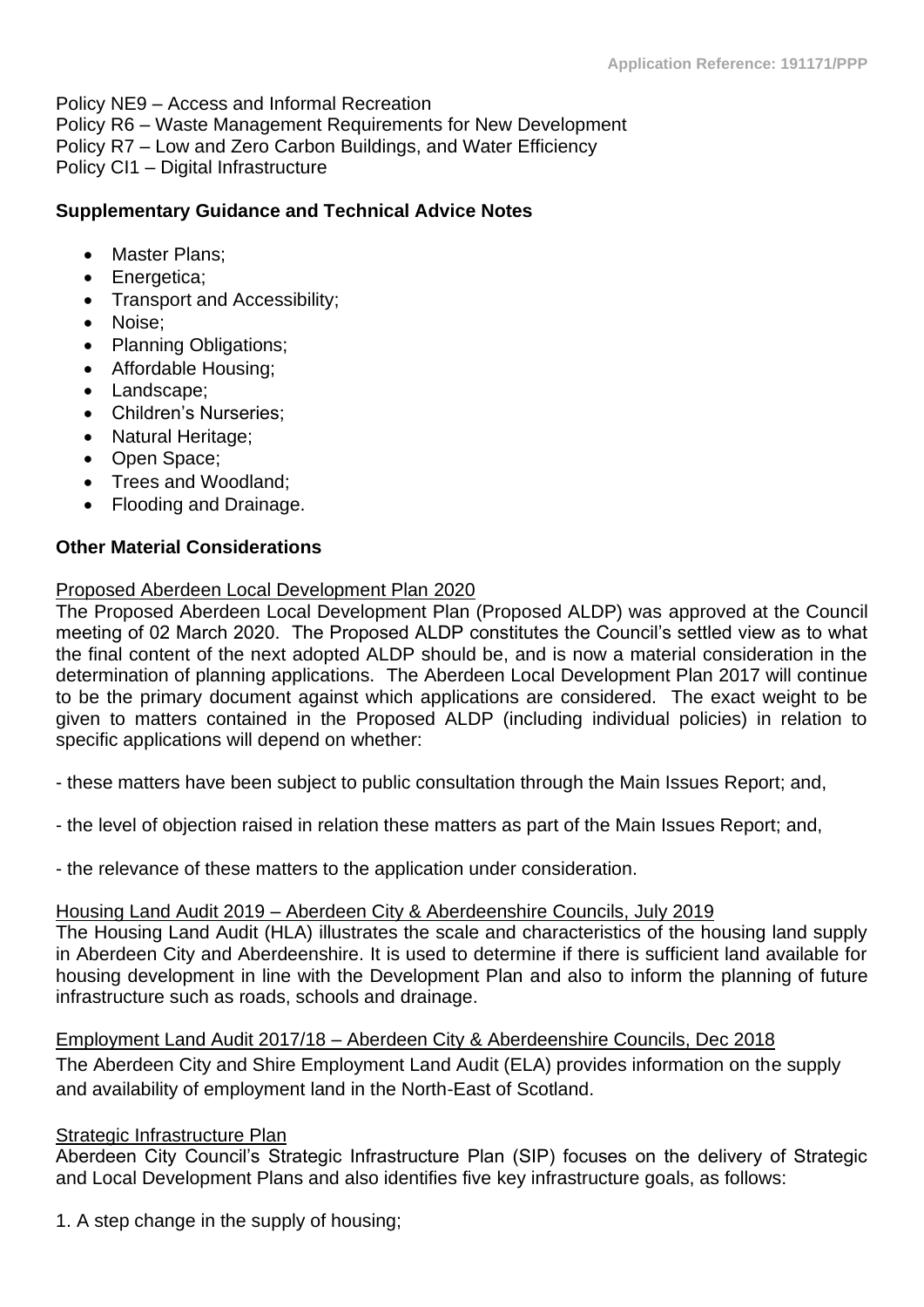- 2. High quality digital connectivity at home and at work;
- 3. Better local transport;
- 4. The skills and labour that Aberdeen needs to thrive;
- 5. A better image for Aberdeen.

#### Local Transport Strategy (2016-2021)

The vision for the Local Transport Strategy is to develop "A sustainable transport system that is fit for the 21st Century, accessible to all, supports a vibrant economy, facilitates healthy living and minimises the impact on our environment". Its five associated high-level aims are:

- 1. A transport system that enables the efficient movement of people and goods.
- 2. A safe and more secure transport system.
- 3. A cleaner, greener transport system.
- 4. An integrated, accessible and socially inclusive transport system.
- 5. A transport system that facilitates healthy and sustainable living.

These are underpinned by five identified outcomes. By 2021 Aberdeen's transport system should have:

- A. Increased modal share for public transport and active travel;
- B. Reduced the need to travel and reduced dependence on the private car;
- C. Improved journey time reliability for all modes;
- D. Improved road safety within the City;
- E. Improved air quality and the environment; and,
- F. Improved accessibility to transport for all.

# Regional Economic Strategy – Aberdeen City & Aberdeenshire Councils with Opportunity North East (ONE), December 2015

Sets out the following four key programmes which will contribute to achieving the strategy's vision:

- A. Investment in Infrastructure
- B. Innovation
- C. Inclusive Economic Growth
- D. Internationalisation

# **EVALUATION**

#### **Principle of Development**

The planning authority is required to determine this application in accordance with the Development Plan, unless material considerations indicate otherwise. The Development Plan presently comprises the Aberdeen and Aberdeenshire Strategic Development Plan (2014) and the Aberdeen Local Development Plan (2017). The emerging policy context, as set out in both the Proposed Strategic Development Plan (currently under consideration by Scottish Ministers following publication of the appointed Reporter's report) and the Proposed Aberdeen Local Development Plan (approved by Council on 2<sup>nd</sup> March 2020 and representing the 'settled view' of the Council) are also relevant material considerations.

Having regard to the provisions of the development plan the key issues in considering the principle of development are: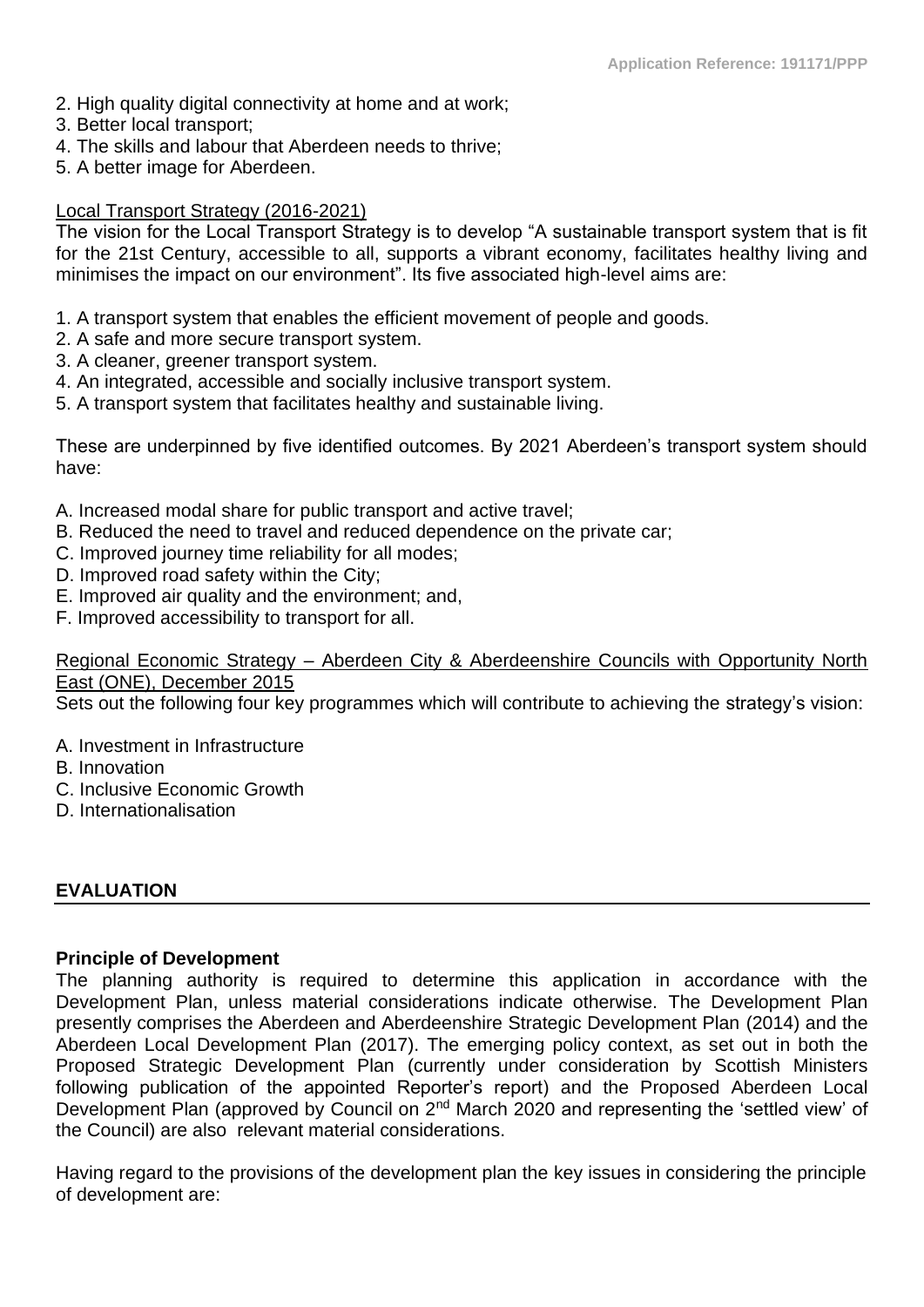- the zoning of the land in the proposed Aberdeen Local Development Plan and the relevant policy B1 – Business and Industrial Land
- the adequacy of the existing employment land supply and the implications of developing this site for an alternative use;
- the adequacy of the housing land supply;
- the extent to which existing and future planned business and industrial uses might be prejudiced by noise-sensitive residential development in this location;
- whether the development would provide a quality residential environment that is suitably accessible
- whether the development would contribute to sustainable development.

Notable material considerations include Scottish Planning Policy (SPP) and the emerging policy context presented by the Proposed Strategic Development Plan (SDP) following publication of the Report of Examination in January 2020 and the Proposed Local Development Plan following its approval by Council in early March 2020.

# **Zoning**

The application site lies within an area zoned as B1 – Business and Industrial Land in the Aberdeen Local Development Plan 2017 (ALDP). The corresponding policy B1 states that the business and industrial allocations set out in the plan will be supported in principle in such locations, and "safeguarded from other conflicting development types". In this regard, policy B1 does not provide for residential use in this location and recognises that permitting other use types in areas zoned for business and industrial use may result in conflict between the respective uses. In the context of this proposal for residential development, a portion of the allocated employment land (22.5ha in the south western portion of the larger 68.4ha OP2 allocation – approximately 33%) would be lost to accommodate the residential development, meaning that the full allocation would not be realised. The implications of this will be discussed separately, below. Furthermore, there is scope for the proposed new residential use to preclude or restrict the effective operation of business/industrial uses on the remaining business/employment land and/or for the amenity afforded to residents of any new homes to be adversely affected by operations associated with existing/future business and employment uses. The relationship between the proposed residential development and neighbouring uses, both existing and planned/consented, is therefore important and will be explored in more detail later in this report.

# **Environmental Impacts**

The applicants made a formal request for an Environmental Impact Assessment (EIA) 'screening opinion' from the planning authority in January 2019 (application ref 190162/ESC), with background information provided in support. The planning authority concluded that statutory Environmental Impact Assessment would not be required, as the proposed development was not anticipated to result in significant effects on the environment.

Whilst the statutory EIA process was not considered to be warranted in this instance, there are still environmental matters to be considered by the planning authority in making its decision. There are no site-specific environmental designations applicable to the site, however it is noted that it includes habitats potentially suitable for bats and reptiles, therefore further surveys will be required in support of subsequent detailed proposals. This will allow for an informed assessment of any impact on habitat and species to be taken based on the finalised development layout, and for mitigation to be incorporated where necessary. By securing further survey work and identifying areas for potential ecological enhancements, such as the de-culverting of the existing watercourse and establishment of appropriately planted buffer strips incorporating a variety of native species, the proposal can ensure compliance with policy NE8 (Natural Heritage).

Existing trees are generally arranged around the periphery of the site, such that the vast majority may be retained. Supporting documents identify six individual trees to be removed to directly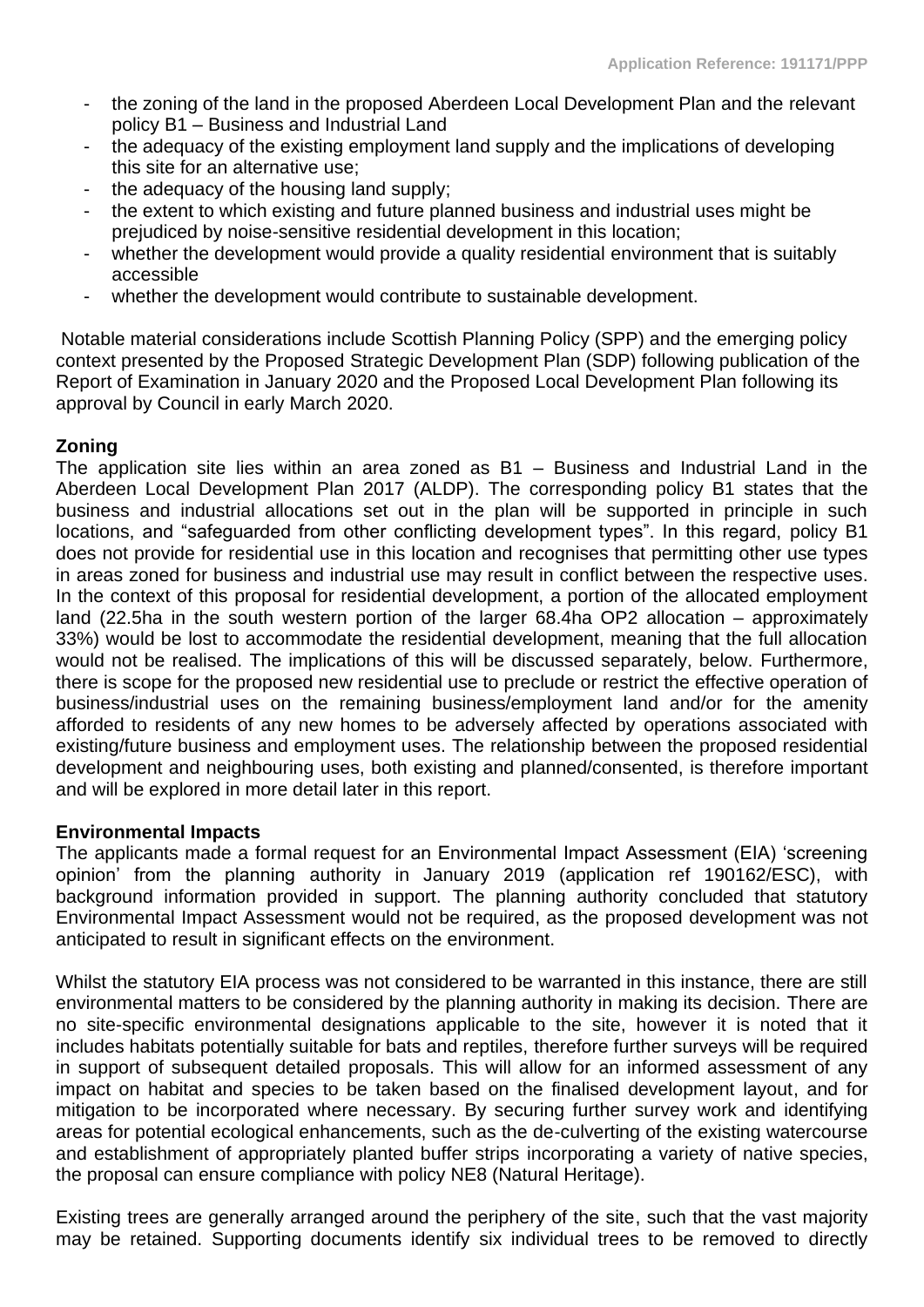facilitate the development, with a further five removed on the basis of their condition. In addition, a group of hawthorn forming a hedge along a field boundary appear to conflict with the indicative layout, which may necessitate some removals. It is considered that the indicative proposals give comfort that the majority of existing trees can be retained within the new development, and any losses may be offset through tree planting and landscaping within newly formed open spaces. Whilst tree losses are not significant, it will also be necessary to consider the relationship between retained trees and new buildings, to ensure that trees have sufficient space to grow and thrive. On that basis, further consideration of that relationship will be required in terms of finalised proposals for the development layout, via the approval of matters specified in conditions application process. Subject to that further assessment, it is considered that the proposal demonstrates due regard for the retention of existing trees and for new tree planting, consistent with policy NE5 (Trees and Woodlands) of the Aberdeen Local Development Plan.

A Landscape Appraisal, undertaken by chartered landscape architects on behalf of the applicants, forms part of the supporting documentation. This assesses the likely landscape and visual impacts of the development, with a focus on views from public viewpoints. In terms of the surrounding context, the appraisal notes past commercial and industrial development as a defining characteristic of the coastal landscape to the east of the A92, along with the coastal views to the east. The LVIA identifies that the proposals would represent a significant change to the local landscape, however the surrounding topography and context is such that these landscape impacts are relatively localised, principally due to the landscape capacity of the wider coastal area. Significant visual effects are generally restricted to a small number of existing properties close to the site boundaries. These impacts are not considered to result in any significant harm to the character or amenity of the local area, and are acceptable in the context of the site's allocation for development in the Local Development Plan. The development is relatively low-rise and its visual impacts can be further mitigated as necessary through a robust landscape framework which seeks to soften the appearance of new buildings through tree planting and establishment of high-quality landscaped open spaces. In this regard, the proposal is considered to accord with the aims of policy D2 (Landscape) of the ALDP.

There are areas to the central and southern portions of the site which form part of the Council's designated Green Space Network (GSN), and therefore require consideration against policy NE1 (Green Space Network) of the ALDP. These areas of the site reflect the location of the east/west AP1 Aspirational Core Path route and the path of the Silver Burn through the southern portion of the site. The indicative green space strategy outlined in the applicants' Design and Access Statement indicates that the central swathe of the GSN designation will be incorporated within a gateway 'linear park', which offers a sense of arrival to the site but also maintains that green corridor through the site from east to west for wildlife habitat connection purposes. The route of the Silver Burn is also identified as being maintained as a green space, which ties in with the requirements of ACC's 'Natural Heritage' Supplementary Guidance and advice offered by SEPA during consultation, both of which advocate green buffers being maintained around watercourses as a means of protecting them from pollution and also offering habitat and recreational opportunities. In this regard, it is clear that the overall vision set out by the Design and Access Statement recognises the location of these GSN designations and seeks to retain functional green space in these locations as part of the development scheme. On that basis, and given the expectation that further development of the scheme will reflect the principles set out in this statement, it is considered that the proposal demonstrates accordance with policy NE1 (Green Space Network), in that it would not destroy or erode the character or function of the Green Space Network, and will in fact offer potential for the enhancement of the habitat around the existing Silver Burn.

Matters relating to any historic site contamination can be overcome through the use of conditions requiring site investigations and mitigation as necessary.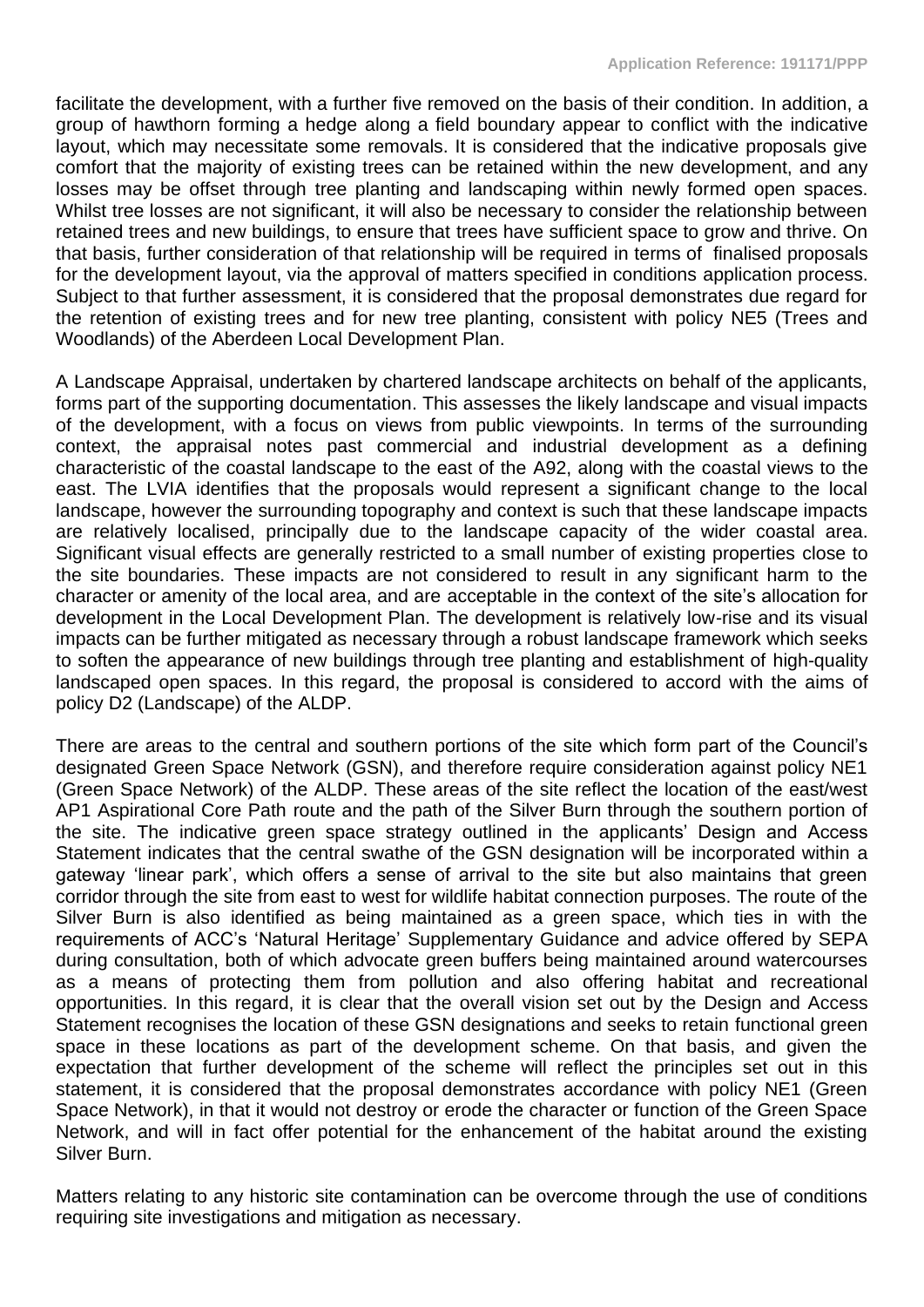# **Accessibility and Transport Impact of Development**

The application site lies immediately to the west of the main A92 Ellon Road dual carriageway, which is presently a 70mph road and carries large volumes of traffic into Aberdeen and also affords connection to the AWPR to the north via the Blackdog interchange. The A92 slows to 40mph on approach to the Aberdeen Energy Park roundabout junction, with the A956 Ellon Road A92 Parkway continuing south and west respectively.

#### **Site accesses**

It is proposed to form two vehicular access points off the A92. A main access junction would be formed mid-way along the western site frontage and would be controlled by traffic signals including provision for a toucan crossing over the A92. A secondary access, to the south, would be a priority junction operating on a left-in, left-out basis. Indicative drawings are included in the applicants' Transport Assessment, at appendix D, however conditions will be required to secure approval of details and implementation. Roads colleagues are satisfied that up to 150 units may be occupied prior to delivery of the secondary access, subject to agreement from the Fire Service being obtained.

# **Speed Limits**

A 70mph speed limit currently applies to the section of the A92 immediately to the west of the site, with a 40mph limit applying on approach to the roundabout junction at Aberdeen Energy Park and the A956 Ellon Road south of that point. The speed limit further reduces to 30mph on approach to the Ellon Road / North Donside Road roundabout. It is proposed that the speed limit on the A92 adjacent to the site be reduced to 40mph, with a Traffic Regulation Order required to achieve this. The earlier approval of business/industrial development at Berryhill / The Core was subject to a similar requirement, and responsibility for implementation would rest with whichever development comes forward first. On that basis, the speed reduction on this section has been previously established, and the proposed 40mph limit is appropriate in the context of the proposed residential development and the increased pedestrian traffic over the A92 towards the local shops and services in the surrounding area. The applicants also propose a temporary 20mph speed limit in order to facilitate safe routes to schools, with flashing 20mph signs during times when pupils would be travelling to and from school. This has been accepted by the Roads Development Management Team, who note that this would also be subject to a Traffic Regulation Order.

#### **Internal roads layout**

Roads colleagues have not undertaken a detailed assessment of the internal roads layout, on the basis that this will be a matter for subsequent applications relating to the approval of matters specified in conditions, if permission in principle is granted. Such applications would be required to include a greater level of detail in relation to road dimensions, gradients, materials etc., as well as visibility splays for junctions. Traffic calming measures will also be required for any longer sections of straight road, exceeding 60m in length.

#### **Junction Impacts**

In terms of traffic impacts arising from the development, the submitted Transport Assessment and supplemental information have demonstrated that junctions at (i) Pitmedden Road / Shielhill Road, (ii) Ellon Road / North Donside Road / King Robert's Way and (iii) the proposed new Cloverhill site access will all operate within capacity when development traffic is factored in. On that basis, no works to improve junction capacity in these locations will be required.

As detailed in the Roads Development Management Team's response, the junctions at (i) Pitmedden Road / Denmore Road, (ii) Murcar Roundabout and (iii) Aberdeen Energy Park Roundabout are either predicted to operate over capacity as a result of the development, or the development is predicted to exacerbate an existing over-capacity situation. In recognition of those impacts, Roads colleagues have agreed necessary mitigations to offset the development impact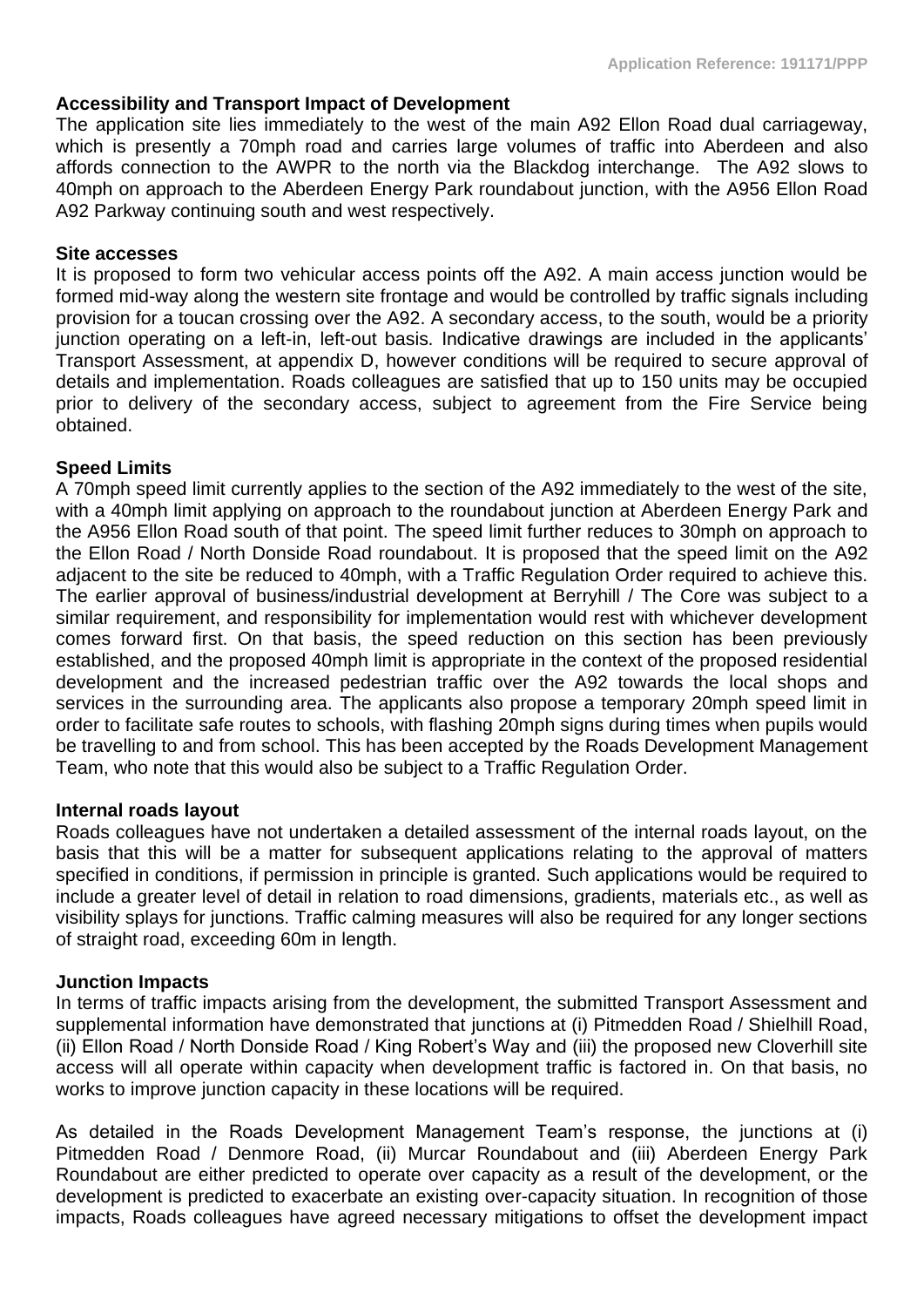and established financial contributions totalling £41,879.14 to be paid to ACC and secured via a section 75 obligation .

# **Public Transport**

Existing bus services operate along the A92, immediately to the west of the site, and further services running on Denmore Road and Greenbrae Drive lie within 400m of the western edge of the site. The Bridge of Don Park and Ride site is located approximately 850m to the south. The Council's Roads Development Management Team has noted the potential for new bus stops to be provided along the A92, in conjunction with a reduced speed limit. If these additional stops are added near to the main site access, then the entire development will be within the recommended 400m walking distance. There is no requirement for buses to be diverted into the site to achieve this, however it is expected that the internal road network will be designed to allow potential for buses to be routed through the site.

Roads DM colleagues also note the submission of a Travel Plan Framework as part of the applicants' supporting documentation. This sets out the broad principles for the production of a Residential Travel Pack to promote awareness of the sustainable travel options available in the local area. Roads colleagues have accepted the framework put forward and will provide further comment on submission of a detailed Residential Travel Pack as part of a later application for the approval of matters specified in conditions. On that basis, a condition will be required to secure such submissions and ensure compliance with policy T2 and the associated 'Transport and Accessibility' SG.

# **Car Parking**

A detailed assessment of car parking provision has not been undertaken at this stage, as the layout shown is merely indicative of how development might be accommodated on the site. Subsequent AMSC applications would be required to demonstrate that development is accompanied by appropriate on-site parking for residential and commercial/community uses, with regard for the parking standards set out in the Council's 'Transport and Accessibility' Supplementary Guidance. The site lies within the 'outer city' parking zone, where parking standards are higher to reflect the suburban location, and there is not presently any controlled parking zone (CPZ) in operation. The applicants' Design and Access Statement makes reference to the inclusion of infrastructure for electric vehicle charging, which is a further requirement of the Council's supplementary guidance. The exact nature, extent and location of that provision will be established through subsequent applications.

# **Pedestrian Infrastructure**

As noted previously, a toucan crossing would form part of the main site access junction, with an indicative junction design provided. In addition, a second toucan crossing would be required to the north of the site, just south of the Murcar Roundabout, aiding pedestrian movement across the A92. Indicative phasing plans show the northern portion of the Cloverhill site in the second phase of works, and it is considered that the initial phase can be adequately accommodated by the crossing at the main access junction. Delivery of this second (Murcar) crossing can be secured by use of a planning condition, however it is noted that a similar requirement for a crossing in this location is attached to the planning permission for the Core Business Park, such that it may be delivered sooner by others. Nevertheless, a condition is required to secure the fall-back position and ensure that the required crossing is in place at the appropriate time. A plan has been submitted by the applicants, indicating the area of the site where works will be prohibited unless the northern crossing is in place (the northern portion of the site, corresponding with the second phase, as shown in indicative phasing).

The main site access is located close to the aspirational core path route that runs east-to-west across the site. The delivery of this route as part of the development will improve public access, permeability through the site and access to green spaces beyond, consistent with the aims of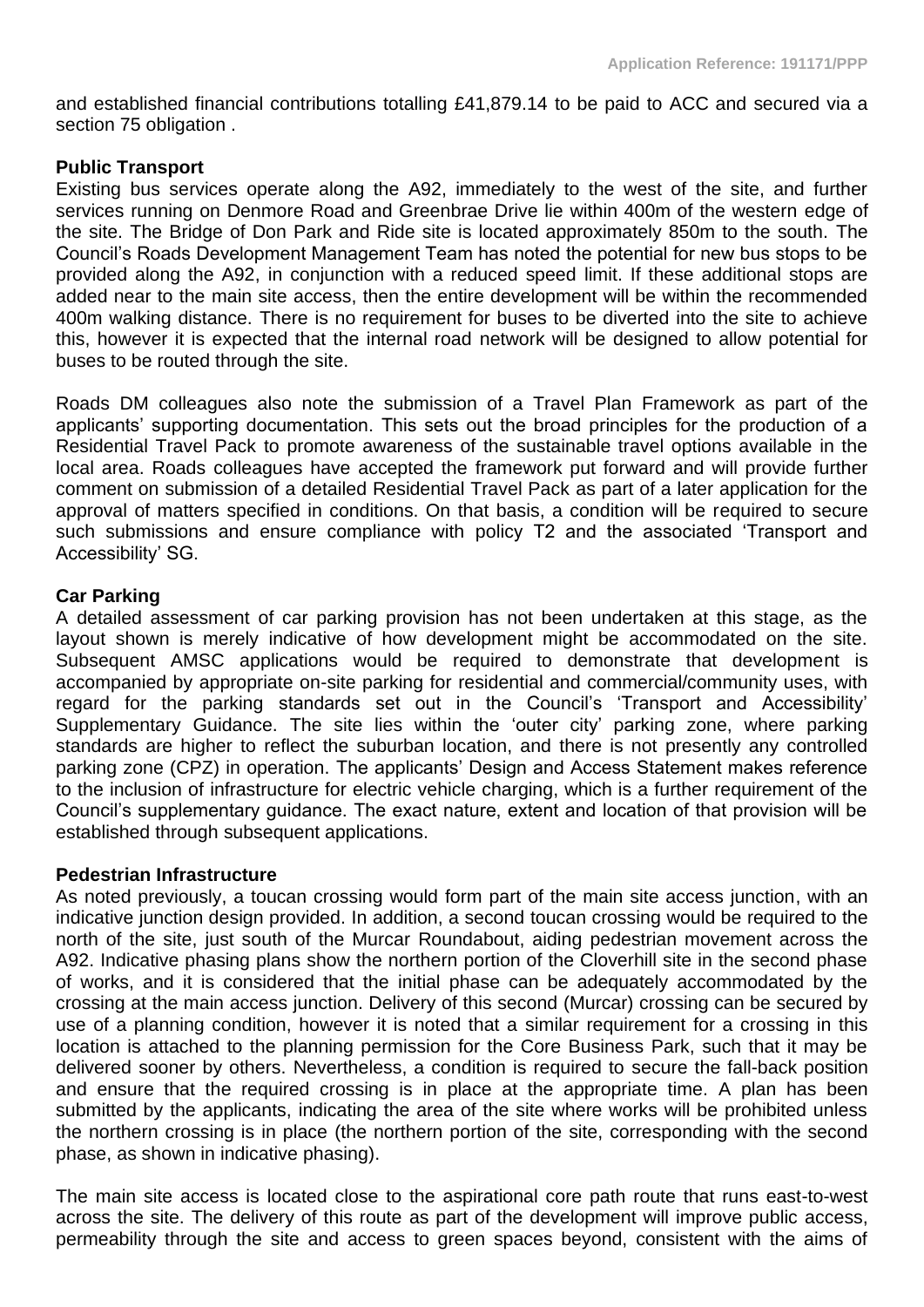policy NE9 (Access and Informal Recreation) of the ALDP. As the developer would be providing this route within the application site, a reduced financial contribution to offset impacts on the wider core path network is required, however any legal agreement will include a fall-back position in order that a full contribution is payable in the event that the path within the site boundary is not delivered as anticipated. Footways and pedestrian infrastructure within the site will be subject to further assessment on submission of detailed layouts as part of the approval of matters specified in conditions process.

### **Safe Routes to School**

The application site is zoned to Scotstown Primary and Bridge of Don Academy, however the applicant and the Council's Roads Development Management Team have highlighted that Greenbrae Primary would become much more conveniently accessible if a further section of the aspirational core path route between the A92 and Denmore Road is delivered in future, therefore this has been taken into account in identifying safe routes to schools. Roads officers note that all schools, whether currently zoned or not, require pupils to cross the A92, which would be provided for by the new crossing at the main site access. It is also proposed that a temporary 20mph speed limit be in effect during school travel times. The routes identified by the applicant have been accepted by Roads DM colleagues, who note that they would utilise appropriate means of crossing and well-lit sections of footway.

### **Design, Layout & Density**

As this application seeks Planning Permission in Principle, the layout that is before the planning authority is indicative and is intended to demonstrate how residential led development at this scale might be accommodated within the site, rather than representing a finalised proposal. If PPiP is granted, it will be for subsequent AMSC applications to set out the finer details of the proposal and establish a finalised design.

The ALDP, through policies D1 (Quality Placemaking by Design) and H4 (Housing Mix) and the associated Aberdeen Masterplanning Process TAN, requires that larger developments of more than 50 units be subject to a masterplan, setting out key design principles for that development. The applicants have prepared a supporting document, referred to as a Design and Access Statement, that is considered to include the necessary content equivalent to a masterplan e.g. on design principles, landscape strategy, density, open space, phasing etc.. In the event that PPiP is granted, this document would be a material consideration in the planning authority's determination of subsequent AMSC applications, acting as a point of reference for detailed assessment based on the design principles it establishes.

The submitted Design and Access Statement provides an analysis of the local context and sets out how the proposal will respond to the relationships with the A92 and the surrounding industrial/commercial uses. The western edge of the site would incorporate significant new tree planting as a means of ensuring privacy and also offering further noise attenuation to residential properties, as well as offering an attractive face to this main road. The main site access is at a central point in that western frontage, and a 'linear park' running west to east will offer a pleasant arrival into the site whilst also allowing for the realisation of an aspirational core path route across to the eastern boundary. Commercial uses would be centred around a 'main square' which is positioned on the main internal access route, directly opposite the linear park. The document refers to the potential for retail and community hub-type uses within this main square, though the exact nature of those uses will be determined via the MSC process.

The Local Development Plan, via policy NC8: Retail Development Serving New Development Areas, sets out an expectation that retail and related uses will be at an appropriate scale to serve the convenience shopping needs of the expanded local community. Policy NC8, though primarily aimed at sites allocated for residential development, is arguably equally relevant to any large-scale residential Departure from the Plan. This policy requires proposals to identify the intended location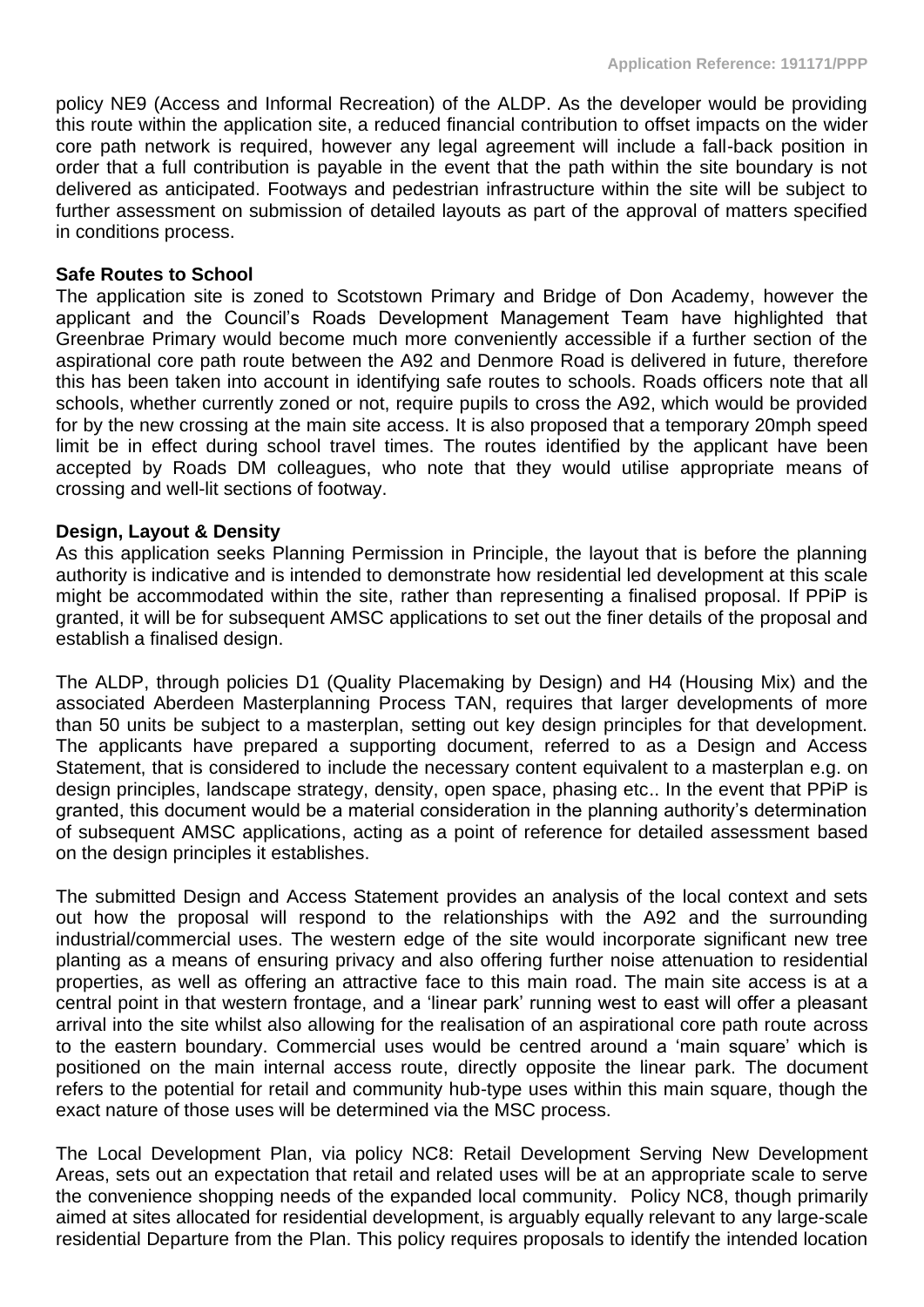of retail uses serving new communities, along with an appropriate delivery mechanism and timescale for delivery. There may, depending on the scale of any retail component, be a need for retail impact assessment or sequential testing in accordance with policy NC4 (Sequential Approach and Impact), and larger convenience shops may require to be subject to planning conditions restricting the proportion of non-convenience floorspace. At this PPiP stage, appropriately framed conditions will be required to secure the necessary details of any retail uses, along with details of delivery mechanism and timescale for delivery, such that they can be subject to further assessment and restriction where appropriate.

The proposal does not yet contain sufficient detail to allow for assessment of development density, however consideration of future applications for the approval of matters specified in conditions will allow for further scrutiny against policy H3 (Density), which presently requires developments to achieve a net density of 30 dwellings/hectare, but to balance this alongside ensuring that development is appropriate to its context. In this instance, the nearest residential areas of Bridge of Don are generally relatively suburban in their density, however the scale and location of the site is such that higher density could be accommodated without appearing incongruous. The submitted Design and Access Statement identifies opportunities for higher density flatted accommodation adjacent to the access junctions and around the main square, which would be an appropriate means of denoting the core of the development. 550 units on this 22.5ha equates to a gross density of 24.4 dwellings per hectare, and the net figure would generally exclude non-developable areas such as significant landscape buffers, so is likely to be materially higher. The indicative layout provided offers comfort that the requirements of policy H3 (Density) can be achieved in the final layout.

Indicative phasing proposals are also contained within the Design and Access Statement, with the initial focus on the central portion of the site and the proposed sports facilities, along with affordable housing and establishment of the central linear parkland. This would be accessed from the main access junction, up until 150 units, after which the second junction to the south would be required. The second phase of work would then extend northwards, incorporating approximately 250 dwellings and flats along with the local retail and community uses arranged around the 'main square' area. The last phase of works would be in the southern portion of the site, with approximately 30 dwellings south of the Silver Burn, as well as the pavilion/changing facilities to accompany the sports pitch. This is an indicative programme, and a detailed scheme of phasing would be required by condition.

#### **Residential Amenity and Noise**

Whilst recognising that the present zoning of this site does not allow for residential development, it is nevertheless necessary to consider whether, as a departure from the plan's land use zoning, the proposal is capable of offering adequate amenity for residents. The site is of a considerable size and does not contain steep slopes that would present an obstacle to residential street layouts. The main factors that might present a threat to residential amenity are the proximity to the busy A92 to the west and the existing and consented/allocated employment land uses to the north, west and south. The inclusion of an all-weather sports pitch also presents a potential source of noise, however it is considered that the findings of the submitted noise assessments give comfort that a combination of restrictions on hours of use and appropriate noise mitigation/attenuation with verification following installation can successfully address any potential noise impacts such that they do not present an obstacle to the granting of permission.

Whilst an earlier Environmental Health response had suggested a requirement for further assessment of noise arising from the existing onshore wind turbine at the RubberAtkins premises in the Aberdeen Energy Park, this lies some 650m away from the eastern boundary of the site and it is notable that there are residential properties in closer proximity to that turning, with no history of noise complaints relating to its operation. Taking these factors into account, it is considered that further noise assessment relating to the turbine is not necessary.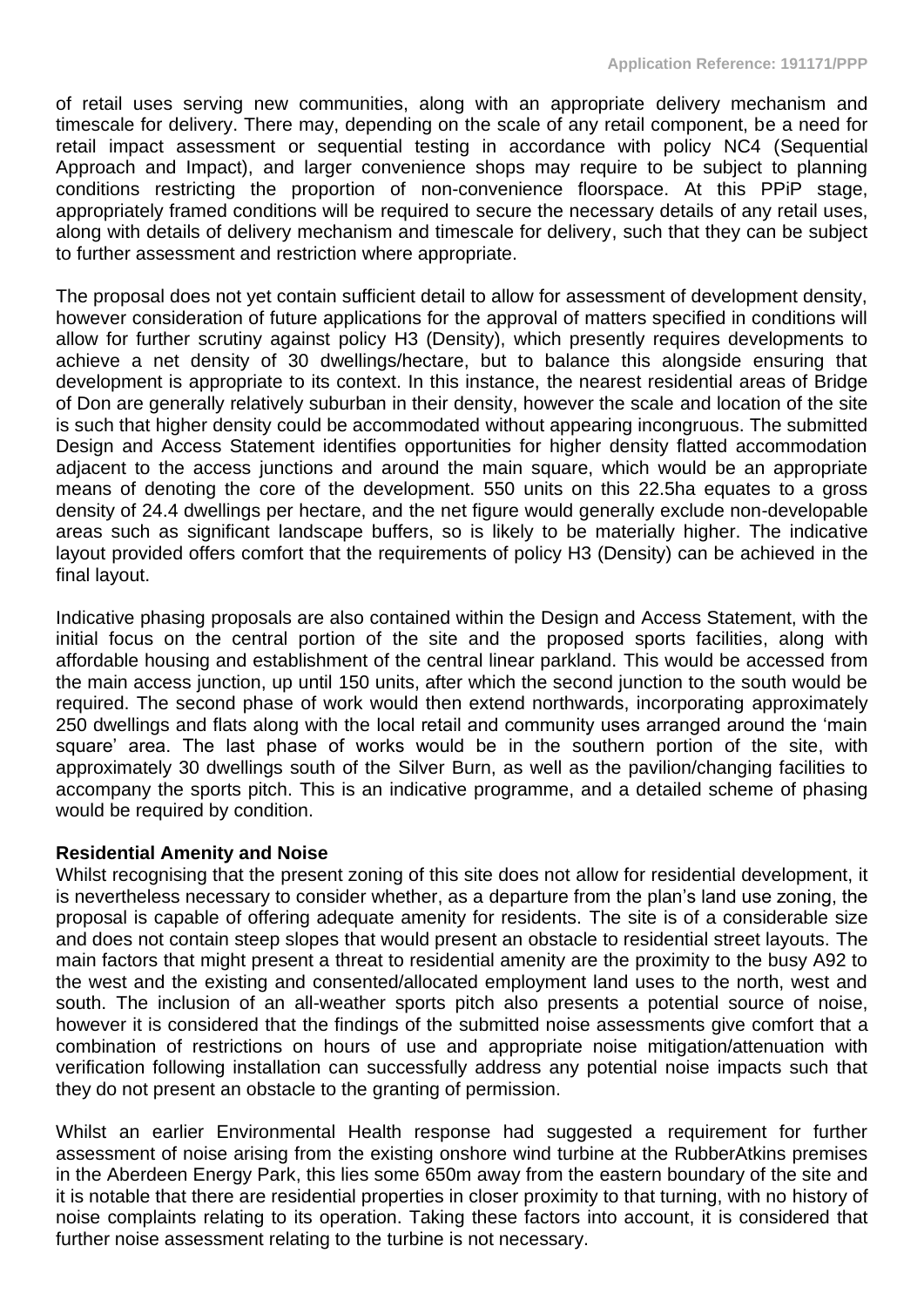As far as noise relating to road traffic on the A92 is concerned, Environmental Health colleagues note that the submitted noise assessment proposes the formation of an acoustic barrier in attenuate noise levels. A small number of gardens of those properties closest to the road would naturally be most affected, however noise levels would still be within the levels required by the relevant British Standard, subject to the acoustic barrier providing the predicted attenuation. As the success of these mitigation measures is essential to ensuring an adequate standard of amenity, it is recommended that conditions are attached to any consent to verify the predicted noise attenuation following installation of acoustic barriers. These properties closest to the A92 will also require to be served by acoustic ventilators in order to avoid adverse noise impact, and this too can be ensured through use of conditions.

Recent addendums to the original Noise Impact Assessments have provided further evidence that daytime noise impact from commercial units that may be developed in the future on land to the east would be low with the proposed mitigation measures in place. There is potential for significant noise impact from future class 5 and 6 units during the night, however suitable noise mitigation measures are proposed along the site boundary shared with the allocated and consented employment land in the form of a landscaped bund and acoustic timber fencing. It is also acknowledged that the relevant planning permission for the neighbouring Core Business Park was granted subject to conditions which require further assessment of noise impact on existing residential uses and would oblige mitigation measures as necessary prior to occupation of those commercial units. The combination of these measures is sufficient to provide comfort that industrial noise is not an impediment to achieving satisfactory residential amenity within this development, but equally that the introduction of residential use in this location will not unduly preclude delivery of consented commercial development on the neighbouring land allocated for this purpose. Again, given the central importance of successful noise mitigation measures, it would be appropriate that conditions secure further information post-construction to verify that the proposed mitigation measures have proven effective. Subject to these safeguards, it is considered that impacts arising from local noise sources can be satisfactorily mitigated to provide an appropriate standard of amenity, whilst not undermining the delivery of consented and allocated business development on neighbouring land. Taking these factors into account, it is considered that the proposal demonstrates due regard for the provisions of policy T5 (Noise) and the associated Supplementary Guidance.

# **Flooding and Drainage**

Policy NE6 (Flooding, Drainage and Water Quality) sets out requirements on flood risk and drainage and the OP2 Opportunity Site designation of which this site forms a part highlights a requirement for Flood Risk Assessment to accompany future development proposals. SEPA had initially objected to the application on the basis of a lack of information on the potential for flooding. A Flood Risk Assessment has since been provided in support of the application, and SEPA has, in its most recent response, removed that objection, subject to the use of conditions to secure further details of appropriate buffer strips along the route of the Silver Burn and details of the extent of any de-culverting and naturalisation of the watercourse.

These submissions provide comfort that a development of proposed scale is achievable, however further detailed assessment will be required on the basis of the finalised development, and planning conditions can be used to secure this for further scrutiny by the Council's Flooding and Coastal Protection Team.

ACC's Roads Development Management Team has highlighted that surface water must be subject to two levels of treatment before it may enter the existing watercourse, in order to safeguard water quality. The submitted Drainage Impact Assessment is considered acceptable at this stage, however further the specifics of a detailed drainage scheme, based on the final site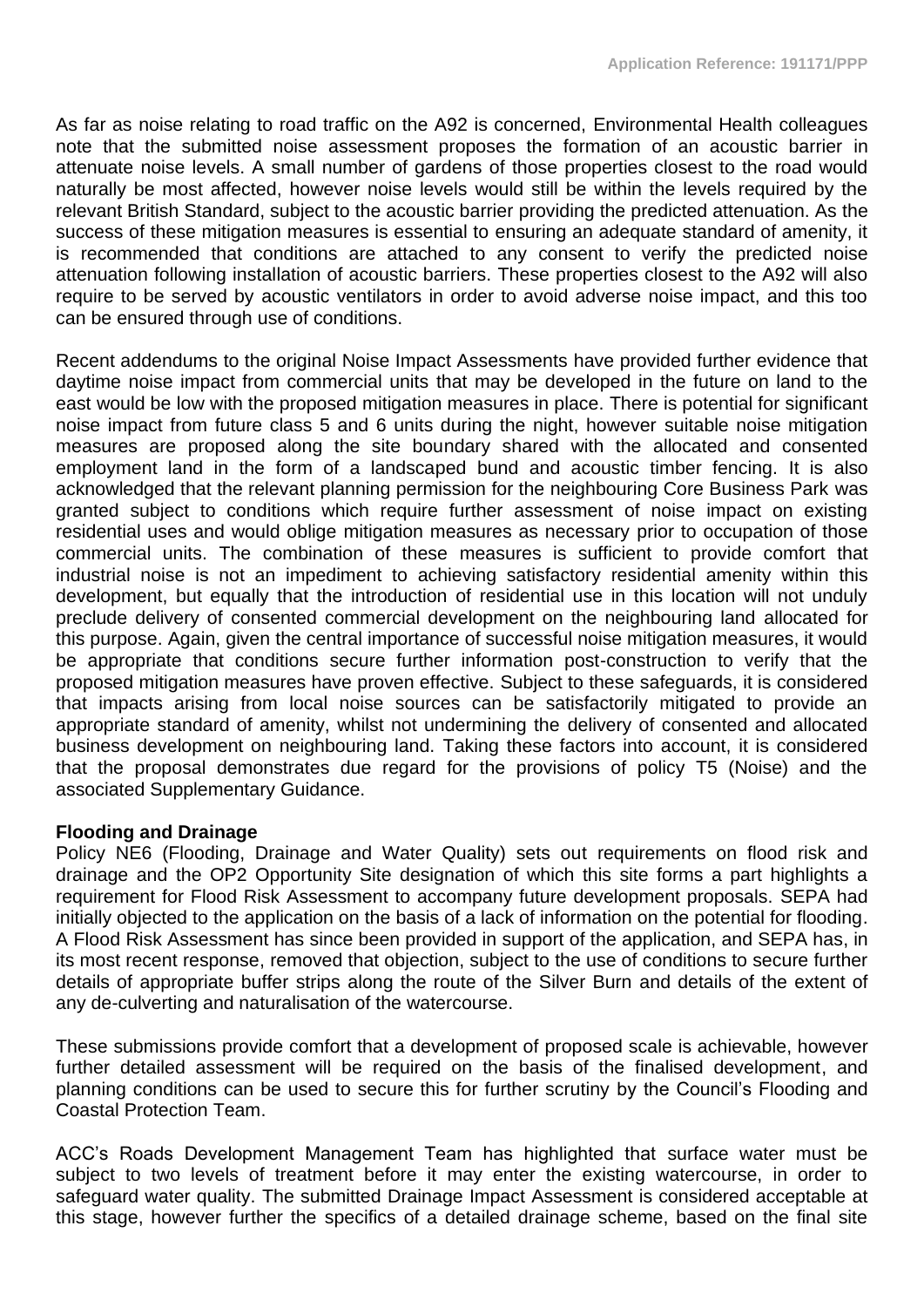layout, will be required. This can be secured using suitable planning condition(s), allowing for further review to ensure compliance with the requirements of the development plan.

On that basis, it is considered that the proposal adequately addresses matters of flood risk and site drainage at this PPiP stage, consistent with policy NE6 (Flooding, Drainage and Water Quality) of the ALDP.

### **Affordable Housing and Developer Obligations**

Policy H5 (Affordable Housing) of the ALDP requires that housing developments of five or more units contribute no less than 25% of the total number of units as affordable housing. A Developer Obligations assessment has been undertaken on the basis of that 25% requirement, which for a proposal of 550 units would equate to 137.5 affordable units. The Council's relevant 'Affordable Housing' Supplementary Guidance sets out that there are a number of ways in which this can be delivered but states an expectation that the affordable component arising from developments of 20 or more units will be delivered on-site. A section 75 planning obligation is the usual means of securing affordable housing obligations, and this can be framed in such a way that the obligations reflect any change to the ultimate number of units consented via the AMSC process and delivered on site. ACC Housing Strategy colleagues recommend that the developer engages with them on the size, type and location of any affordable units, stating a particular desire to avoid large numbers of flats, which is consistent with Affordable Housing SG's aim to ensure that the affordable units within a development reflect the wider mix of unit types and sizes.

Policy I1 (Infrastructure Delivery and Planning Obligations) of the ALDP sets out that development must be accompanied by the necessary infrastructure, services and facilities required to support expanded communities. ACC's 'Planning Obligations' SG sets out the methodology for calculating developer contributions and the mechanism by which they will be secured. The Council's Developer Obligations team has assessed this proposal on the basis of up to 550 units, and the detail of the relevant obligations is summarised in the 'consultations' section of this report. Financial contributions are identified towards increasing capacity at Scotstown Primary School and Scotstown Medical Practice. The Developer Obligations assessment has been revisited since the earlier report to the Pre-Determination Hearing, to take account of the publication of the 2018 School Roll Forecasts. This report reflects that revised assessment, and as such there is no longer any requirement for increased capacity at Bridge of Don Academy.

It should be noted that, because the development itself includes the provision of facilities for community facilities, sports and recreation and works to form core path routes, financial obligations are reduced accordingly, however if those elements of the proposal are not ultimately delivered by the developer then a section 75 obligation can include a fall-back position that requires payment of the full sum in order that provision for such expanded facilities can be made separately. By utilising a planning obligation to secure these contributions, compliance with policy I1 of the ALDP and its associated 'Planning Obligations' SG can be ensured, and the impacts of the development can be offset.

# **Refuse/Recycling**

Policy R6 (Waste Management Requirements for New Development) of the ALDP sets out that all new development should have sufficient space for the storage of general waste, recyclable materials and compostable wastes, including provision for bins to be presented on collection days. In this regard, the detailed layout, its adequacy for refuse vehicle access and bin collection, and the inclusion of necessary bin stores for flatted blocks and commercial uses will be established by consideration of further applications for the approval of matters specified in condition. Conditions attached to any Planning Permission in Principle must secure this necessary information. Subject to appropriate conditions, compliance with policy R6 of the ALDP, along with Part B of the associated 'Resources for New Developments' SG, can be ensured.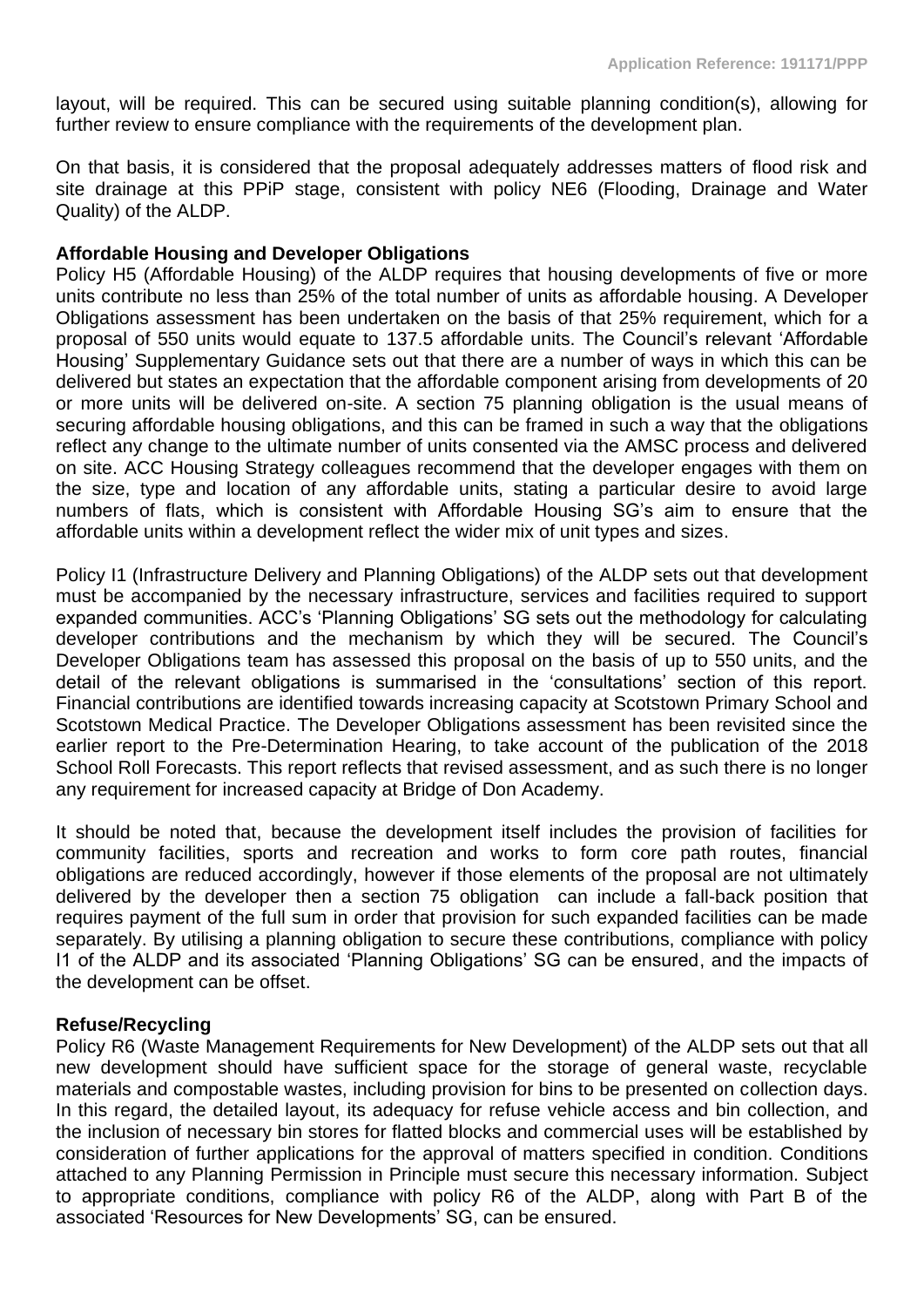#### **Resources for New Development**

Policy R7 (Low and Zero Carbon Buildings and Water Efficiency) requires that all new buildings are constructed to achieve specified reductions in carbon emissions through the use of low and zero carbon generating technologies. The associated Supplementary Guidance provides that compliance may also be achieved through efficiencies in the building fabric. At this Permission in Principle stage, the detailed design specification of buildings is not yet known, however planning conditions can secure the submission of appropriate submissions to demonstrate the measures to be taken to ensure compliance with the requirements of policy R7 and its associated Supplementary Guidance. Similarly, a statement setting out water-saving measures to reduce pressure for abstraction from the River Dee, which is designated as a Special Area of Conservation. Such measures may include rainwater harvesting, low-flow and/or dual flush toilets, etc. The applicants have demonstrated early engagement with this process by providing an 'Outline Sustainability (Resources) Statement' as part of the supporting documentation, which highlights the intended use of hydrogen fuel cells in 30 units as a pilot scheme, along with the potential for a combination of passive 'fabric first' solutions and other eligible low and zero carbon generating technologies, alongside water saving measures such as rainwater harvesting, water meters and low-flow sanitary fittings. The details provided are indicative, and further submissions will be required to establish the exact nature of the measures emploved – this can be achieved through use of a planning condition.

### **Development Plan Summary**

Whilst the proposed development is considered to adequately demonstrate its compliance with the environmental, placemaking and technical requirements of the Development Plan, it nevertheless concerns a site which is allocated by the 2017 ALDP for business and industrial uses and fundamentally does not provide for residential use. On that basis, it must be concluded that the proposal fails to accord with the provisions of the extant plan in terms of the OP2 allocation and Policy B1 Business and Industrial Land, and what requires to be determined is whether there are any other material considerations which would warrant the granting of planning permission as a Departure from the provision of the Development Plan. This report will now address other material considerations in turn.

#### **Matters Raised in Representations**

It is noted that the vast majority of representations made in connection with this application express support for the proposed development. That the proposal represents a departure from the 2017 ALDP is recognised, and the adequacy of the housing and employment land supplies are discussed in detail elsewhere in this report, along with the current position in the processes for the preparation of a new Local Development Plan and Strategic Development Plan, respectively. Similarly, matters relating to the accessibility of the site and its impacts on the surrounding road network are discussed separately.

It is recognised that residential development at Cloverhill would offer scope for residents to be located close to potential places of employment, reducing the need for travel and contributing to sustainable development aims. It is noted also that particular support has been expressed for the provision of affordable housing and sporting facilities, to the benefit of the wider community in Bridge of Don.

Matters relating to the principle of residential use and the potential for noise nuisance have been addressed in the foregoing sections of this report, along with environmental impacts, mitigations and improvements. The Developer Obligations assessment identifies scope for financial contributions to offset the impacts of the development, including those on healthcare and schools capacities.

# **Matters Raised by Community Council**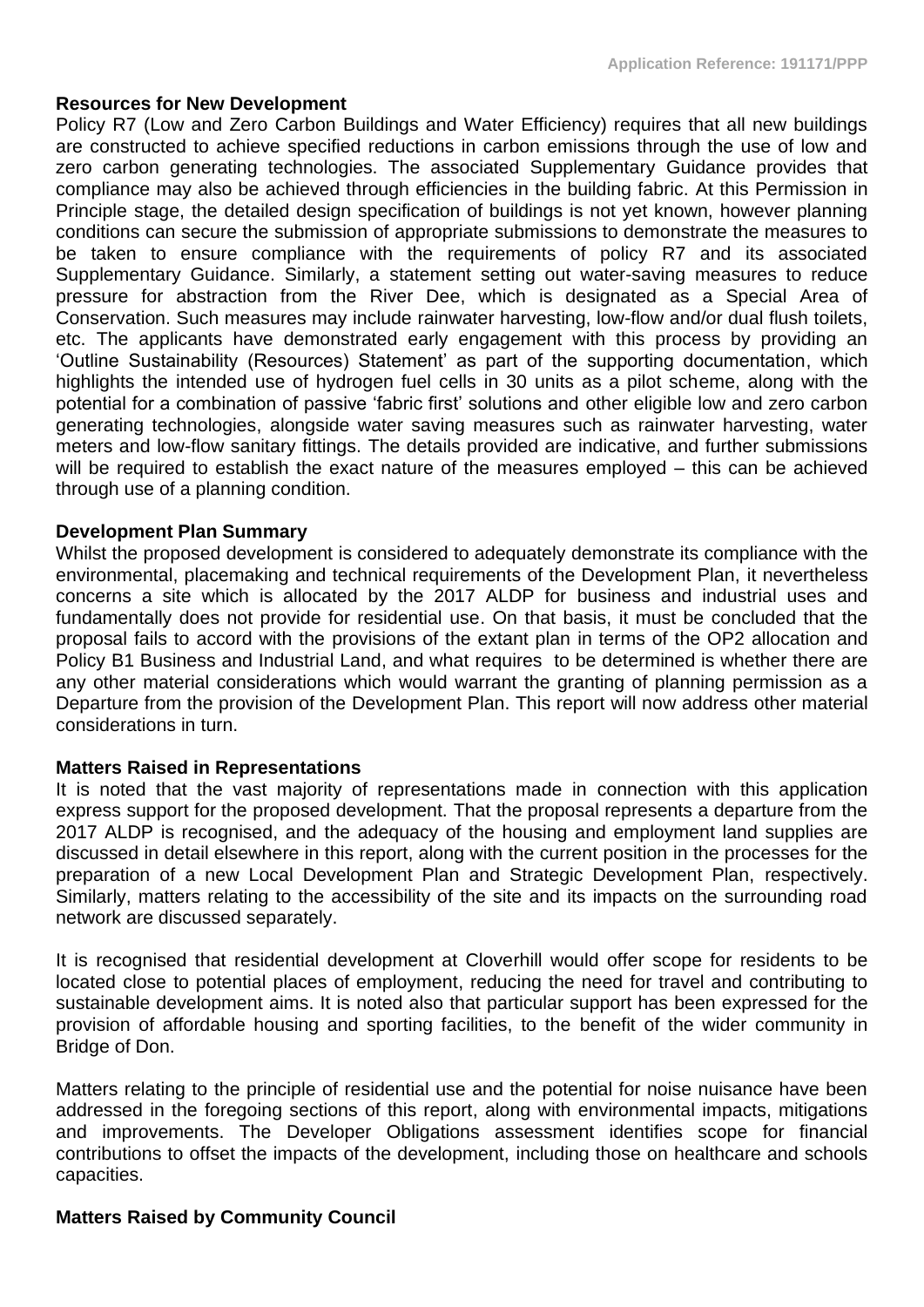Matter relating to the adequacy of the housing land supply are discussed in detail in the 'Housing Land Supply' section of this report, along with the Development Bid submitted in response to the Council's 'call for sites'.

Accessibility, Safe Routes to School and public transport connections are discussed in preceding sections of this report and have been assessed by ACC's Roads Development Management as being acceptable.

It is recognised that new development brings increased pressure on local community and healthcare facilities. As noted in the 'Affordable Housing and Developer Obligations' section of this report, and the related Developer Obligations consultation response, the developer is required to make financial contributions towards increasing capacity to offset the impacts of the development. The framework for assessing such impacts is set out in the Council's adopted 'Planning Obligations' SG.

The traffic and air quality impact of the proposal have been considered by Roads and Environmental Health colleagues, and no concerns have been raised. Right-turns across the A92 from the new access junction are not considered to unacceptably affect traffic flows, and the reduction in the speed limit to 40mph (with temporary 20mph at school travel times) is consistent with other roads in the city.

As noted in the 'Flooding and Drainage' section of this report, further supporting submissions have been made which have allowed SEPA to remove its earlier objection and we are satisfied that further assessment, based on the finalised layout and secured by conditions, offers the opportunity for appropriate scrutiny and public comment.

As regards the delivery of community facilities, the proposed on-site delivery forms part of the applicants' proposal, whereas the fall-back position is for greater financial contributions to be payable in order to allow for the provision of new facilities or increased capacity at existing facilities in the local area. Appropriate trigger points for payment of any financial contributions will be set out in a legal agreement which is tied to the land.

# **Employment Land Supply**

The Aberdeen City and Shire Employment Land Audit (ELA) is prepared annually, with the aim of providing up-to-date and accurate information on the supply and availability of employment land in the region. The most recently prepared audit (for the 2018/19 period, with a base date of 1<sup>st</sup> April 2019) was published in December 2019. The current SDP sets a requirement for at least 60ha of marketable land available to businesses in a range of places in Aberdeen City. The 18/19 ELA identified an 'established' employment land supply of 274ha, of which 210ha was identified as 'marketable'. The Cloverhill site that is subject of this application extends to 22.55ha forms part of that marketable supply. This indicates that residential development at Cloverhill would not result in any shortage of available employment land, with a significant surplus being maintained over and above the target set in both the current SDP and the Proposed SDP.

# **Housing Land Supply**

The Aberdeen City and Shire Housing Land Audit (HLA), like the ELA described above, is prepared on an annual basis. Its purpose is to illustrate the scale and characteristics of the current housing land supply in Aberdeen and Aberdeenshire. The most recently prepared audit, with a base date of 1<sup>st</sup> January 2019, was published in July 2019. The Strategic Development Plan (SDP) sets a 'housing requirement', and Scottish Planning Policy (SPP) requires planning authorities to maintain enough 'effective' housing land for at least five years. Effective sites are those which are either allocated for development or previously consented, and considered to be free from constraints, and which are therefore expected to be available for housing development.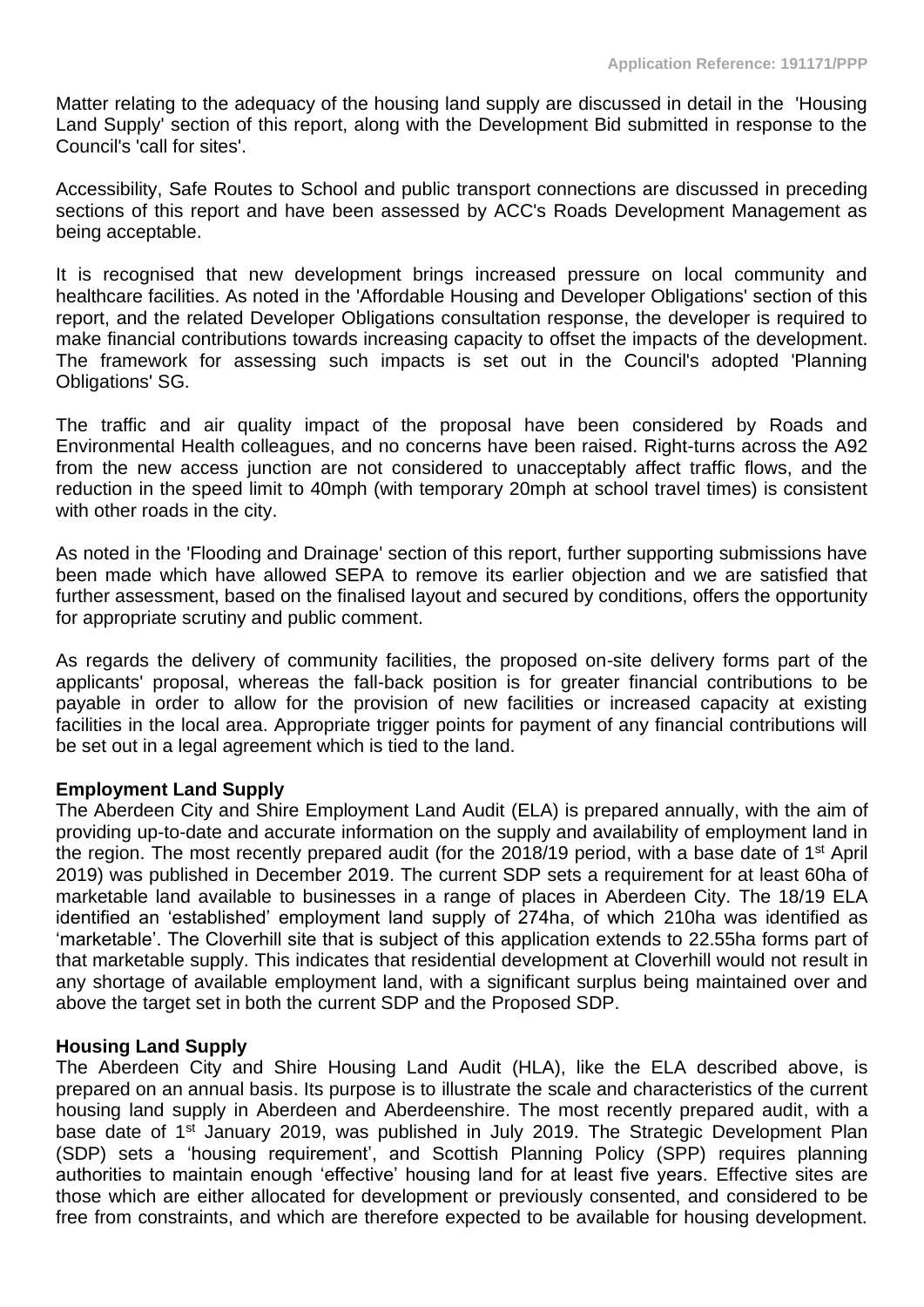This most recent HLA identified an effective supply of 7.2 years for the Aberdeen Housing Market Area (AHMA), indicating a generous supply of land available for housing development.

Members will be aware, however, that the Aberdeen City and Shire Strategic Development Plan is currently under review, introducing the potential for change to the 'housing requirement' used as the basis for HLAs. Following an Examination process, the Scottish Government's appointed Reporter published an Examination Report in January of this year. The report included a recommendation that the housing allowance for AHMA the period 2020-2032 be increased from 4,168 to 5,107 houses. The re-zoning of this site from employment to residential, (and inclusion of some others, in the Proposed ALDP) is a response to the anticipated requirements of the Proposed SDP and in response to Reporter's request for additional sites to be put forward, the content of the Proposed SDP being at a relatively advanced stage and representing an anticipated 'settled view'. In this regard, whilst the annual Housing Land Audit shows a generous supply of available housing land, that audit is carried out on the housing requirements of the current 2014 SDP, which is acknowledged as being beyond its review period since 29 March 2019. The publication of the Report of Examination is a significant material consideration, and its recommendation that the housing land supply be increased in the 2020-2032 period appears to contradict the conclusions of the HLA. In this regard, the conclusions of the HLA should not be taken in isolation and should be treated with some caution given the emerging Development Plan context. If we look to the most recently available information, it can be said that the Proposed SDP has set a higher bar for housing supply in Aberdeen, and that the re-zoning of the Cloverhill site in the Proposed ALDP contributes to meeting that more ambitious target requirement. This provides a strong set of material considerations through which to support this application as a suitable Departure from the extant Development Plan.

# **Contribution to Sustainable Development**

This proposal has been found to be of a nature that it is relevant to consider the whole Development Plan context. As noted above, due to the Aberdeen City & Shire Strategic Development Plan 2014 being beyond its 5-year review period, the presumption in favour of development that contributes to sustainable development will be a significant material consideration in line with Scottish Planning Policy 2014.

The Planning Authority must therefore consider the contribution that this proposal makes to sustainable development.

Whilst this proposal concerns the development of greenfield land, it is recognised that the site in question has been identified for development, albeit of a commercial rather than residential nature, in successive development plans. The emerging development plan context suggests that the city now has an abundance of commercial land available for the foreseeable future, whereas the reporter's report on the Proposed SDP indicates that housing allocations in the emerging LDP should be increased. This has now been reflected in the re-zoning of the Cloverhill site in the Proposed LDP for residential development. In this regard, the proposal is considered to make appropriate use of the available land resource by meeting that identified need on previously allocated land, rather than releasing one or more additional green belt sites.

Furthermore, in addition to its contribution towards meeting housing needs and housing supply targets, the site is well-located on the urban edge and directly adjacent to the busy A92 road which offers connections to public transport services. Subject to the reduced speed limits and other road and pedestrian infrastructure improvements described in this report, the character of the A92 can be altered to facilitate greater accessibility to the local shops, facilities and schools in the surrounding community. In this regard, the proposal would not be in an isolated location and can facilitate trips by sustainable means. It is noted that the surrounding employment land offers potential for people to live close to their place of work, consistent with policy aims to reduce journeys by car and promote sustainable development.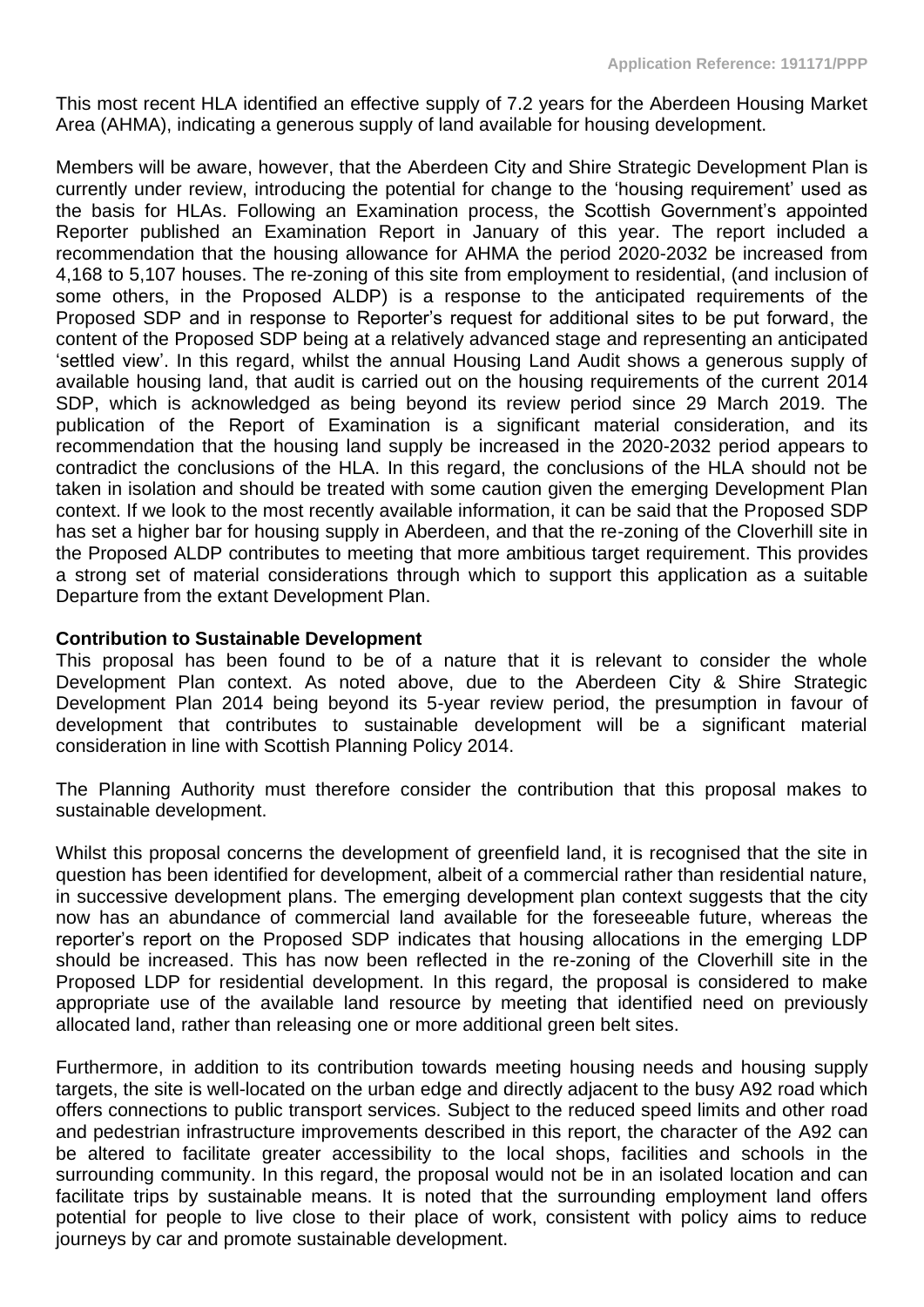The development's placemaking value cannot be fully assessed at this stage, however the submitted Design and Access Statement sets out some central design principles to guide subsequent applications. This is rooted in establishing a landscape framework for the site, with generous provision of open spaces with play and recreational functions, appropriate mix of residential unit types to offer choice for residents, including accessible bungalow units. Provision is made for sports facilities within the site, as well as a central community hub with retail of a scale appropriate to the development, reducing the need for frequent short trips to be made by car. Retail/commercial uses would not be of a scale that would undermine the role of the City Centre as a first-tier location, nor detract from the development plan's identified network of centres.

As noted previously in the report, flood risk has been taken into account and further work will be required, however it is considered that flood risk can be adequately mitigated in the final scheme, as reflected in the removal of SEPA's earlier objection. The provision of an all-weather sports pitch as part of the development, available for public use and addressing a suggested deficiency in the local facilities, offers opportunities for participation in sport and social interaction and is consistent with policy aims to encourage physical activity and wellbeing. The inclusion of new recreational path routes, including the delivery of an identified aspirational Core Path route, further encourage physical activity and sustainable travel whilst opening up this section of a west-to-east route towards the coast. The site is not of particular environmental sensitivity, and the proposal offers the potential for environmental improvements through de-culverting of an existing watercourse, with appropriate buffers maintained in order to offer habitat enhancement and mitigate flood risks. The inclusion of a potential test-bed for hydrogen fuel cell technology is also welcomed as promoting research and development of reduced carbon technologies for domestic residential application.

Taking these factors into account it is considered that, notwithstanding the policy conflict arising from the site's zoning for employment uses, this proposal has potential to make a significant contribution towards sustainable development, consistent with the presumption set out in section 29 of SPP.

# **Proposed Local Development Plan 2020**

As part of the process of preparing a new Local Development Plan, a 'call for sites' seeks nominations from developers and landowners for sites to be included in the next plan. This formed part of a non-statutory pre-main-issues consultation, which ran from 19 March to 28 May 2018. The Cloverhill site was submitted at that time as a development bid, ref B02/20. Officers' assessment of development bids was included as an appendix to the Main Issues Report, which was published in Spring 2019 and subject to a 10-week consultation from 4<sup>th</sup> March to 13<sup>th</sup> May 2019. At that time, officers concluded that the Cloverhill site was 'undesirable' for inclusion in the Proposed Plan, though officers recognised that employment land allocations exceeded the requirements of the SDP, but considered that this site would contribute to maintaining a 60ha supply of available employment land. The assessment was carried out prior to publication of the SDP report of examination, and therefore found no pressing need for additional greenfield housing sites, concluding that the requirements of the Proposed SDP (prior to recommendations arising from examination) could be adequately met through previously developed brownfield sites. The emerging Proposed SDP context has changed since that time, and that is reflected in the Proposed LDP's re-zoning of the Cloverhill portion of OP2 as a residential opportunity site (ref OP2) for approximately 550 homes. The Proposed LDP was approved by Council on 2<sup>nd</sup> March 2020. In that regard, the principle of residential development in this location is fully supported by the Proposed LDP, which carries significant weight as it represents the most up to date 'settled view' of the Council. It is noted also that the residential re-zoning of land at the former Silverburn House site to the south (as OP12) also serves to remove some element of conflict between residential and commercial land uses.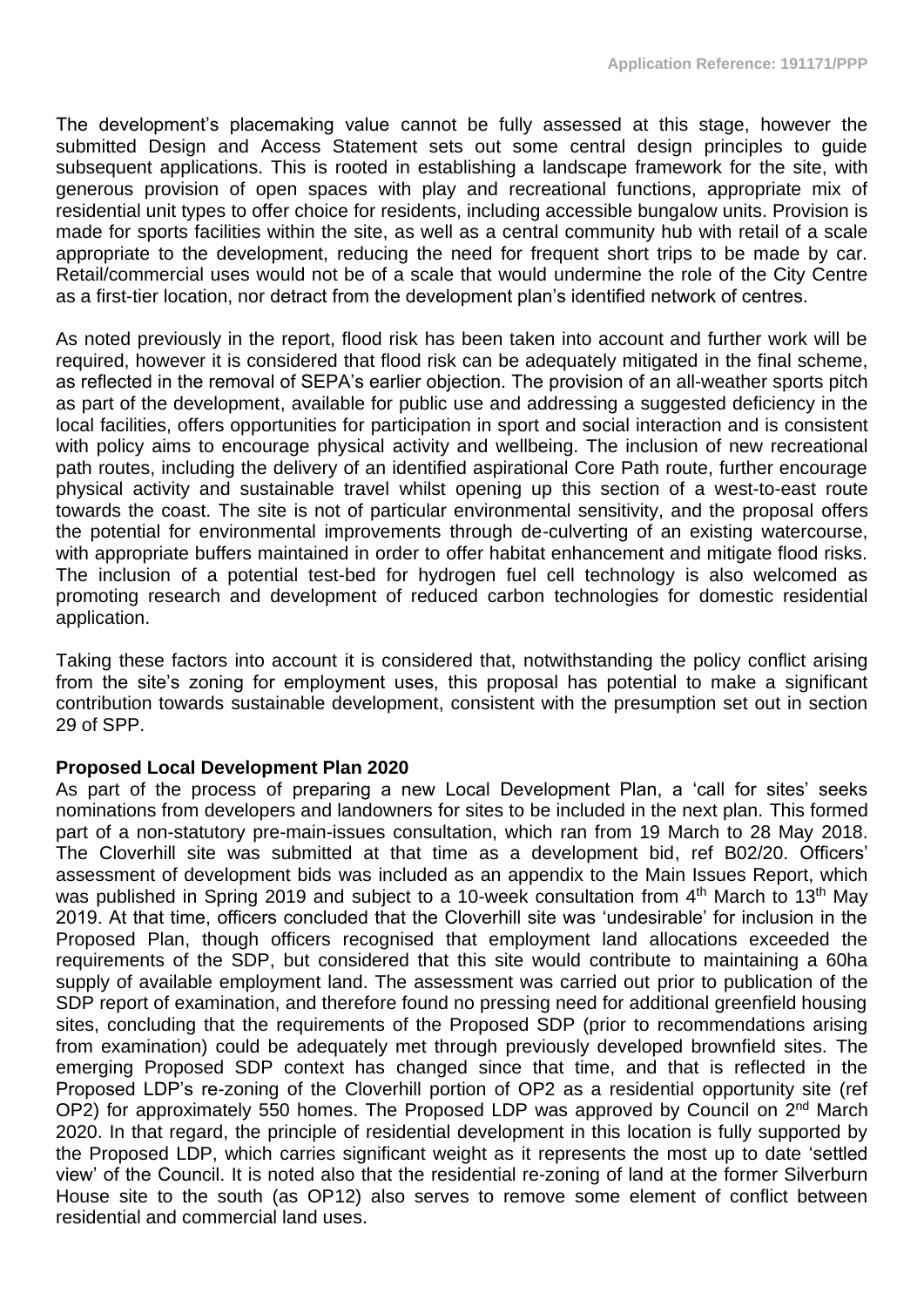In terms of the policies contained within the Proposed Plan, many of these are not materially altered in their requirements and aims from those contained in the current LDP. The most significant changes in policy have been that details previously contained within a suite of supplementary guidance documents have are now in many cases contained within the policies of the plan itself, reflecting changes in legislation that will mean that supplementary guidance no longer has a statutory basis and equal footing to the plan itself. Nevertheless, the general approach to residential development on sites so zoned/allocated is largely unchanged, with requirements for affordable housing provision, a mix of unit types and sizes, and retail/local facilities to serve new or expanded communities. More challenging density targets are introduced via policy H3, with an aim for 50 units per hectare instead of the current 30. As this application seeks planning permission in principle, the detail of layouts and unit mix will be established through future applications for the approval of matters specified in conditions. Any such applications will be assessed against the development plan in effect at that time, however as the Proposed ALDP progresses towards adoption it will gain increasing weight as a material consideration in the decision-making process. In summary, it is considered that the proposed development is consistent with the main policies applicable from the Proposed ALDP, and that further AMSC applications will allow for additional scrutiny of the proposals in detail. Taking account of the policy support and the residential re-zoning of the Cloverhill site, it is considered that the proposed plan represents a significant material consideration which weights in favour of residential development in this location.

### **Proposed Strategic Development Plan**

As noted above in the discussion of housing land supply, the emerging policy context is that of the Proposed SDP, which will in turn set the housing land requirements for the respective Local Development Plans within the SDPA area. The Proposed SDP has been subject to public consultation and an examination conducted by the Scottish Government's appointed reporter. That examination led to the reporter's recommendation that housing numbers be increased in the period 2020-2032. Whilst the Proposed SDP has not yet been approved by Ministers, and there is still a possibility that the plan may be approved without the recommended modifications or rejected entirely, Scottish Government Circular 6/2013: 'Development Planning' highlights that in practice, Ministers will expect to take on board the reporter's recommendations unless there is a strong justification to depart from them. In this context, it is considered that the Proposed SDP both supports residential development in this location as a means of meeting its housing supply target and carries significant weight as a material consideration in the decision-making process due to its advanced stage in proceedings and the level of scrutiny afforded thus far.

#### **Scottish Planning Policy**

Overall, whilst the departure from the current Local Development Plan conflicts with SPP's aims for a plan-led system, this is considered to be a development which contributes to sustainable development and does not result in any significant environmental or social impacts. It also reflects the emerging development plan context, which at this stage has significant weight as a material consideration. The use of hydrogen fuel cell technology is consistent with SPP's aims to diversify the energy sector and facilitate transition to a low carbon economy. This proposal offers an opportunity for a high-quality development in a sustainable and accessible location, which can be served by local shops and amenities on-site. It would contribute towards the delivery of new homes and provide for affordable housing, whilst also resulting in economic benefits, both during development and post-construction. Taking these factors into account, and despite the departure from the current Development Plan, it is considered that the proposal complies with many of the aims of Scottish Planning Policy, and that this expression of national policy weighs in favour of approval.

#### **Other Material considerations**

In terms of economic benefits attributable to the development, the applicants have estimated that the circa £100m development would create 115 construction jobs per annum, with a further 175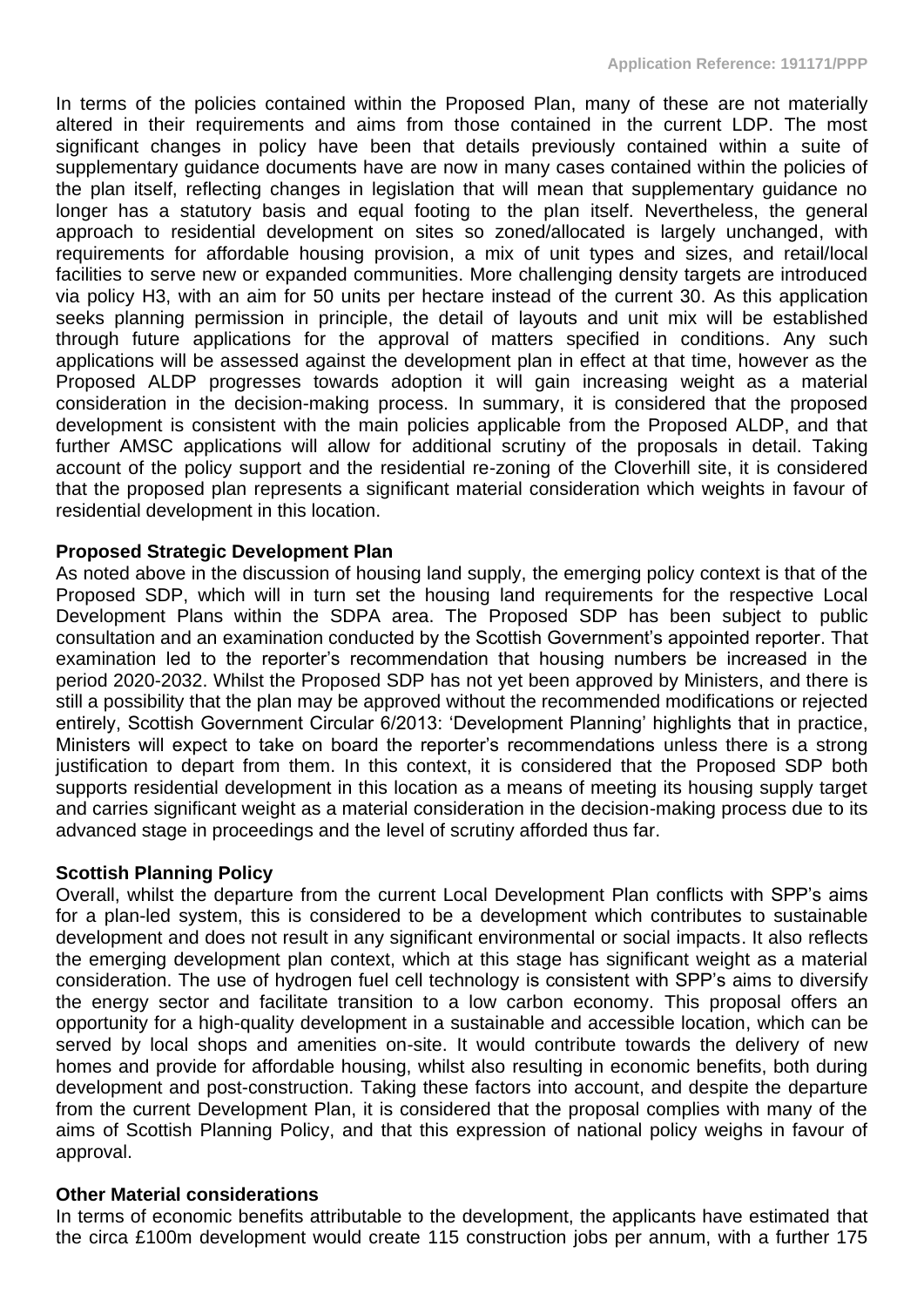iobs p.a. in the associated supply chain, along with £12.8m economic output in terms of Gross Value Added. Post-construction, the applicants estimate £3.0m of 'first occupation' expenditure, followed by £11m p.a. in resident expenditure locally. Post-construction, employment benefits are estimated to include 35 direct jobs (employed in new commercial/community uses in development), supporting 15 supply chain jobs and 175 jobs through local expenditure. The assumptions and methodology used have been reviewed by colleagues in the Council's City Growth Team and found to be based on standard practice. The £11m figure is seen as potentially being high/optimistic given the current performance of the local housing market.

The proposal is considered to be suitably accessible, with public transport options available within reasonable walking distance, subject to the provision of new stops adjacent to the main site access. The provision of local shops, community facilities and sports facilities on-site contributes towards reducing the need to travel and associated dependence on the private car, consistent with the outcomes sought by the Local transport Strategy.

The response provided by Invest Aberdeen highlights that the development of hydrogen fuel cell technology on the site is consistent with the aims of the Regional Economic Strategy and the Energetica corridor, as well as Aberdeen City Region's Hydrogen Strategy.

# **Conclusion**

In conclusion, whilst it is recognised that the proposal represents a departure from the 2017 ALDP, this relates wholly to its zoning and the associated B1 policy, and other access, placemaking and technical issues can be addressed in compliance with the plan. The emerging policy context provided by the Proposed SDP and Proposed LDP, the former requiring additional residential allocations and the latter supporting residential development in this location as endorsed by Aberdeen City Council in its approval of that plan as the settled view of the Council, is such that these as-yet unadopted plans nevertheless represent significant material considerations in support of approval. There is considerable public support for the proposed development, based upon the affordable housing provision and range of accommodation types it will bring to the local community as well as the provision of new leisure and community facilities as part of the development all of which are significant material considerations weighing in favour of the development. Whilst the site is presently zoned for employment uses, the most recent Employment Land Audit and the inclusion of the site in the Proposed LDP support the view that there is an abundance of employment land available in the city and therefore the loss of this site will not result in any shortage. Amenity issues relating to the location of residential use close to the main A92 road and the surrounding industrial uses can be overcome through appropriate noise mitigation, such that business and employment uses on neighbouring land are not prejudiced and residential within the Cloverhill development are afforded an appropriate level of amenity in their homes, gardens and public spaces. Furthermore, the utilisation of hydrogen fuel cell technology within a proportion of homes in the first phase serves as a test bed for low-carbon technology being applied to volume housebuilding, contributing towards national aims for a low-carbon future. Taking account of all these factors, and recognising the contribution that residential development on this site would make to the city's housing needs, it is considered that a Departure from the extant Development Plan is justified.

# **Heads of Terms of any Legal Agreement**

A legal agreement will be required in order to secure the following matters:

Payment of developer obligations monies (as specified in the Developer Obligations consultation response), including triggers for payment and use of monies thereafter. This shall require on-site delivery of the identified sports pitch and community facilities, with a fall-back position for equivalent financial contributions if it can be demonstrated that on-site delivery is not practicable;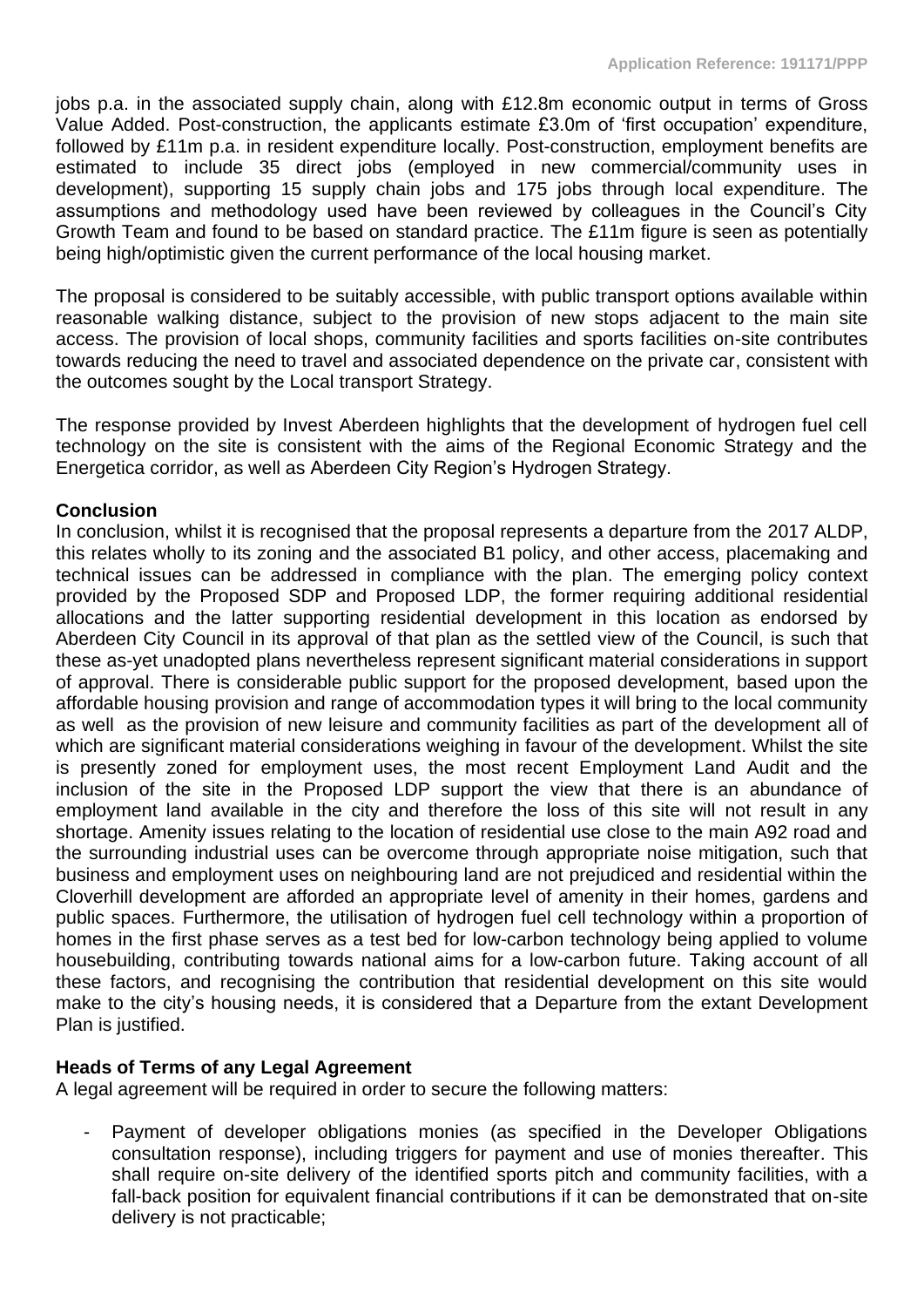Delivery of a minimum of 25% of the total units as affordable housing, including a mix that adequately reflects the mix of unit types and sizes within the wider development;

### **Time Limit Direction**

The applicants' submissions set out an intention to develop the site in three distinct phases, and it is appropriate for a condition to secure a detailed phasing plan accordingly. As this is a development of a relatively large scale, the default 3 year period for submission of any predevelopment applications for the approval of matters specified in conditions may not be appropriate, as the detail of later phases may not be drawn up in detail at the point of commencing phase 1. Section 59 of the Act allows for planning authorities to substitute such alternative periods as it considers to be appropriate. In this instance, the applicants have suggested that a 5 year period is allowed for the submission of pre-commencement applications for the approval of matters specified in conditions. Thereafter, the default periods allow for a further 2 years within which development may be commenced. It is considered that a combination of that alternative 5 year period and framing conditions to allow for a phase-by-phase submission of details, where appropriate, allows sufficient flexibility for the developer without resulting in any conflict with the provisions of the Development Plan or harm to the wider public interest. On that basis, it is proposed that a Direction under s59 of the planning act be added to any decision notice accordingly as follows:

*The [planning authority] direct that subsections (2)(a)(i) and (3) of section 59 of the Town and Country Planning (Scotland) Act 1997 apply as respects [ the PPP ] with the substitution for the period of 3 years referred to in each of those subsections, of the period of 5 years.*

### **RECOMMENDATION**

# **Approve Conditionally & Legal Agreement**

# **REASON FOR RECOMMENDATION**

This application represents a departure from the 2017 Aberdeen Local Development Plan (ALDP), specifically in relation to its zoning for business/employment land and the associated B1 policy restriction on other uses. Nevertheless, the proposal is able to satisfy many of the other requirements of the plan in relation to the provision of an appropriate residential environment and mitigating the impacts of the development.

It is evident that Aberdeen has an abundant supply of available employment land, such that the development of this site for an alternative site whilst maintaining a generous supply for future use. The emerging policy context provided by the Proposed Strategic Development Plan (SDP) and Proposed Local Development Plan (PLDP), speaks to a requirement for additional housing land to meet anticipated needs, and the PDLP re-zones the Cloverhill site in order to contribute towards meeting that requirement. The PLDP, having been approved by Aberdeen City Council, now represents the settled view of the Council and has significant weight as a material consideration in favour of the proposed development. The weight afforded by this emerging policy context, the anticipated economic benefits of the development, its provision of sporting and community facilities for benefit of the community, the piloting of hydrogen fuel cell technology and the significant public support expressed through representation are considered to outweigh any harm arising from departing from the Development Plan in this instance.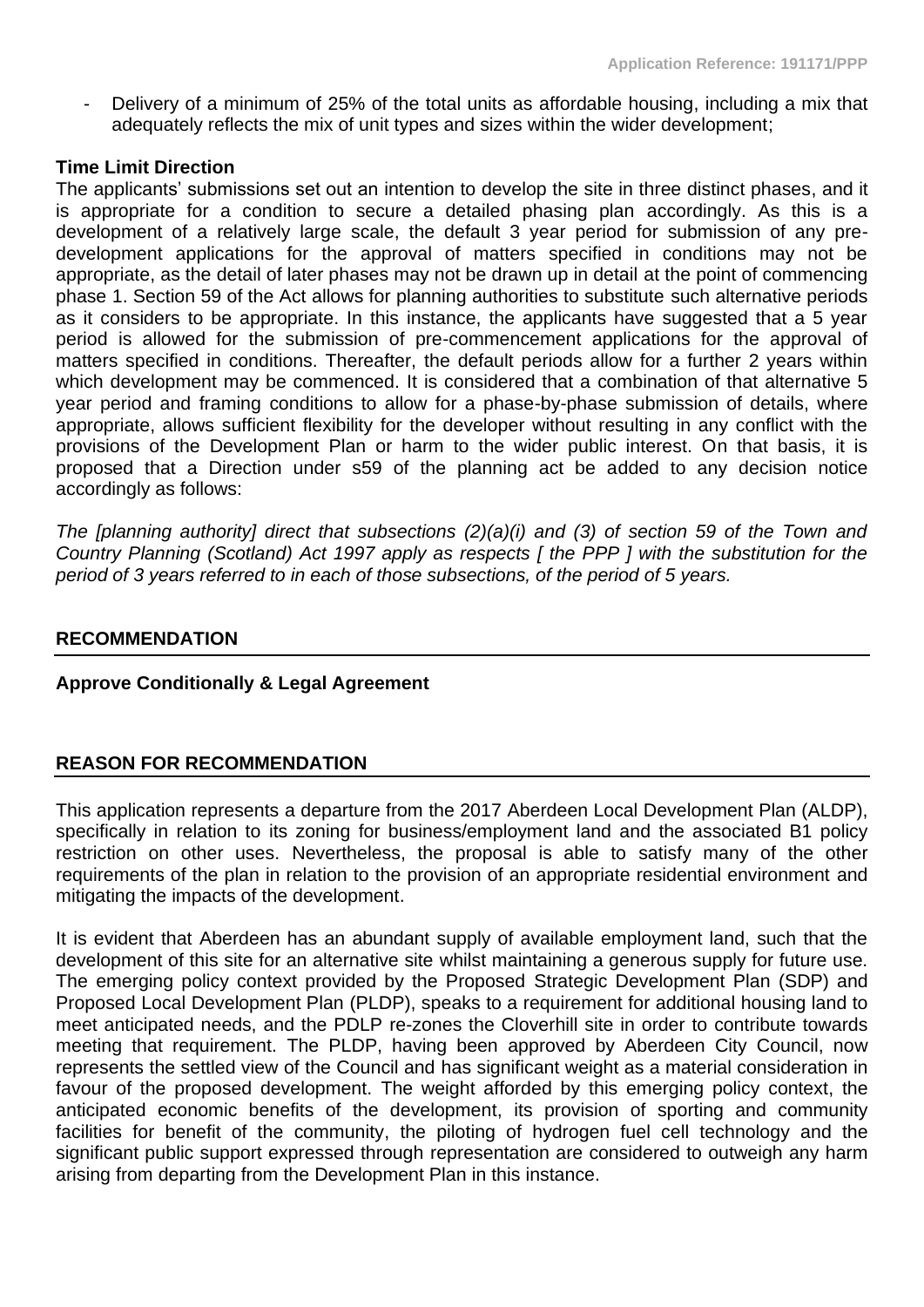#### **CONDITIONS**

### **(1) Phasing**

That no development shall take place unless a phasing programme outlining the delivery of buildings, open spaces and roads infrastructure across the entire application site has been submitted to and approved in writing by the planning authority. For the avoidance of doubt, this scheme shall include details of trigger points for delivery of retail use to meet the local need generated by the new residential development, as well as community and sporting facilities.

Reason: in order to ensure development is progressively accompanied by appropriate associated infrastructure.

#### **(2) Detailed Design (by phase)**

No development in connection with any individual phase of the planning permission hereby approved shall take place unless the following details for that respective phase have been submitted to the Planning Authority and agreed in writing. Thereafter, development within that phase of development shall be implemented in accordance with the approved details.

Unless otherwise agreed in writing with the planning authority, MSC applications shall include:

- a) siting, design and external appearance of the built development;
- b) a detailed landscape plan and strategy;
- c) details of the means of access

d) A detailed levels survey of the site and cross sections showing proposed finished ground and floor levels relative to existing ground levels and a fixed datum point;

e) A detailed Drainage Plan, including details of the proposed means of disposal of surface water, including how surface water run-off shall be addressed during construction, incorporating the principles of pollution prevention and mitigation measures. The final location of SUDs, including ponds, should be appropriately positioned in accordance with an agreed flood risk assessment;

f) Details of the connection to the existing Scottish Water foul water drainage network;

- g) Details of all cut and fill operations;
- h) The details of all roads, footpaths, cycleways and car parking provision;
- i) Details of any screen walls/fencing/boundary enclosures;
- j) Details of all landscaping, planting and screening associated;
- k) Details of the layout, siting, design and finish of all residential properties;

l) Details of the layout, siting, design and finish of all non-residential properties, including but not limited to: retail and commercial premises, community facilities, sports pitch and pavillion; and,

m) Details of waste/recycling collection points, for residential and non-residential properties.

Reason: In order to comply with Section 59 of the Town and Country Planning (Scotland) Act 1997, as amended by the Planning etc. (Scotland) Act 2006.

#### **(3) Landscaping Information**

The landscaping details to be submitted pursuant to Condition 2 above (detailed design by phase) shall include:

a) Existing and proposed finished ground levels relative to a fixed datum point;

- b) Existing landscape features and vegetation to be retained.
- c) Tree survey, including layout plan showing proposed development together existing trees;
- d) Existing and proposed services including cables, pipelines and substations;
- e) The location of new trees, shrubs, hedges, grassed areas and water features;

f) A schedule of plants to comprise species, plant sizes and proposed numbers and density;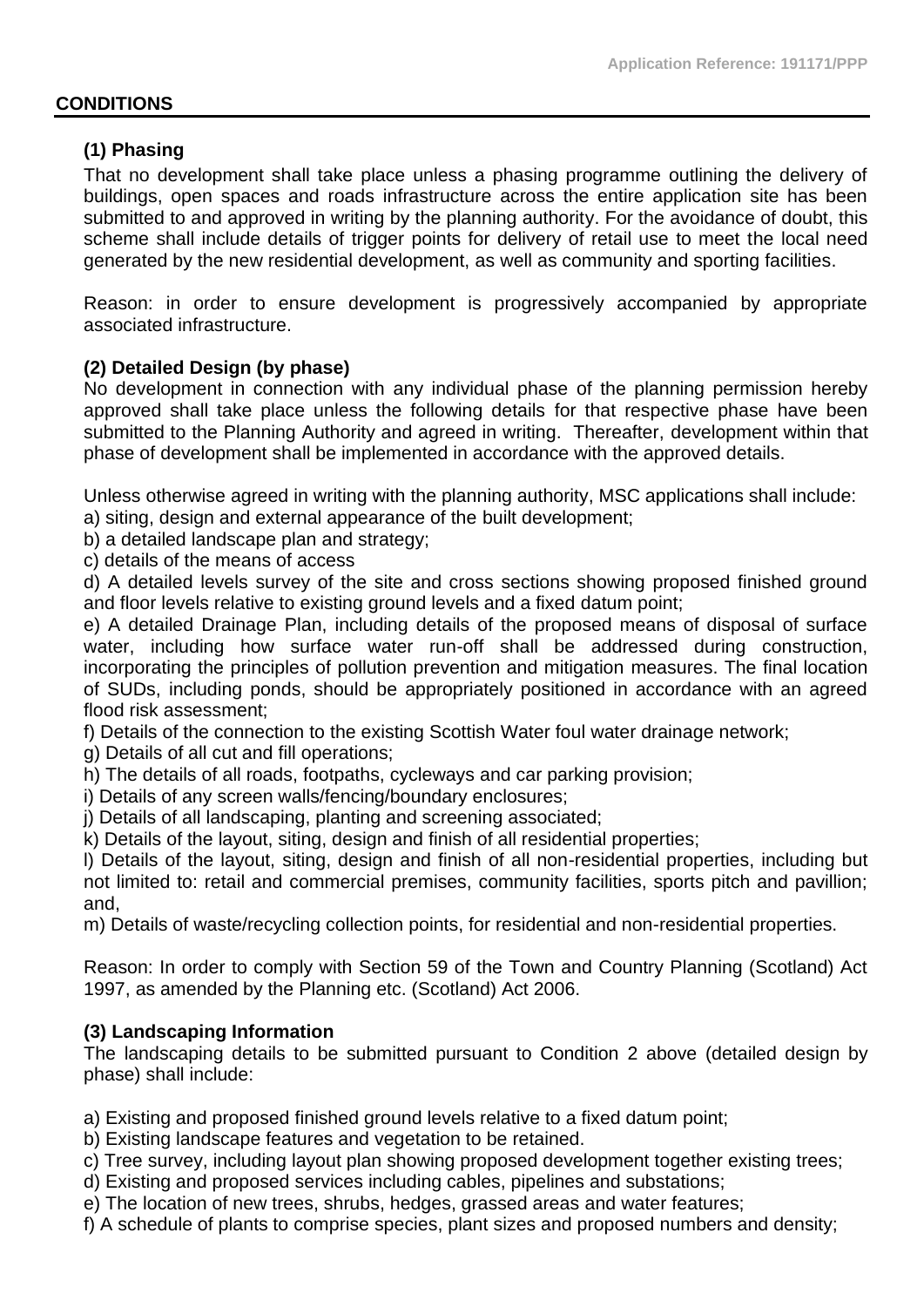g) The location, design and materials of all hard landscaping works including walls, fences, gates, street furniture and play equipment;

h) An indication of existing trees, shrubs and hedges to be removed;

i) A Biodiversity Action Plan;

j) A Management Plan detailing appropriate management measures for all watercourse buffer strips;

k) A programme for the completion and subsequent maintenance of the proposed landscaping.

All soft and hard landscaping proposals shall be carried out in accordance with the approved scheme and shall be completed during the planting season immediately following the commencement of each respective phase of the development or such other date as may be agreed in writing with the Planning Authority. Any planting which, within a period of 5 years from the completion of each phase of the development, in the opinion of the Planning Authority is dying, being severely damaged or becoming seriously diseased, shall be replaced by plants of similar size and species to those originally required to be planted - in the interests of protecting trees and ensuring a satisfactory quality of environment.

### **(4) Drainage connections**

The details to be submitted pursuant to Condition 2 for each respective phase of the development shall show the proposed means of disposal of foul and surface water from the relevant phase of the development within the form of a Sustainable Urban Drainage System and include a development impact assessment and detailed design and methodology statement. Unless otherwise agreed in writing by the Planning Authority, in consultation with SEPA, the development shall connect to the public sewer and the relevant phase of the development shall not be occupied unless the agreed drainage system has been provided, is operational, and maintained thereafter throughout the lifetime of the consent in accordance with the approved maintenance scheme.

Reason: To protect the water environment and help reduce flooding.

# **(5) Archaeology**

No works in connection with the development hereby approved shall commence unless an Archaeological Written Scheme of Investigation (WSI) has been submitted to and approved in writing by the planning authority and a programme of archaeological works has been carried out in accordance with the approved WSI. The WSI shall include details of how the recording and recovery of archaeological resources found within the application site shall be undertaken, and how any updates, if required, to the WSI will be provided throughout the implementation of the programme of archaeological works. Should the archaeological works reveal the need for post-excavation analysis the development hereby approved shall not be occupied unless a post-excavation research design (PERD) for the analysis, publication and dissemination of results and archive deposition has been submitted to and approved in writing by the planning authority.

Reason - to safeguard and record the archaeological potential of the area. In the first instance a 7-10% archaeological investigation is envisaged to be suitable

# **(6) Contaminated Land (i)**

No development shall take place unless it is carried out in full accordance with a scheme to address any significant risks from contamination on the site that has been approved in writing by the planning authority. The scheme shall follow the procedures outlined in "Planning Advice Note 33 Development of Contaminated Land" and shall be conducted by a suitably qualified person in accordance with best practice as detailed in "BS10175 Investigation of Potentially Contaminated Sites - Code of Practice" and other best practice guidance and shall include: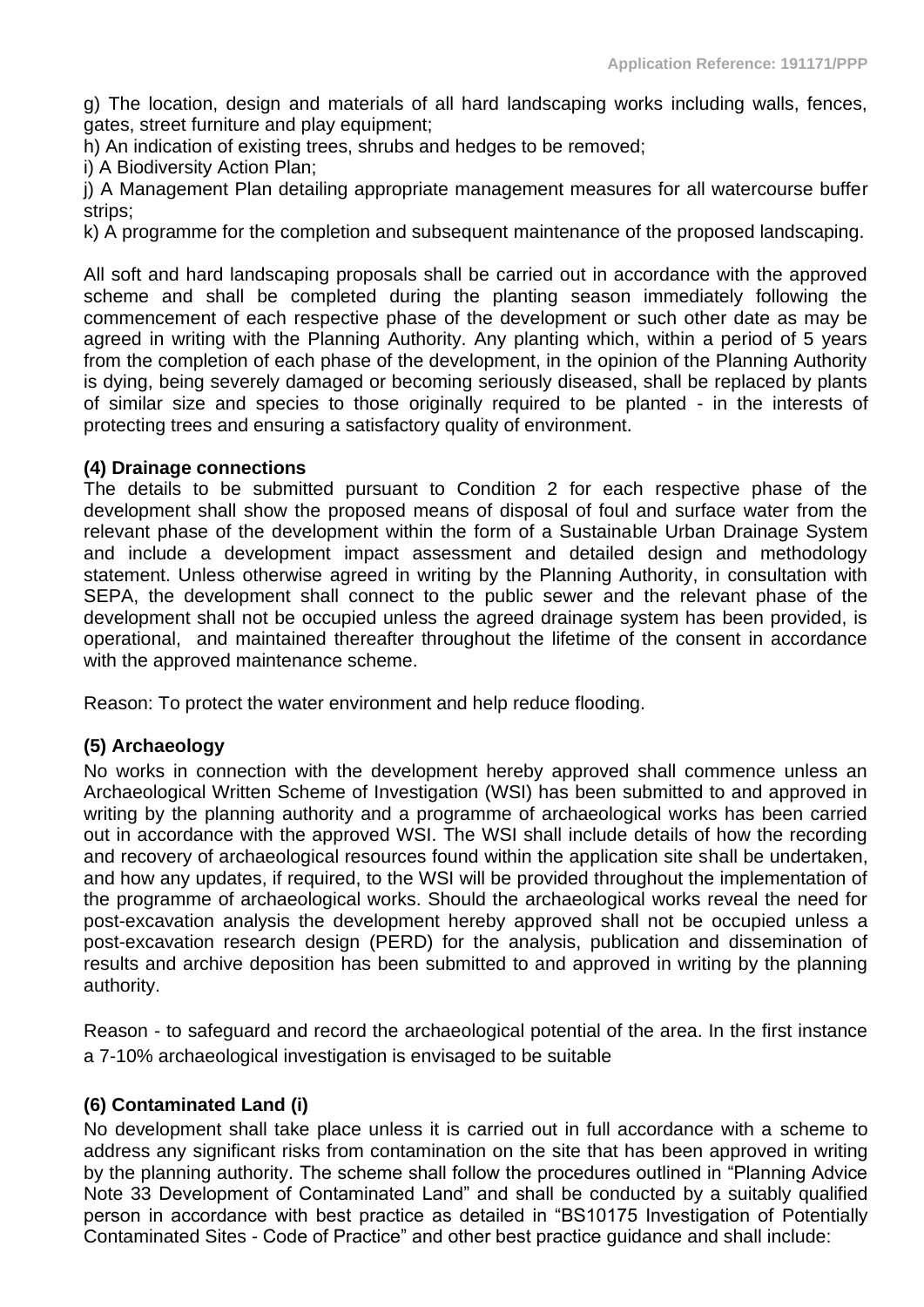1. an investigation to determine the nature and extent of contamination

2. a site-specific risk assessment

3. a remediation plan to address any significant risks and ensure the site is fit for the use proposed

4. verification protocols to demonstrate compliance with the remediation plan

# **(7) Contaminated Land (ii)**

No building(s) within an individual phase of the development hereby approved shall be occupied unless the following matters have been agreed for that phase:

1. any long-term monitoring and reporting that may be required by the approved scheme of contamination or remediation plan or that otherwise has been required in writing by the planning authority is being undertaken and

2. a report specifically relating to the building(s) has been submitted and approved in writing by the planning authority that verifies that remedial works to fully address contamination issues related to the building(s) have been carried out, unless the planning authority has given written consent for a variation.

The final building on the application site shall not be occupied unless a report has been submitted and approved in writing by the planning authority that verifies that the remedial works have been carried out in full accordance with the remediation plan, unless the planning authority has given written consent for a variation.

Reason: to ensure that the site is suitable for use and fit for human occupation

# **(8) Safe routes to school**

That no residential units shall be occupied unless safe routes to school have been provided in accordance with a scheme which has first been submitted to, and approved in writing by the planning authority. This shall include details of measures, including a timetable for implementation, required to help ensure safe travel to school.

Reason: In order to provide safe routes for travelling to local schools by sustainable means.

#### **(9) Residential Travel Pack,**

That no residential unit within the development shall be occupied unless a Residential Travel Pack, expanding on the principles set out in the agreed Travel Plan Framework and containing proposals for reducing dependency on the private car has been submitted to and approved in writing by the Planning Authority, and thereafter provided to residents on first occupation.

Reason: to be consistent with the requirements of Scottish Planning Policy (SPP) and PAN 75 Planning for Transport – in the interests of reducing travel by private car.

# **(10) Bus Stops**

That no residential units shall be occupied unless bus stops have been provided on the A92, in accordance with a scheme which has first been submitted to and agreed in writing by the planning authority.

Reason: In order to provide the necessary infrastructure to make the development accessible by public transport and to encourage travel by sustainable means.

# **(11) Traffic Regulation Orders**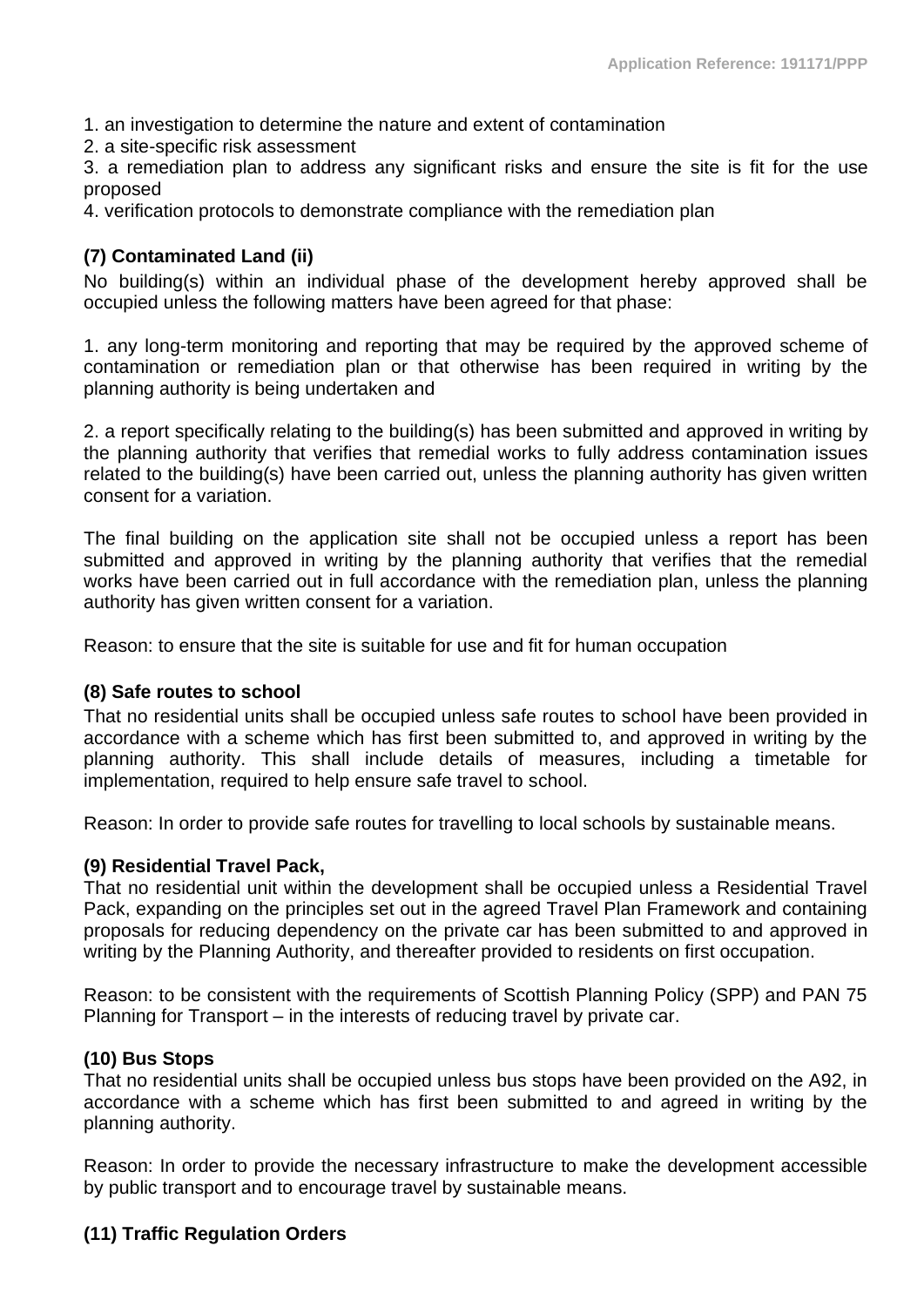No buildings within the development hereby approved shall be occupied unless the necessary the necessary Traffic Regulation Orders have been obtained for the reduction of speed limits on the A92 to 40mph, including provision for temporary 20mph limits to accommodate safe travel to schools.

Reason: In order to facilitate safe access to schools and to reduce traffic speeds to a level appropriate for a residential area.

# **(12) Toucan Crossing south of Murcar roundabout**

No buildings in the area shown shaded on Halliday Fraser Munro drawing ref 11085-SK-040 (or such equivalent drawing as has been submitted to and approved in writing by the planning authority as part of the final designed scheme) may be occupied unless a toucan crossing has been provided across the A92, at a suitable location north of the main site access and to the south of the Murcar Roundabout (or such equivalent alternative means of facilitating pedestrian/cycle crossing as agreed), in accordance with a scheme submitted to and approved by the planning authority.

Reason: to ensure that the site has appropriate pedestrian infrastructure to allow connection to local shops and services in the surrounding area and to ensure compliance with policies T2 (Managing the Transport Impacts of Development) and T3 (Sustainable and Active Travel) of the ALDP.

### **(13) Access Junctions (i)**

That no unit within the site shall be occupied unless the main access junction (as shown in Appendix D to the Transport Assessment, drawing ref 123823/sk1012-Rev B, or any such other drawing as has been approved by the planning authority for this purpose, based on the finalised scheme) has been fully constructed and made available for use.

Reason: In order to ensure that the development is served by the necessary roads infrastructure and to ensure compliance with policiy T2 (Managintg the Transport Impacts of Development) of the ALDP.

#### **(14) Access Junctions (ii)**

That no more than 150 units within the site shall be occupied unless both access junctions (as shown in Appendix D to the Transport Assessment, drawing refs 123823/sk1012-rev B and 123823/sk1013-revA, or any such other drawings as have been approved by the planning authority for this purpose, based on the finalised scheme) have been fully constructed and made available for use.

Reason: In order to ensure that the development is served by the necessary roads infrastructure and to ensure compliance with policiy T2 (Managintg the Transport Impacts of Development) of the ALDP.

#### **(15) Noise Assessment and Mitigation Measures**

No works within a given individual phase of development shall commence unless a further noise assessment, based on the final design and layout approved for that phase via condition 2 (Detailed Design by Phase) and including details of any necessary noise mitigation measures, has first been submitted to and agreed in writing by the planning authority.

Thereafter, no residential unit within that phase of the development shall be occupied unless the approved mitigation measures have been implemented in full and a further Noise Impact Assessment has been submitted to and approved in writing, demonstrating that mitigation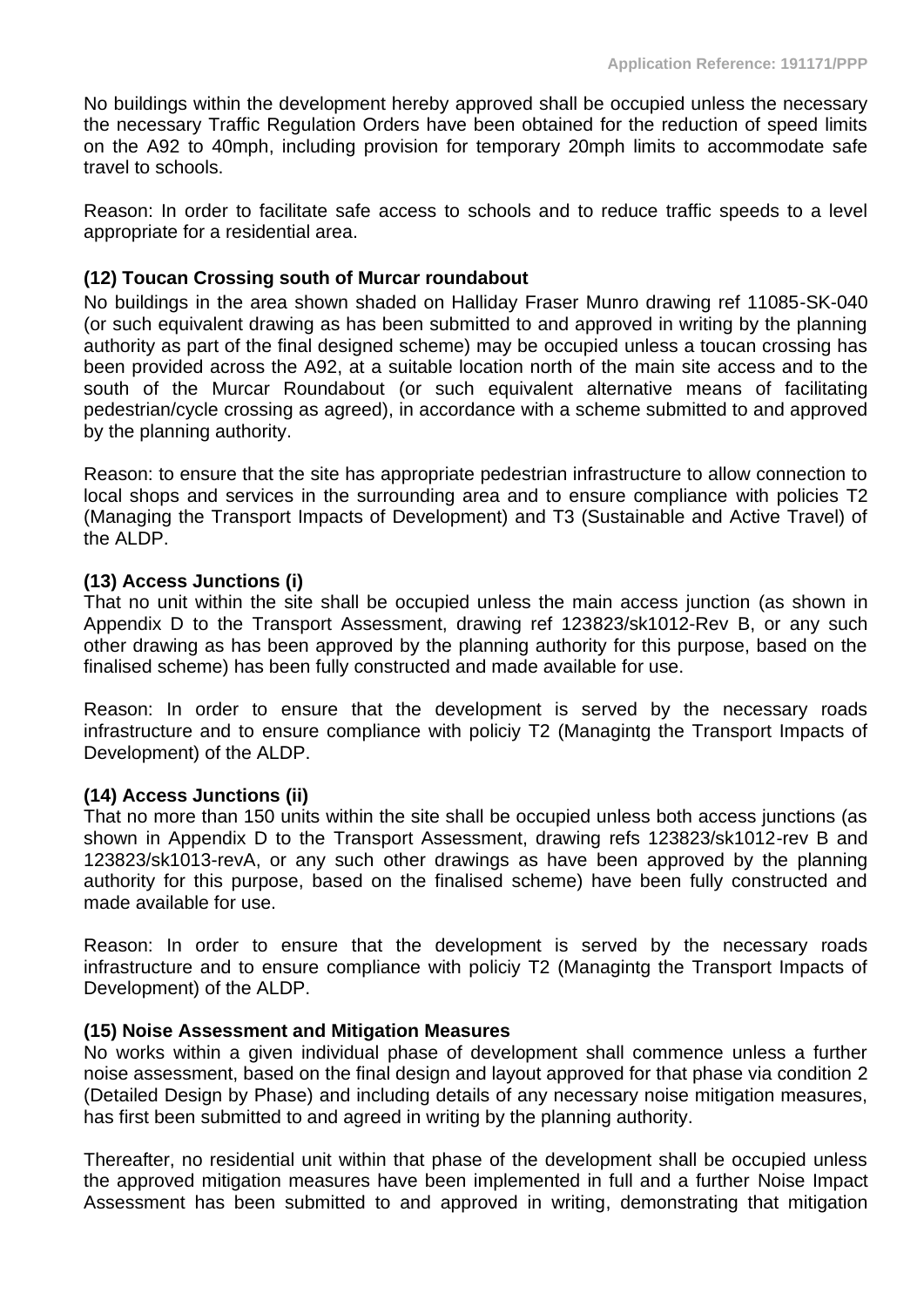measures have delivered the anticipated noise reductions (or such other alternative arrangements as have been agreed in writing) by the planning authority.

In the event that the anticipated noise reductions are not achieved by the agreed mitigation measures, alternative mitigation must be agreed in writing with the planning authority and its efficacy verified prior to occupation of the affected units.

Reason: To ensure that a suitable residential environment is provided, and that potential noise impact is mitigated as necessary.

# **(16) Dust Risk Assessment and Management Plan**

No development in connection with the planning permission hereby approved shall be carried out unless:

(i) An Air Quality (Dust) Risk Assessment, carried out by a suitably qualified consultant in accordance with the Institute of Air Quality Management document "Guidance on the Assessment of Dust from Demolition and Construction" 2014, has first been submitted to and agreed in writing by the planning authority.

(ii) A site-specific Dust Management Plan, based on the outcomes of the Air Quality (Dust) Risk Assessment and detailing the necessary control measures to be implemented for each phase of the proposed works (demolition, earthworks, construction, and trackout), an example of the monitoring protocol and schedule to be implemented on-site, and the responsible person for dust control on-site, has first been submitted to and agreed in writing by the planning authority.

Thereafter, all works shall be carried out in accordance with the control measures so agreed.

Reason: In order to mitigate the impact of dust from construction activities associated with the development on local air quality.

# **(17) Species Surveys and Mitigation**

No development in any individual phase of the development hereby approved shall take place unless pre-construction surveys for reptiles and protected species (red squirrel /bats /badgers) for that phase, including details of any necessary mitigation measures, have been carried out and submitted to and approved in writing by the Planning Authority. Thereafter no development shall take place within the relevant phase of the development unless any necessary mitigation measures have been implemented as agreed

Reason: to ensure the protection of reptiles and protected species during construction works

# **(18) Private Water Supplies**

No development in any particular phase of the development hereby approved shall take place unless it is demonstrated to the satisfaction of the planning authority, in consultation with SEPA, that any wells within/in the vicinity of that phase of works are avoided through appropriate buffers, as detailed in SEPA's guidance on 'Assessing the Impacts of Development Proposals on Groundwater Abstractions and Groundwater Dependent Terrestrial Ecosystems' or otherwise agreed with the owner of any PWS that they will be connected to the public supply to avoid disruption and negative impacts during the construction works.

Reason: To protect the water environment and its users.

# **(19) De-culverting of Watercourses**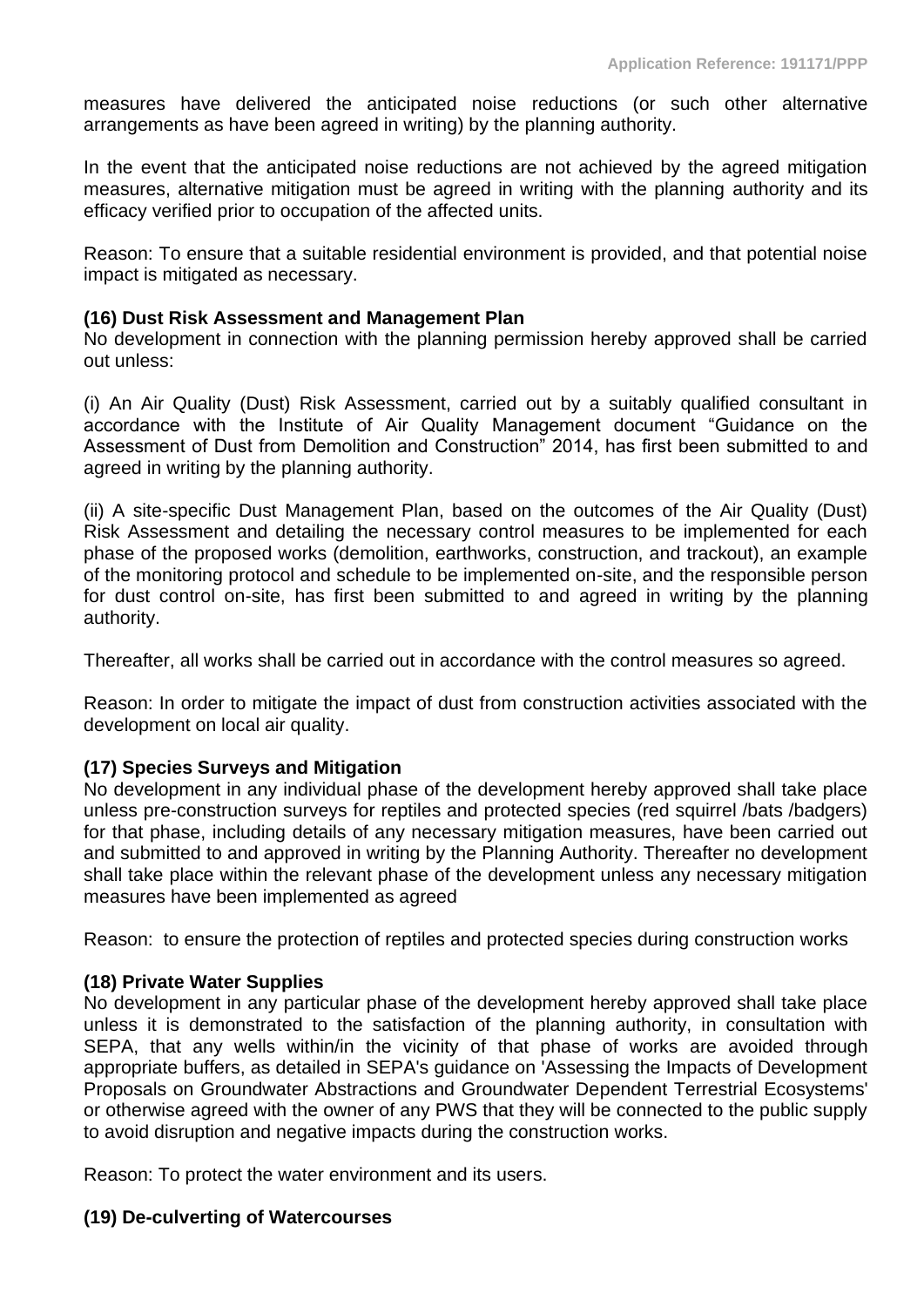Prior to commencement of any work in any individual phase a detailed scheme for the protection and enhancement of the water environment within that phase shall be submitted to, and approved in writing by, the Planning Authority in consultation with SEPA.

As a minimum, this shall include:

a) Demonstration of how the existing waterbodies on site have been incorporated into the layout of the development, including appropriate buffer zones

b) Detailed information relating to the investigation of and realignment / de-culverting of any watercourses onsite

c) Full details relating to any other proposed engineering activities in the water environment, including the location and type of any proposed watercourse crossings. Any proposed watercourse crossings shall be bridging solutions or bottomless or arched culverts, designed to accept the 1 in 200 year flow unless otherwise agreed with the Planning Authority in consultation with SEPA.

All works on site must be undertaken in accordance with the approved scheme unless otherwise agreed in writing with the Planning Authority.

Reason: To protect the water environment and to prevent an increase in flood risk.

### **(20) Sustainable Urban Drainage and relationship to the water environment**

That no development in any individual phase shall take place unless a scheme detailing levels of sustainable drainage (SUDS) surface water treatment has been submitted for the written approval of the planning authority, in consultation with SEPA, and all work shall be carried out in accordance with the approved scheme. This shall include an assessment to demonstrate how the layout and design has considered the feasibility of de-culverting any water courses within the site and also what measures are proposed to minimise impacts on the spring in the north east of the site, identifying reasonable compensatory measures or proportionate mitigation to the satisfaction of the planning authority. The scheme shall be developed in accordance with the technical guidance contained in The SUDS Manual (C697) and should incorporate source control. A minimum 6m buffer shall be maintained between development including garden ground and property boundaries and the top bank of the Silver Burn and any proposals to de-culvert watercourses through the site.

Reason: To ensure adequate protection of the water environment from surface water run-off and to provide for enhancement of the natural environment.

#### **(21) Tree Survey and Protection Measures**

That no development in any individual phase shall take place unless a plan showing those trees to be removed and those to be retained and a scheme for the protection of all trees to be retained on the site during construction works has been submitted to, and approved in writing by, the Planning Authority and any such scheme as may have been approved has been implemented.

Reason: In order to ensure adequate protection for the trees on site during the construction of the development.

#### **(22) Trees – Care and Management**

That no units within a given individual phase of the development hereby approved shall be occupied unless a plan and report illustrating appropriate management proposals for the care and maintenance of all trees to be retained and any new areas of planting (to include timing of works and inspections) for that phase has been submitted to and approved in writing by the Planning Authority. Thereafter, the works shall be carried out in accordance with such plan and report as may be so approved.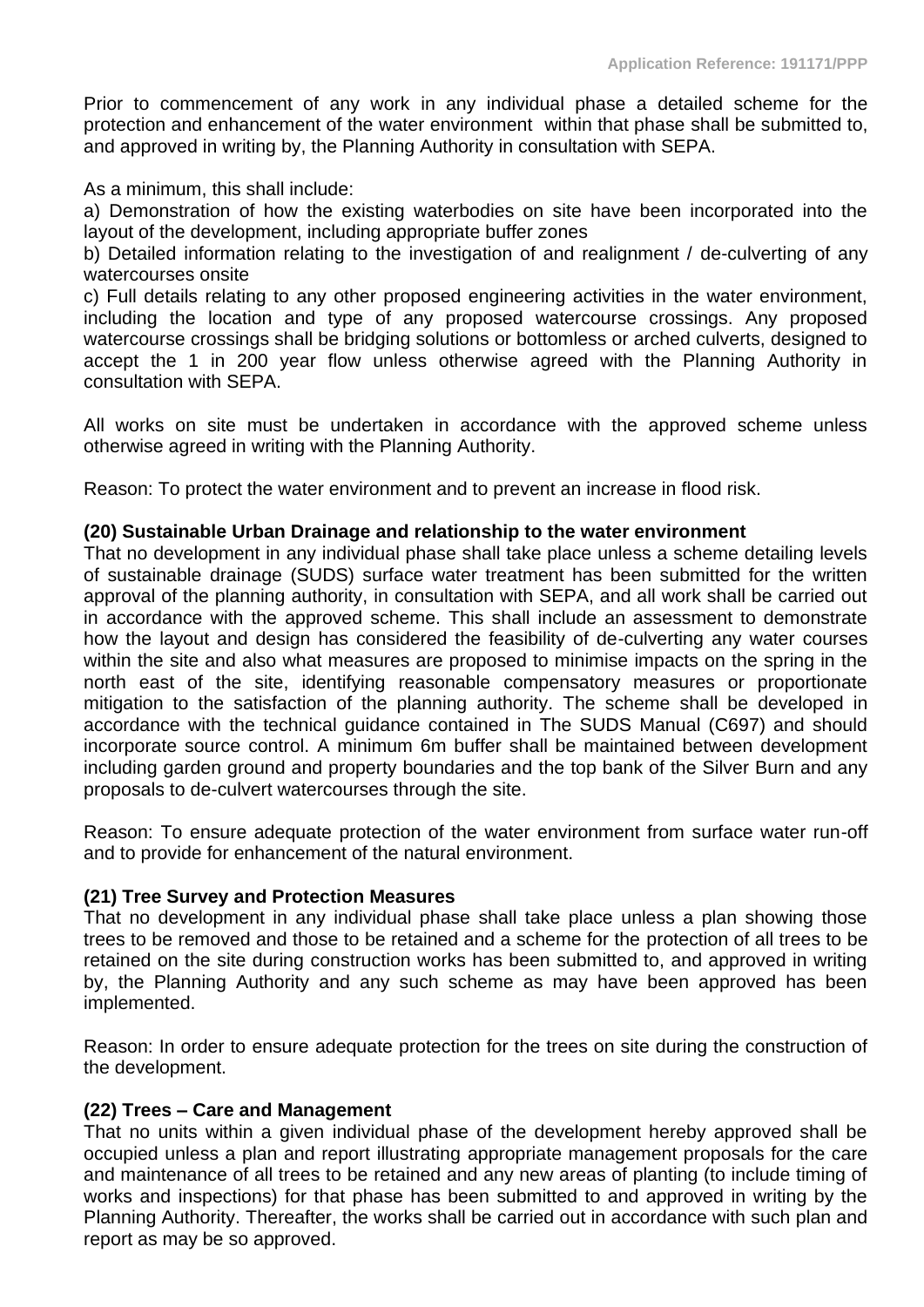Reason: In order to preserve the character and visual amenity of the area.

#### **(23) Carbon Reduction and Water Efficiency**

No units within a given individual phase of development shall be occupied unless a scheme detailing measures to ensure compliance with the Council's 'Resources for New Development' Supplementary Guidance (including water efficiency measures) within that phase has first been submitted to and agreed in writing by the planning authority, and any recommended measures specified within that scheme for the reduction of carbon emissions and reduction in water use have been implemented in full.

Reason: To ensure that this development complies with the requirements for carbon emission reductions and water saving measures set out in the Council's 'Resources for New Development' Supplementary Guidance.

#### **(24) Sports Pitch – Hours of Operation**

The approved sports pitch shall not be used outwith the hours between 09.00 and 22.00.

Reason - To ensure adequate protection of amenity to the residents of the development.

### **(25) Sports Pitch – Noise Assessment and Mitigation**

No development relating to the formation of the approved sports pitch shall be undertaken unless a further noise impact assessment, including an assessment of adherence to 'Sportscotland Outdoor Sports Facilities - Planning Guidance/1002 - Siting of Synthetic Grass Pitches - Guidance on Noise and Floodlighting' and detailing any necessary noise mitigation measures, has first been submitted to and approved in writing by the plannig authority.

Thereafter, the approved sports pitch shall not be brought into use unless all mitigation measures set out in the agreed noise impact assessment have been implemented in full.

# **(26) Street Design, Car Parking etc.**

Prior to the commencement of works in any individual phase of development details of the proposed street design for that phase, which shall contain but not be limited to: a parking strategy; road geometry, dimensions and swept-path analysis; road junctions and visibility splays; traffic calming measures; cycleway provision; gradient; level details, finishing/surfacing materials and crossing points, shall be provided for the further written approval of the Planning Authority in consultation with the Roads Authority. No building shall not be occupied unless the streets and parking areas for the respective block are complete and available for use.

Reason: in the interests of road safety.

# **(27) Construction Environment Management Plan (CEMP)**

No development shall be carried out within any individual phase of the development hereby approved unless a site specific Construction Environmental Method Plan (CEMP) for that phase of works has been submitted to, and approved in writing by, the Planning Authority in consultation with SEPA. Thereafter, all works on site must be undertaken in accordance with the approved CEMP unless otherwise agreed in writing with the Planning Authority.

Reason: In order to minimise the impacts of necessary demolition and construction works on the environment.

# **(28) Flood Risk Assessment on final layout**

No development shall take place unless a matters specified in conditions application comprising a flood risk assessment (FRA) has been submitted to and approved in writing by